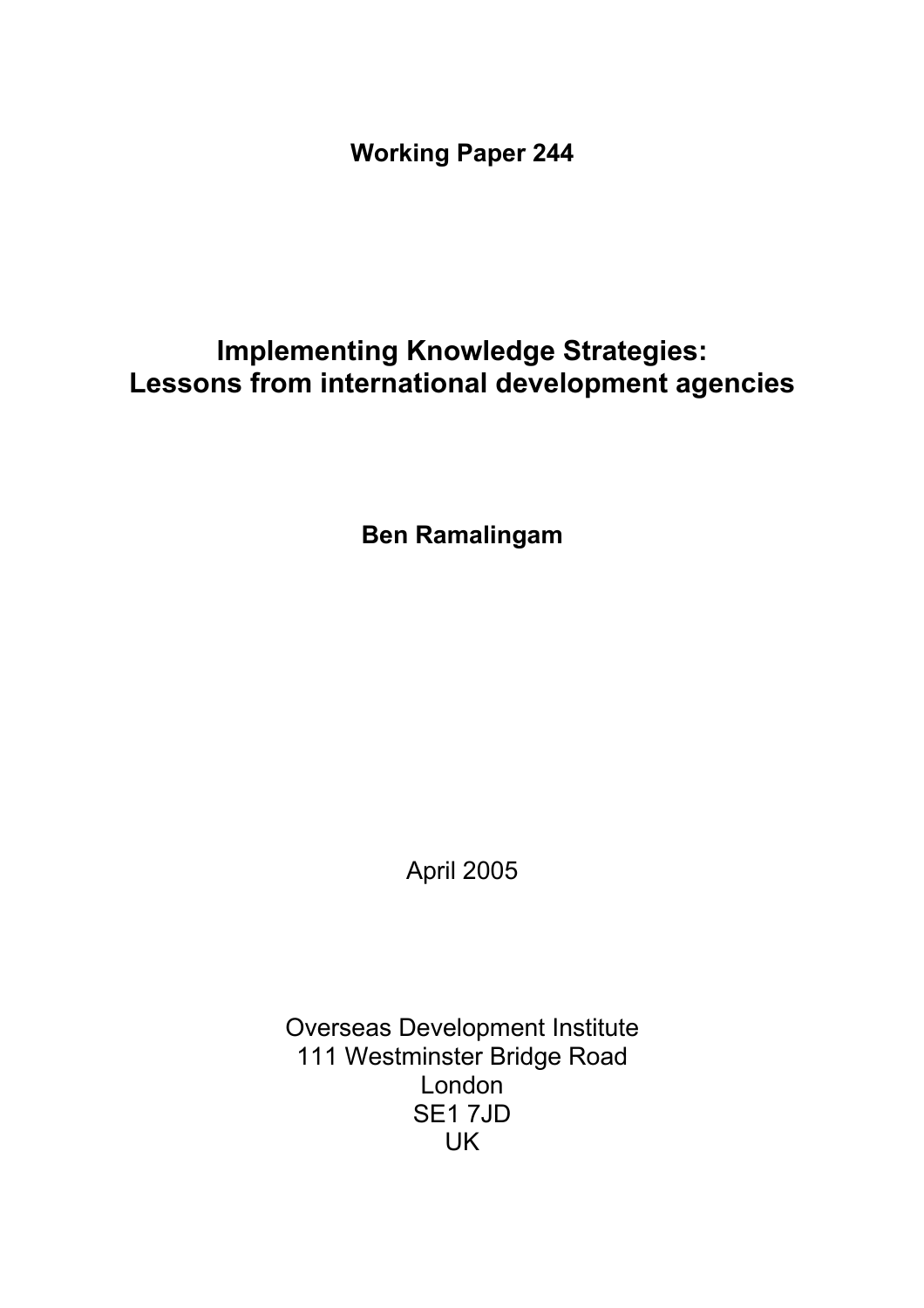ISBN 0 85003 746 8

© Overseas Development Institute 2005

All rights reserved. No part of this publication may be reproduced, stored in a retrieval system, or transmitted in any form or by any means, electronic, mechanical, photocopying, recording or otherwise, without the prior written permission of the publishers.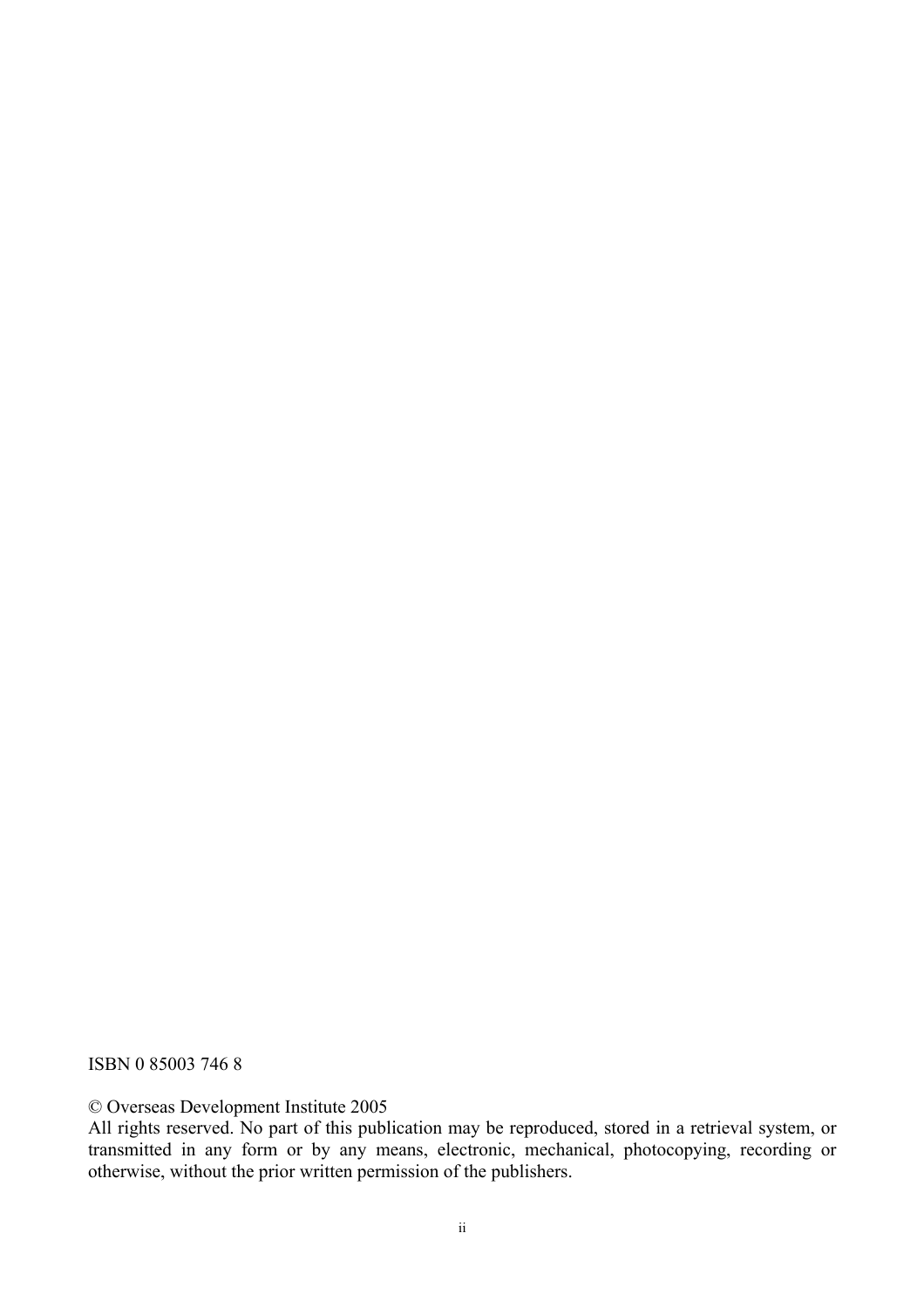# **Contents**

|                          | Acknowledgements                                                                                                                                                                                                                                                                                 | $\mathbf{V}$                                                                           |  |
|--------------------------|--------------------------------------------------------------------------------------------------------------------------------------------------------------------------------------------------------------------------------------------------------------------------------------------------|----------------------------------------------------------------------------------------|--|
|                          | <b>Acronyms</b>                                                                                                                                                                                                                                                                                  | vi                                                                                     |  |
| <b>Executive Summary</b> |                                                                                                                                                                                                                                                                                                  |                                                                                        |  |
| 1                        | <b>Introduction</b><br>Background<br>1.1<br>1.2 Rationale<br>1.3 Method<br>1.4 Outline                                                                                                                                                                                                           | $\mathbf{1}$<br>$\mathbf{1}$<br>$\begin{array}{c} 2 \\ 2 \\ 3 \end{array}$             |  |
| $\boldsymbol{2}$         | <b>Knowledge and Learning: From Policy to Practice</b><br>2.1 A conceptual model of knowledge strategies<br>2.2 Knowledge economies – a primer<br>Knowledge for development: background<br>2.3<br>2.4 Knowledge for development: key comparative texts<br>Summary: key issues<br>2.5             | $\overline{\mathbf{4}}$<br>$\overline{4}$<br>$\boldsymbol{6}$<br>$\sqrt{ }$<br>9<br>12 |  |
| $\mathbf{3}$             | <b>Findings from Organisational Profiles</b><br>3.1 Issue One: how is knowledge and learning understood and applied?<br>3.2 Issue Two: how does knowledge interface with the existing structure of the                                                                                           | 14<br>14                                                                               |  |
|                          | organisations?<br>3.3<br>Issue Three: how do knowledge activities link to existing core functions of the<br>organisation?                                                                                                                                                                        | 15<br>18                                                                               |  |
|                          | 3.4 Issue Four: how does knowledge and learning link with the existing support<br>functions of the organisations?<br>Issue Five: how do connective physical and electronic infrastructures support<br>3.5                                                                                        | 20                                                                                     |  |
|                          | knowledge and learning strategies?<br>3.6 Issue Six: vision, leadership and management<br>3.7 Issue Seven: measuring the costs and benefits of learning and not learning<br>Issue Eight: how does the knowledge programme address the external aspects of<br>3.8<br>knowledge and learning work? | 22<br>23<br>24<br>26                                                                   |  |
| 4                        | <b>Synthesis and Recommendations</b><br>Organisational knowledge<br>4.1<br>Organisational links<br>4.2<br>Organisational contexts<br>4.3<br><b>External factors</b><br>4.4                                                                                                                       | 29<br>29<br>30<br>32<br>33                                                             |  |
| 5                        | <b>Conclusions</b><br>The Knowledge Strategies Framework and possible directions for future research<br>5.1<br>5.2 Final points                                                                                                                                                                  | 35<br>35<br>37                                                                         |  |
|                          | <b>Appendix: Organisational Profiles</b>                                                                                                                                                                                                                                                         |                                                                                        |  |
|                          | <b>Bibliography</b>                                                                                                                                                                                                                                                                              | 62                                                                                     |  |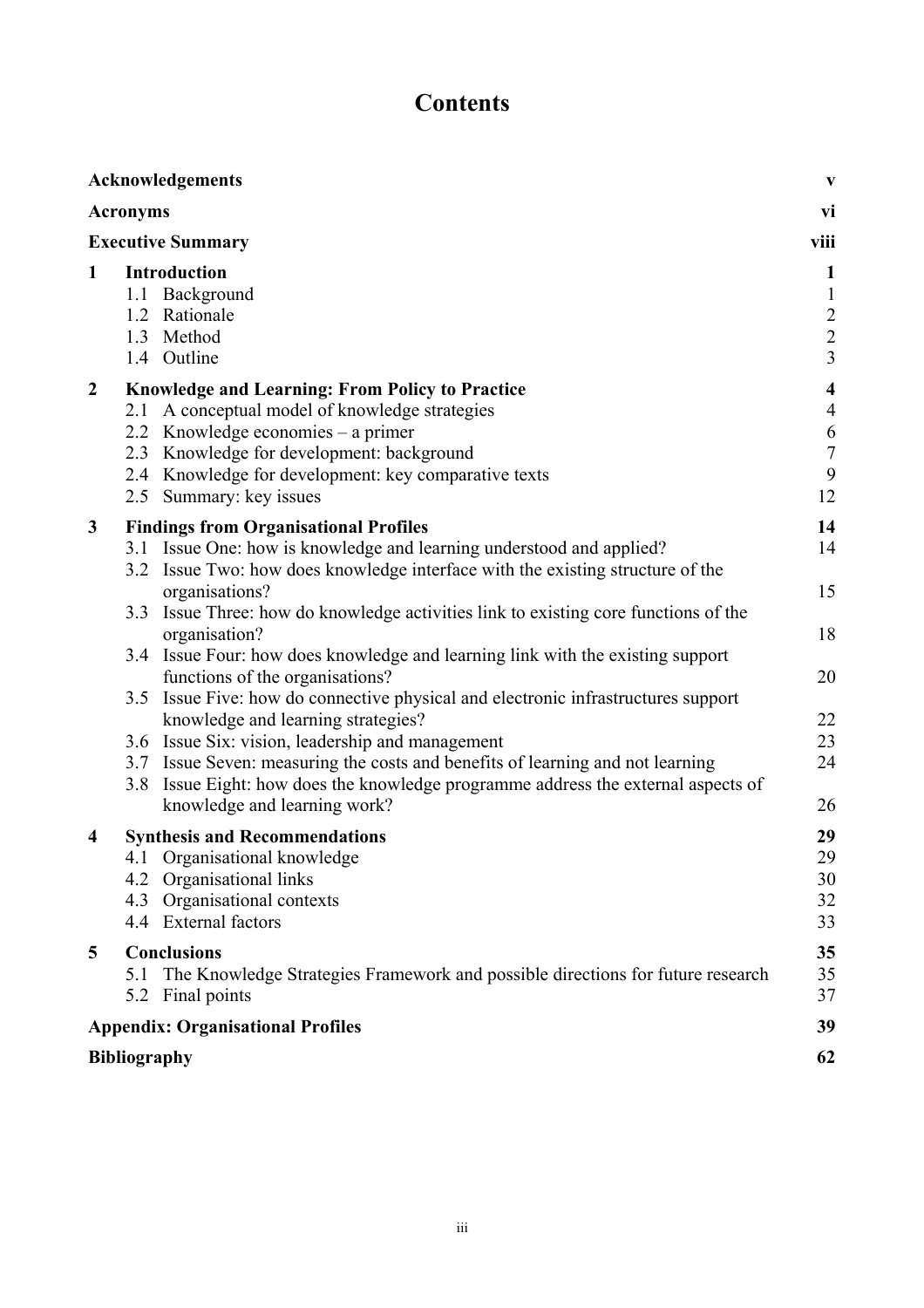# **Boxes and Figures**

| Box 1: Phases in Implementing Knowledge and Learning – A suggested 'knowledge roadmap'   | 6  |
|------------------------------------------------------------------------------------------|----|
| Box 2: Key 'What Can?' questions for knowledge and learning in development               | 9  |
| Box 3: An Emerging Framework for looking at knowledge and learning, from organisational  |    |
| policy to organisational practice                                                        | 13 |
| Box 4: Definition and understanding of knowledge and learning work                       | 14 |
| Box 5: The interface between knowledge and organisational structure                      | 15 |
| Box 6: Interface between knowledge activities and core activities                        | 18 |
| Box 7: Interface of knowledge and learning with organisations' support functions         | 20 |
| Box 8: Supporting physical and electronic infrastructures                                | 22 |
| Box 9: Vision, leadership and management                                                 | 23 |
| Box 10: Measuring the costs and benefits of learning                                     | 24 |
| Box 11: How the knowledge programme addresses external aspects of knowledge and learning |    |
| work                                                                                     | 26 |
| Box 12: Recommendations for organisational knowledge                                     | 30 |
| Box 13: Recommendations for organisational linkages                                      | 31 |
| Box 14: Recommendations for organisational contexts                                      | 33 |
| Box 15: Recommendations for external factors                                             | 34 |
|                                                                                          |    |
| Figure 1: The RAPID Framework                                                            |    |
| Figure 2: Knowledge and Learning Tools (adapted from Nutley et al, 2003)                 | 5  |
| Figure 3: The RAPID Framework for Knowledge Strategies                                   | 35 |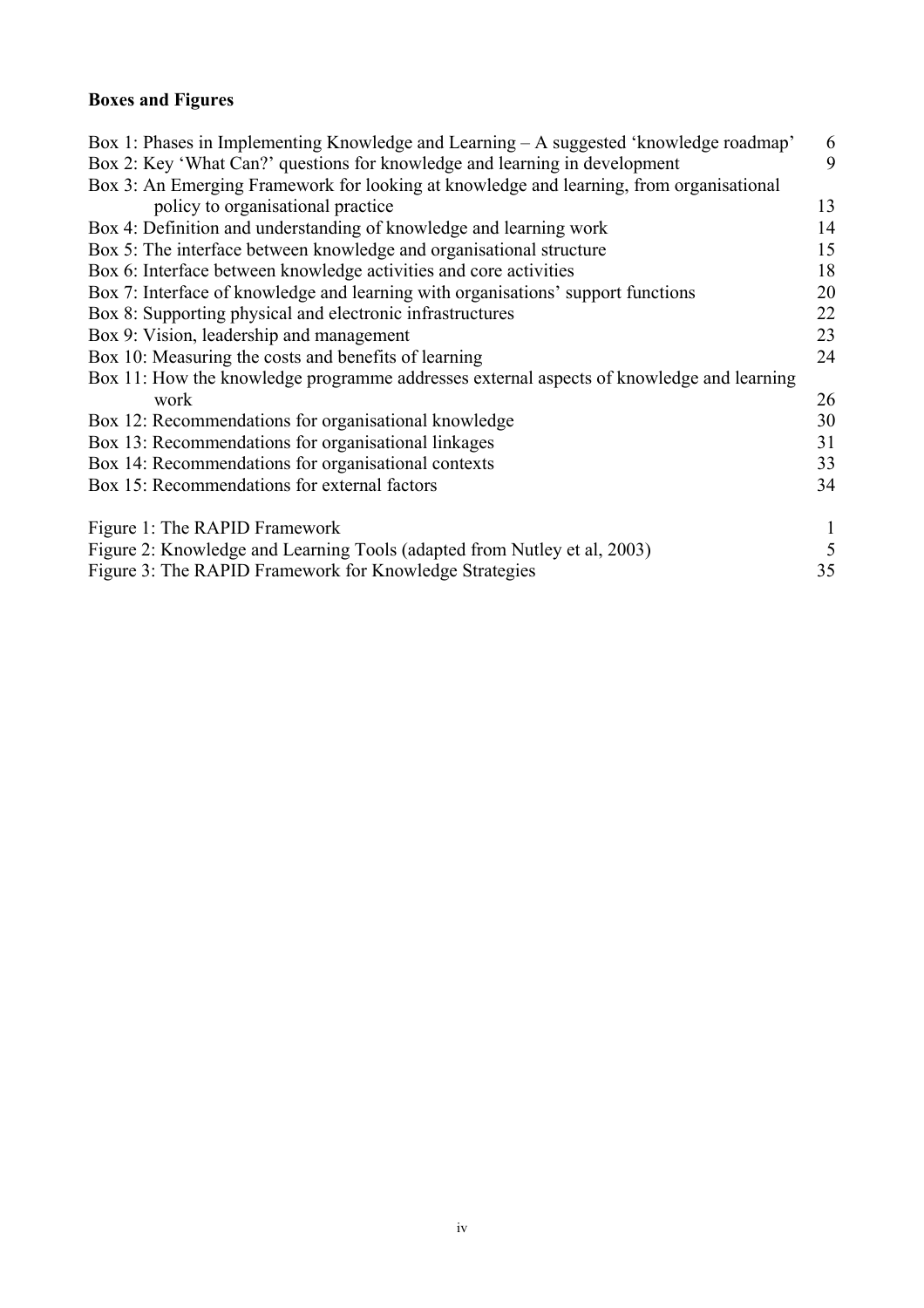# **Acknowledgements**

The author would like to thank everyone who was involved and will continue to be involved in this research, especially those members of participating organisations and numerous colleagues at the Overseas Development Institute (ODI) who gave up valuable time for the purpose of the study.

**Ben Ramalingam** is a member of the Research and Policy Development (RAPID) Programme at the ODI. He specialises in strategy development, organisational learning and knowledge management, and he is responsible for developing and implementing the ODI strategy for knowledge and learning, as well as advising strategic development within a range of different contexts from humanitarian NGOs to public sector bodies.

He can be contacted at b.ramalingam@odi.org.uk.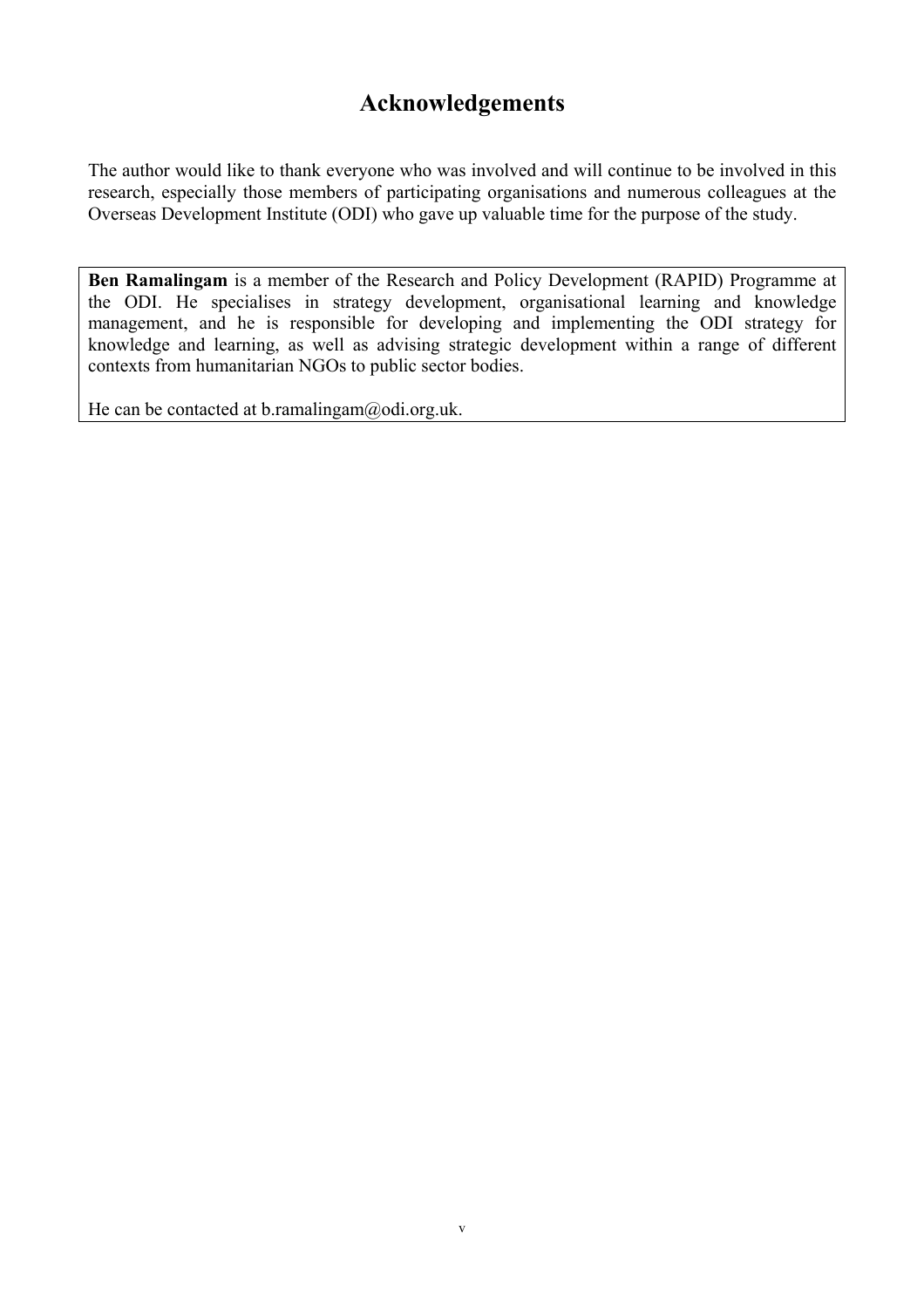# **Acronyms**

| AAR           | <b>After Action Review</b>                                                        |  |  |  |  |
|---------------|-----------------------------------------------------------------------------------|--|--|--|--|
| <b>ACP</b>    | African, Caribbean and Pacific                                                    |  |  |  |  |
| <b>ALNAP</b>  | Active Learning Network for Accountability and Performance in Humanitarian        |  |  |  |  |
|               | Action                                                                            |  |  |  |  |
| <b>CEO</b>    | Chief Executive Officer                                                           |  |  |  |  |
| <b>CGIAR</b>  | Consultative Group on International Agricultural Research                         |  |  |  |  |
| <b>CIDA</b>   | Canadian International Development Agency                                         |  |  |  |  |
| <b>CIDSE</b>  | Coopération Internationale pour le Développement et la Solidarité / International |  |  |  |  |
|               | Cooperation for Development and Solidarity                                        |  |  |  |  |
| <b>CIO</b>    | <b>Chief Information Officer</b>                                                  |  |  |  |  |
| <b>CMS</b>    | Content management system                                                         |  |  |  |  |
| CoP           | Community of practice                                                             |  |  |  |  |
| <b>DFID</b>   | UK Department for International Development                                       |  |  |  |  |
| <b>EADI</b>   | European Association of Development Research and Training Institutes              |  |  |  |  |
| <b>ECDPM</b>  | European Centre for Development Policy Management                                 |  |  |  |  |
| <b>EGDI</b>   | <b>Expert Group on Development Issues</b>                                         |  |  |  |  |
| <b>EKMS</b>   | <b>Education Knowledge Management System</b>                                      |  |  |  |  |
| <b>ESRC</b>   | Economic and Social Research Council                                              |  |  |  |  |
| EU            | European Union                                                                    |  |  |  |  |
| <b>GDN</b>    | Global Development Network                                                        |  |  |  |  |
| <b>GIM</b>    | Global Impact Monitoring                                                          |  |  |  |  |
| <b>HAI</b>    | Help Age International                                                            |  |  |  |  |
| <b>HR</b>     | Human resources                                                                   |  |  |  |  |
| <b>ICARDA</b> | International Centre for Agricultural Research in the Dry Areas                   |  |  |  |  |
| <b>ICT</b>    | Information and Communication Technology                                          |  |  |  |  |
| <b>IDS</b>    | Institute of Development Studies                                                  |  |  |  |  |
| <b>ILAC</b>   | Institutional Learning and Change                                                 |  |  |  |  |
| IM            | Information management                                                            |  |  |  |  |
| IT            | <b>Information Technology</b>                                                     |  |  |  |  |
| <b>ITDG</b>   | Intermediate Technology Development Group                                         |  |  |  |  |
| <b>IWMI</b>   | <b>International Water Management Institute</b>                                   |  |  |  |  |
| <b>JICA</b>   | Japan International Cooperation Agency                                            |  |  |  |  |
| JKM           | <b>JICA Knowledge Management</b>                                                  |  |  |  |  |
| <b>KIT</b>    | Het Koninklijk Instituut voor de Tropen / Royal Tropical Institute                |  |  |  |  |
| KM            | Knowledge management                                                              |  |  |  |  |
| <b>KS</b>     | Knowledge sharing                                                                 |  |  |  |  |
| M&E           | Monitoring and evaluation                                                         |  |  |  |  |
| NGO           | Non-governmental organisation                                                     |  |  |  |  |
| <b>NHS</b>    | National Health Service (UK)                                                      |  |  |  |  |
| <b>OCP</b>    | Organisational Change Programme                                                   |  |  |  |  |
| ODI           | Overseas Development Institute                                                    |  |  |  |  |
| <b>OED</b>    | Operations Evaluation Department of the World Bank                                |  |  |  |  |
| OL            | Organisational Learning                                                           |  |  |  |  |
| <b>RAPID</b>  | Research and Policy in Development Programme                                      |  |  |  |  |
| <b>SCF</b>    | Save the Children Fund                                                            |  |  |  |  |
| <b>SCF-UK</b> | Save the Children UK                                                              |  |  |  |  |
| Sida          | Swedish International Development Cooperation Agency                              |  |  |  |  |
| <b>UK</b>     | United Kingdom                                                                    |  |  |  |  |
| <b>UN</b>     | <b>United Nations</b>                                                             |  |  |  |  |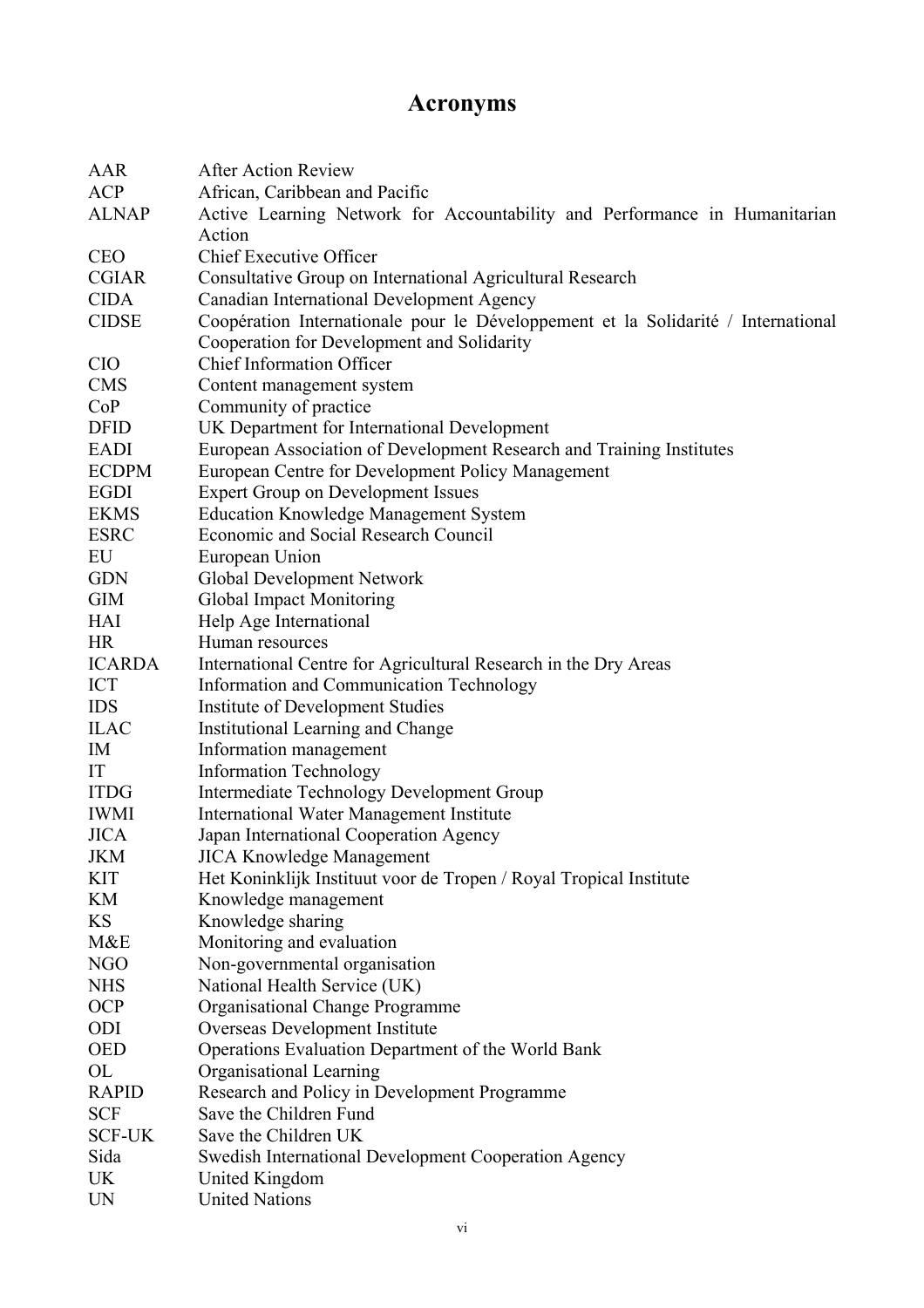| United Nations Development Programme |
|--------------------------------------|
| <b>United States</b>                 |
| <b>Voluntary Services Overseas</b>   |
| World Bank                           |
|                                      |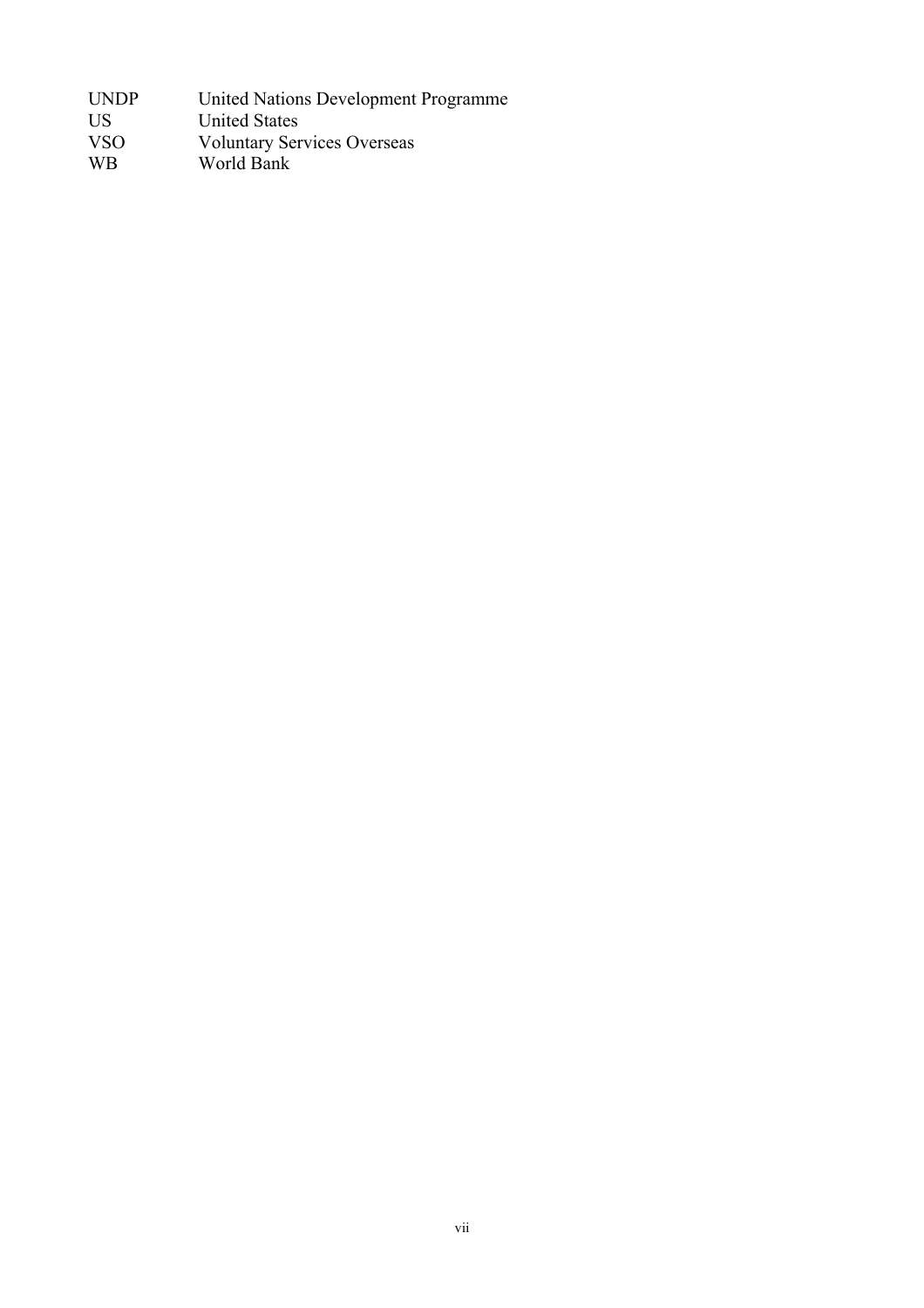# **Executive Summary**

#### **Introduction**

The Research and Policy in Development (RAPID) programme at the Overseas Development Institute (ODI) has been working since 1999 to promote development policy-making processes that are evidence-based and focused on the needs of the poor. One of the key dimensions of the RAPID programme at ODI is '*knowledge and learning systems in development agencies*'.

This study synthesises existing research on knowledge and learning in the development sector, and draws out eight key questions for examining related strategies and systems in development agencies. Together, these questions make up a comprehensive Knowledge Strategies Framework, which bears close resemblance to the framework used by the ODI to assess complex processes of change within the development and humanitarian sector. The dimensions of this new Knowledge Strategies Framework are mapped out as *Organisational knowledge*, O*rganisational links*, *Organisational contexts*, and *External factors*.

The study then presents the analysis of data collected on current knowledge and learning practices in 13 selected case study organisations<sup>1</sup>. This data was gathered via desk based reviews, interviews, consultations with agency staff and focus groups. The Knowledge Strategies Framework is used to analyse and synthesise these findings, to formulate the recommendations of the study, and to suggest key next steps.

#### **Findings and Recommendations**

Following analysis of the data with reference to each of the key research questions, a number of recommendations for consideration are made. Overall, it is suggested that each of the dimensions of the Knowledge Strategies Framework is considered in developing, revising and evaluating strategies for knowledge and learning, and further, that the framework may also be of use in systematic comparisons across different settings.

More specifically, the case studies suggest that where *Organisational knowledge* and learning are well defined and understood, the related knowledge and learning activities are more effective, and more likely to have a positive impact. These activities should focus on the effective creation, sharing and storing of the different forms of knowledge. Staff capacities for participating in knowledge and learning activities, and systematic approaches to monitor and evaluate the effectiveness of these activities, are of crucial importance.

The dimension of *Organisational links* refers to the connections between knowledge and learning activities and ongoing / existing functions and processes. Internal communities of practice (CoPs) are vital here – specifically, developing relationships and trust to facilitate knowledge sharing. While electronic interactions cannot replace face-to-face in terms of the value generated, they are significantly lower cost at the point of use, and the potential trade-offs must be understood. Overall, there should be concerted and coherent efforts to drive organisational change through widespread learning activities, integration of systems and process changes. The legitimacy of systematic approaches to knowledge and learning appears to be greatly enhanced when such principles are used as a rationale for restructuring, as has been the case in some of the organisations looked at here. However, where knowledge and learning strategies are framed as a support function, as is often the case, their transformative potential may be reduced.

 $\overline{a}$  $1$  Organisational case studies are presented in the Appendix of the full Working Paper.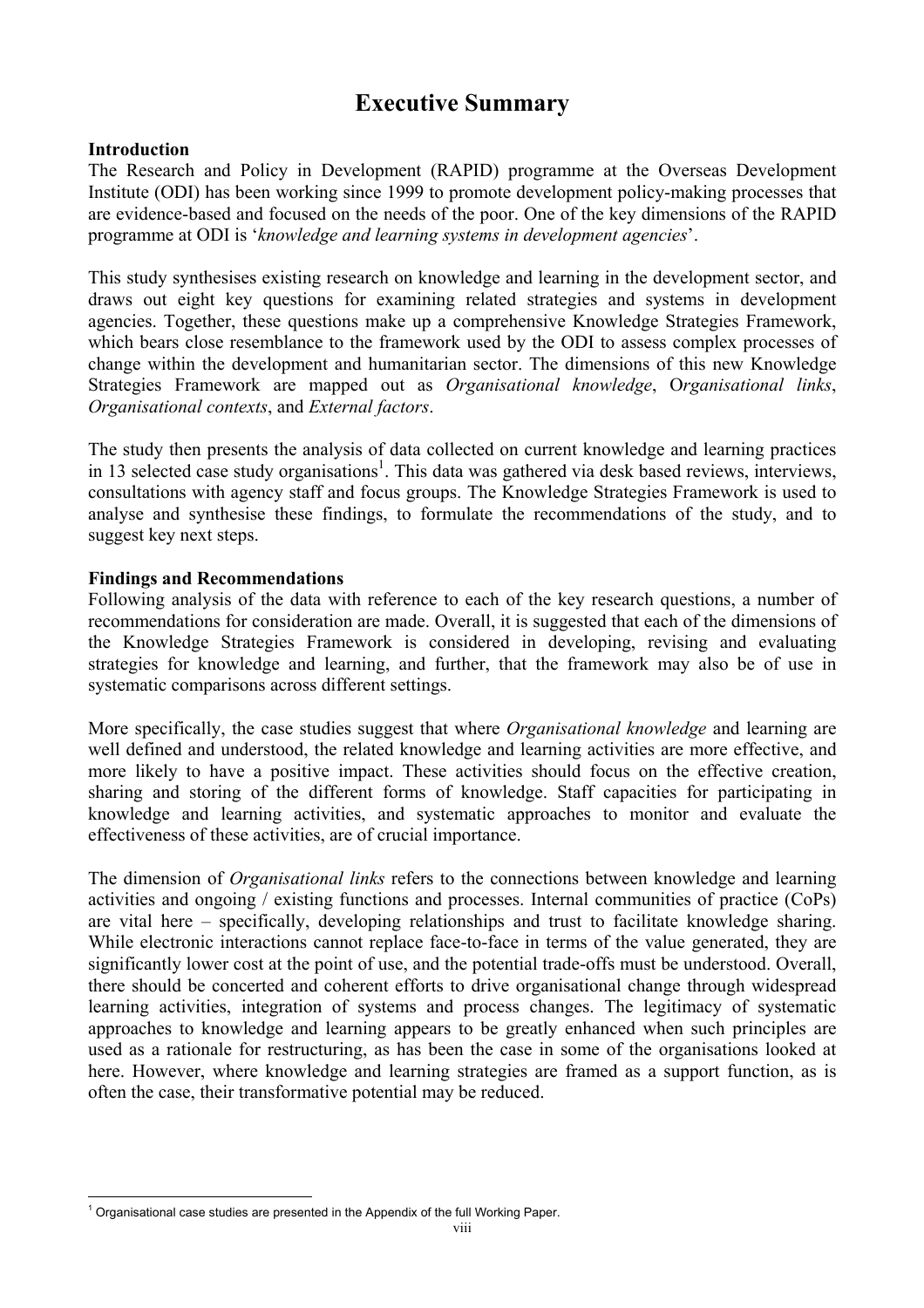Findings in the *Organisational Contexts* dimension refer to understanding and addressing overall institutional strategy, governance, management and financing. All of these crucially impact upon knowledge and learning issues, and those organisations which seem closest to realising their vision for knowledge and learning appear to have addressed these issues in a proactive manner.

*External factors* should be addressed throughout the development of the knowledge strategy. In defining and understanding knowledge and learning, the knowledge audit process should address all knowledge that is used to achieve the overall goals of the organisation. This means the inclusion of knowledge that resides beyond or at the boundaries of given agencies. Specifically, the knowledge of beneficiaries, partner organisations in the South, and partners / donors in the North must be considered. This dimension also highlights the need for activities, processes and systems which facilitate knowledge sharing (KS) and learning across organisational boundaries, both with beneficiaries and other agencies (North and South). A related need is to emphasise the role of knowledge and learning within communications and advocacy strategies.

### **Conclusions**

A diverse range of organisational initiatives are looked at here – from heavily resourced multilateral strategies to non-governmental organisations working on 'shoestring' budgets. A common finding across the case studies is that a learning organisation may be something that one always *aspires* to: learning is a continuous process of becoming, rather than attainment. Indeed, this finding is corroborated by evidence from other sectors. Even the most accomplished of initiatives looked at in the present study is marked by a sense of dissatisfaction, due to the drive for continuous improvement that is at the heart of knowledge strategies. Such ambitions are well-placed, and crucial to the vision of the learning organisation. However, there is a clear need to accept the resource constraints that must inevitably be placed on these initiatives, and work towards goals that are, as far as possible, specific, measurable, achievable, realistic, time-bound and appropriate to a given organisation.

The findings of the paper highlight that there is ongoing work of importance and value in this area, but that the major challenges of knowledge and learning in the development sector still need to be addressed. Three provisos are made – first, that many of the initiatives are at a relatively early stage; second, that the knowledge and learning agenda is just one among many voices pressing for change and adaptation within development agencies; and third, that their transformative potential may need to be placed in a more realistic manner. The evidence from the case studies suggests that efforts are more likely to be successful where the dimensions of the Knowledge Strategies Framework are addressed in a coherent and integrated manner.

The study also poses a number of questions to help shape future investigations that may be carried out to improve knowledge and learning in development organisations. These questions include:

- What are the knowledge and learning needs, capacities and challenges of beneficiary groups in the South? How does work in areas such as participation support this? How can issues of culture, national identity and religion be addressed?
- What possible mechanisms are there for monitoring and evaluation  $(MAE)$  of knowledge and learning strategies? How can these be made more systematic and evidence-based?
- In what ways do Information Technology (IT) systems support or inhibit the knowledge and learning agenda? How is this impacted upon by the various forms of 'digital divides' that exist across different actors in the development sector?
- How does knowledge and learning take place within specific development actors  $-$  e.g. multilaterals, Southern government agencies, partner agencies, research institutes, etc?
- What mechanisms exist for inter-organisational KS and learning, and how can knowledge strategies of specific agencies support these?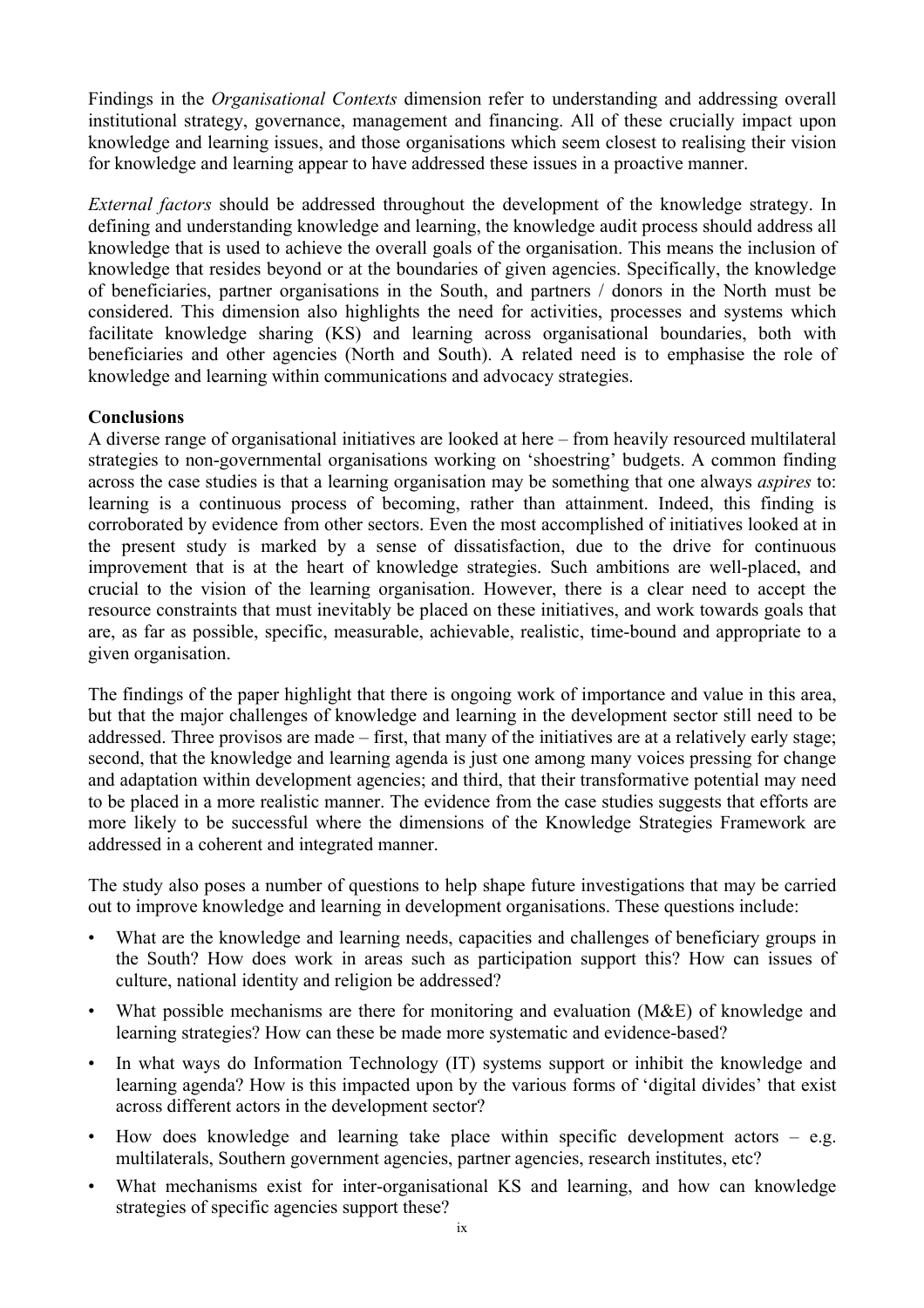# **1 Introduction**

## **1.1 Background**

Since 1999, the Research and Policy in Development (RAPID) programme at the Overseas Development Institute (ODI) has been working to promote development policy-making processes that are evidence-based and pro-poor. In particular, the programme addresses the issue of bridging research and policy, and how policy processes are shaped by the use of evidence.

A key tool for the programme is the RAPID Framework (Figure 1) which is used to analyse and compare processes of change in a holistic manner (as developed in Crewe and Young, 2002).





The RAPID programme focuses on four outcomes:

- 1. Improved knowledge about research-policy linkages among development practitioners, policy-makers and researchers;
- 2. Improved knowledge management and learning systems in Southern and Northern development agencies;
- 3. Helping Southern and Northern researchers, practitioners and advocates to communicate research findings and influence policy more effectively;
- 4. Improving awareness of the importance of research and how to access it among policymakers and practitioners, especially in the United Kingdom (UK).

This working paper fits into the second focus area: *knowledge management and learning systems in development agencies*. These systems are taking on increasing strategic and tactical importance in achieving organisational goals, and have an important bearing on the linkages between research, policy and practice. There is a clear need to recognise and assess the impact of these organisational knowledge and learning initiatives. The RAPID team has already made inroads into this area. Our 2003 literature review on knowledge and learning, a key starting point for the current work, identified ten key gaps in the literature on knowledge and learning in development agencies (Hovland, 2003a). We have also undertaken a literature review on communications for poverty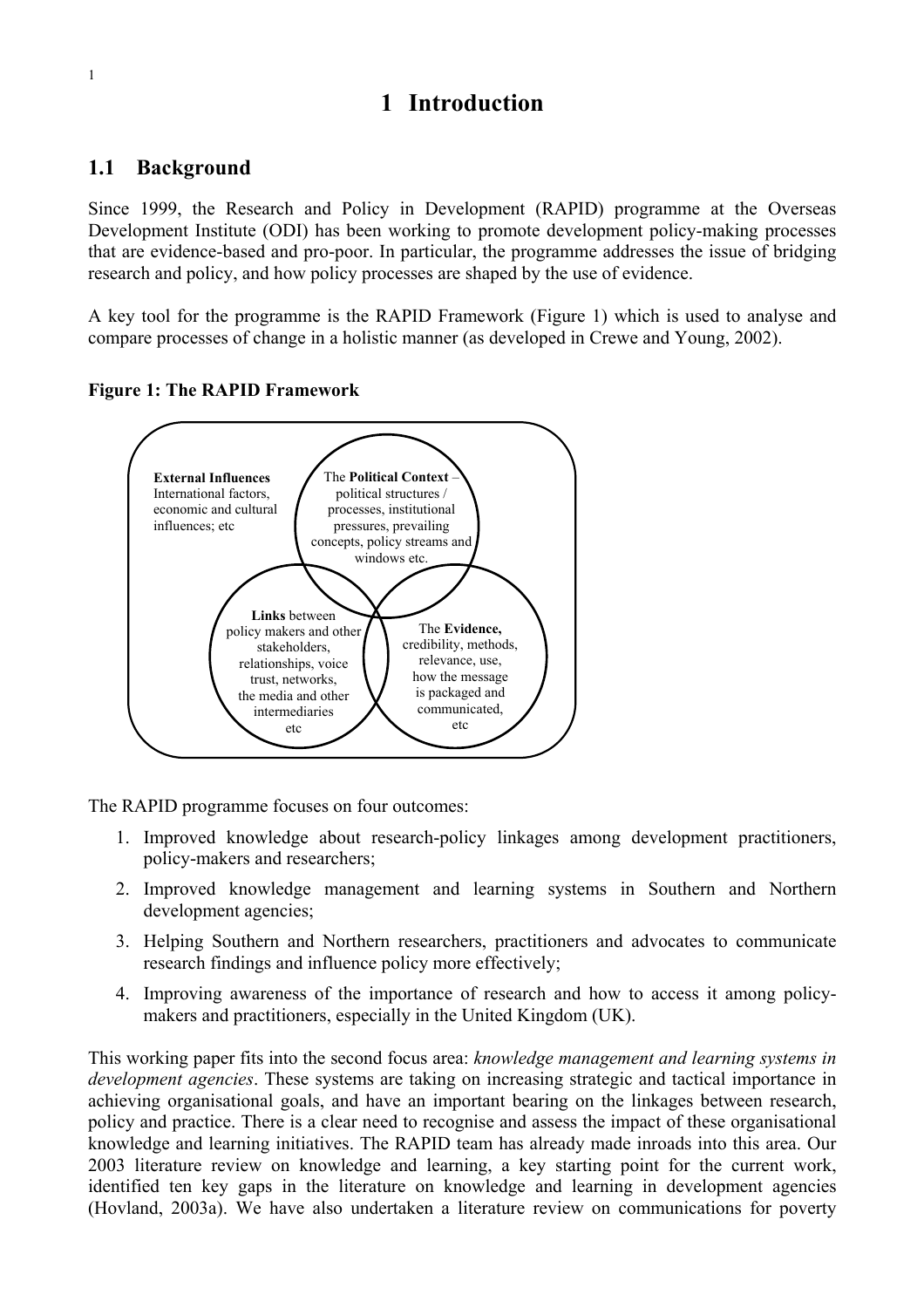reduction (Hovland, 2003b), worked on the application of Information and Communication Technologies (ICTs) in sustainable livelihoods approaches (Chapman and Slaymaker, 2002), and written a series of as-of-yet unpublished papers that provide the theoretical underpinnings to the 2004 ODI knowledge and learning strategy (ODI, 2003; ODI, 2004a; ODI, 2004b). There is also more relevant work in the pipeline, in particular a Working Paper on networks (Perkin and Court, forthcoming 2005).

As well as the RAPID Programme, the ODI also houses the Active Learning Network for Accountability and Performance in Humanitarian Action (ALNAP), an international, interagency forum that has been working for several years to improve knowledge, learning, accountability and quality across the humanitarian sector. Understanding of improved information flows and shared learning has been integral to the ALNAP annual assessments of humanitarian action, and this work, notably the 2002 Annual Review (ALNAP, 2002) has invaluably informed the current study. There is also other ODI thinking which has relevance for this study. In particular, *Development as Process* (Mosse, Farrington and Rew, 1998) looks at the importance of politics and relationships in projectrelated information flows and the need to include intangible impacts in monitoring and evaluation (M&E) assessments. In addition, a study of process monitoring (Baumann, 1999) reviews the importance of the intrinsically linked nature of knowledge and power and the implications of this for KS. More recently, there has been a study on global knowledge networks (Stone and Maxwell, 2005) which provided useful insights and approaches on the role of knowledge and ideas in development.

### **1.2 Rationale**

The initial purpose of the present study was to build understanding of knowledge and learning work as undertaken in a range of different contexts in the development sector. Specific objectives were to undertake research into organisational initiatives to build knowledge and learning capacities, and to understand the ways in which these goals have been achieved, with what implications. This study therefore stands as a practical counterpoint to the earlier RAPID literature review on knowledge and learning (Hovland, 2003a), and may be seen as a response to the points raised at that time.

## **1.3 Method**

The study has drawn upon a series of interviews and consultations (face-to-face and by telephone and email) conducted with representatives of development agency staff from 13 development agencies (listed in the Appendix), the majority between May and August 2004. Several of these interviews were based on initial outputs which were produced by the participants, where they worked together of their own accord to develop a group-based response to a preset list of questions. In a number of other instances, the case was produced based on available desk research and then submitted to the study organisation for consultation, review and comments. Across all the cases, qualitative data from informants complemented, or was complemented by, with the findings of desk-based research, and further by readings of policy documents provided by the study organisations.

All the case studies, provided in the Appendix to this report, have been constructed using the same technique and format. The format is based on the questions used in the semi-structured interviews that were undertaken, with some re-ordering for the purpose of logical flow. Starting with a snapshot of how knowledge and learning fits into broad organisational strategies, there is a brief overview of the rationale for knowledge and learning work. Following this, there is a section which maps out the knowledge and learning activities undertaken, as well as the systems put in place to support these activities. The final section comprises informant reflections on these activities,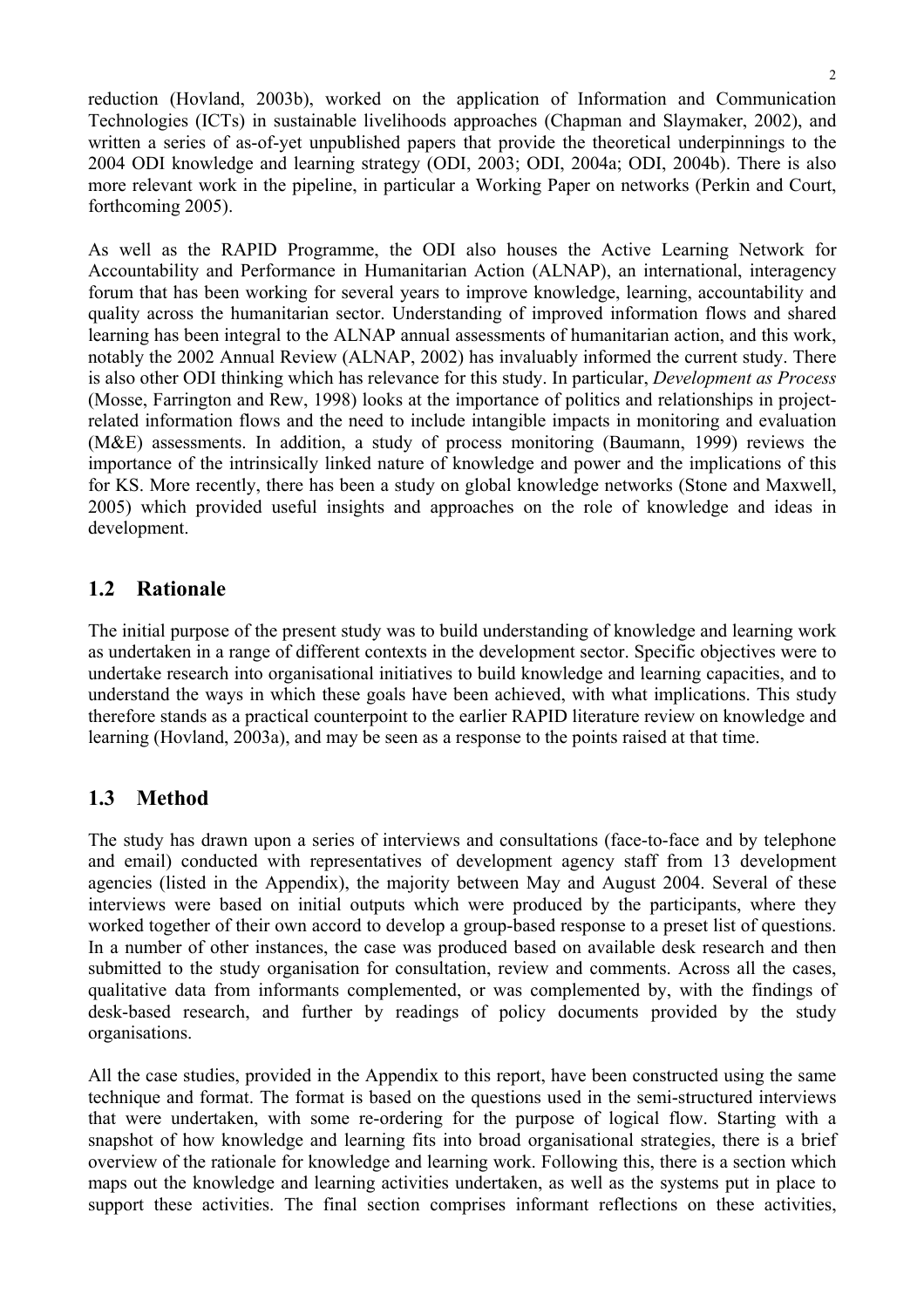covering what works well, barriers and constraints, and broader statements on the potential value and future of knowledge and learning work.

## **1.4 Outline**

- *Section 2: Knowledge and Learning: From Policy to Practice* provides the background and context of knowledge and learning in organisations operating in the new global economy. This section provides a framework for categorising knowledge and learning activities, and attempts to provide insights into the macro-level trends that led to the growth of this work as a strategic tool within organisations. The areas covered in brief in this section are themselves the subject of extensive research, and therefore at the risk of simplification, this section raises only the key points of relevance. The section then moves on an analysis of the uptake of knowledge and learning in development organisations, based on existing comparative studies of such work. The aim of this framework section is to provide an understanding of the complex issues faced by knowledge and learning work in development organisations. These issues are used to provide a structure and for the next section of the paper, as well as to point to an emerging analytical framework.
- *Section 3: Findings from Organisational Profiles* presents a synthesis of the findings from the research undertaken in the organisations covered. Structured with reference to the key issues emerging from the framework section, this synthesis will show how the core dimensions identified in the literature are represented, articulated and resolved (or not) in a variety of reallife situations.
- *Section 4: Conclusions and Recommendations* will bring together these sections of the paper in an attempt to provide a critical overview of the effectiveness of knowledge and learning initiatives. It is hoped that the analytical progression from the available research and literature through organisational policies onto actual practices will help shed light on knowledge and learning work within development organisations, and also to show how and in what ways such work has proved useful within the study organisations. The Recommendations will be structured to enable their consideration in systematic approaches to developing, improving and evaluating knowledge strategies.
- *Appendix* contains profiles of the knowledge and learning work undertaken in the organisations covered in the study. These were developed using the findings which informed the main body of the working paper, and through consultation with participating organisations. These case studies comprise descriptions of the knowledge and learning strategies *at the time of research*. This last point is emphasised because of the rapid pace of change in this area of institutional development. Lists of activities, as at time of writing, are also provided for those study organisations that disclosed this information. The case studies were made available to participants and representatives of each organisation participating in the study for approval, with many useful comments and perspectives forthcoming, thus further deepening understanding and analysis.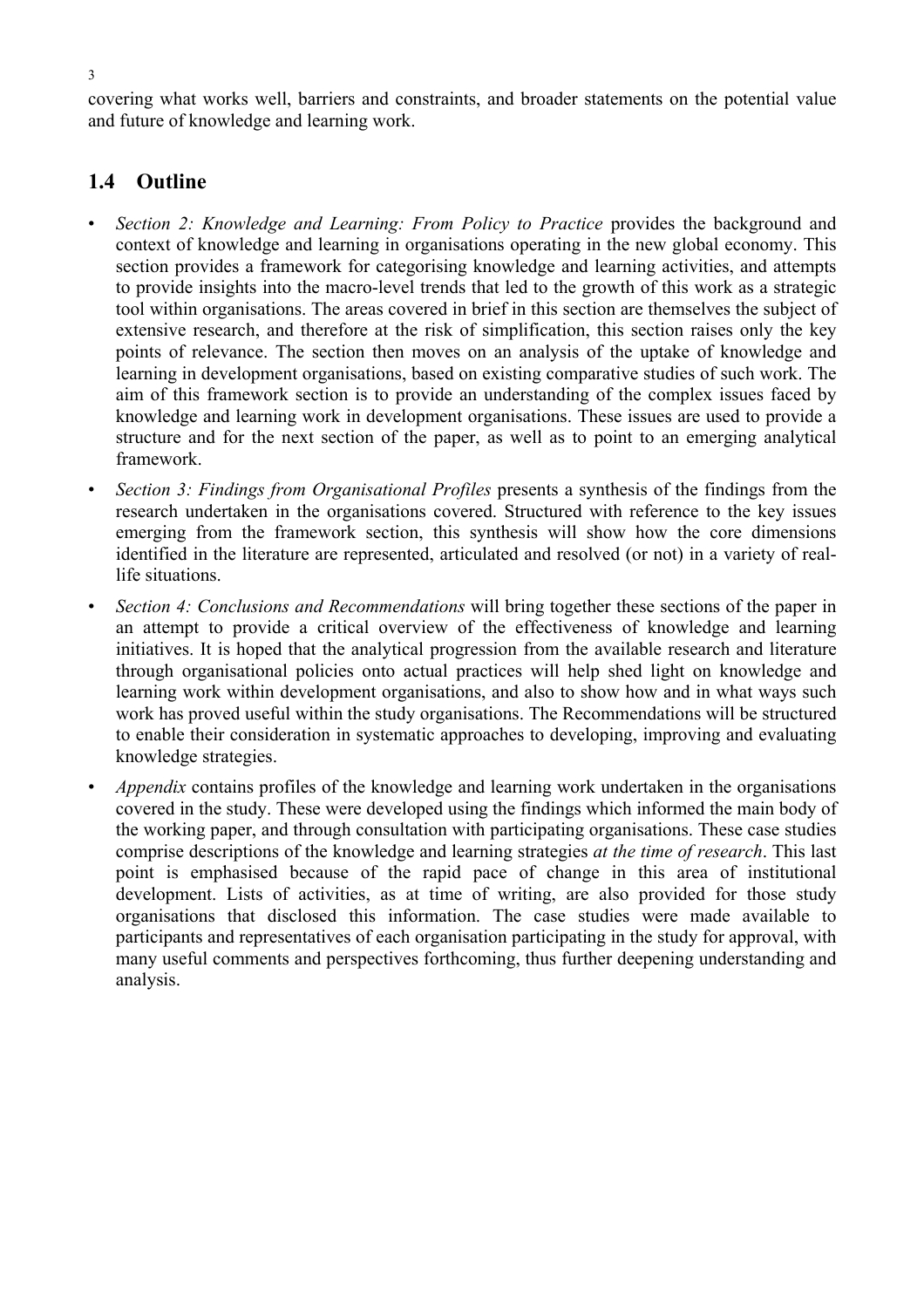# **2 Knowledge and Learning: From Policy to Practice**

# **2.1 A conceptual model of knowledge strategies<sup>2</sup>**

For the purposes of this study, knowledge and learning activities are viewed as those activities that form the processes by which individuals, teams, organisations and groups of organisations become skilled at creating, sharing, storing and using knowledge in order to achieve positive change and realise their goals. More specifically:

- *The creation of knowledge* comprises activities associated with the entry of new knowledge into the organisational system. It includes all the transformations suggested by the 'data to information to knowledge to wisdom' frameworks, models of knowledge creation derived from the Knowledge Management (KM) literature (Nonaka and Takeuchi, 1995) , as well as research work, participatory work, workshops, and so on.
- *Sharing knowledge* relates to the flow of knowledge from one party to another. This includes the diverse tools used for translation, conversion, filtering and two-way communication.
- *Storing knowledge* relates to the preservation of knowledge, allowing it to remain within the organisational system, and to those activities that help to maintain the viability of this system. These include intranets, search engines, content management systems (CMSs), electronic publishing systems, workflow systems, groupware, help desk applications, as well as more fundamental systems such as personal and group filing, project archiving, and so on.
- Finally, the *use of knowledge* relates to its application in organisational policy and practice. This involves taking and shaping decisions, making informed actions and modifying behaviours in order to achieve goals. In the case of all organisations, certain decisions, actions and behaviours have become embedded in the form of processes, procedures, rules, instructions and standards. It is perhaps one of the few truisms in this area that all such elements of organisational life were, at some point, specialist tacit knowledge or know-how, which was then converted to explicit forms in order to enable application by non-specialists. Also included in this category is the development of such tools as task performance measurement and coordination patterns, interaction guidelines and process specifications (ODI, 2003; ODI, 2004a; ODI, 2004b; US Knowledge Forum, 1999).

Various tools may be used to facilitate these knowledge activities, ranging from Information management (IM) systems through structured learning activities, to comprehensive M&E processes. To identify the most appropriate tools to use in a given situation or context, it can be useful to distinguish between three different types of knowledge:

- *Tacit knowledge* is unconscious and intuitive; it allows experts to make decisions without referring to rules or principles (e.g. knowing how to perform medical operations, knowing how to network at a conference);
- *Explicit knowledge* is clearly articulated and accessible to anyone who reads, hears or looks at it (e.g. a training guide on using a software package or the conclusions of a policy briefing paper);
- *Implicit knowledge* helps individuals know what is socially and culturally appropriate in a given circumstance; it is knowledge of shared beliefs, values and expectations (e.g. knowing that it is inappropriate to undermine colleagues in public, understanding management attitudes within a given organisation) (ODI, 2003; ODI, 2004a; ODI, 2004b).

<sup>&</sup>lt;sup>2</sup> This section is draws heavily from a unpublished ODI paper (ODI, 2004a)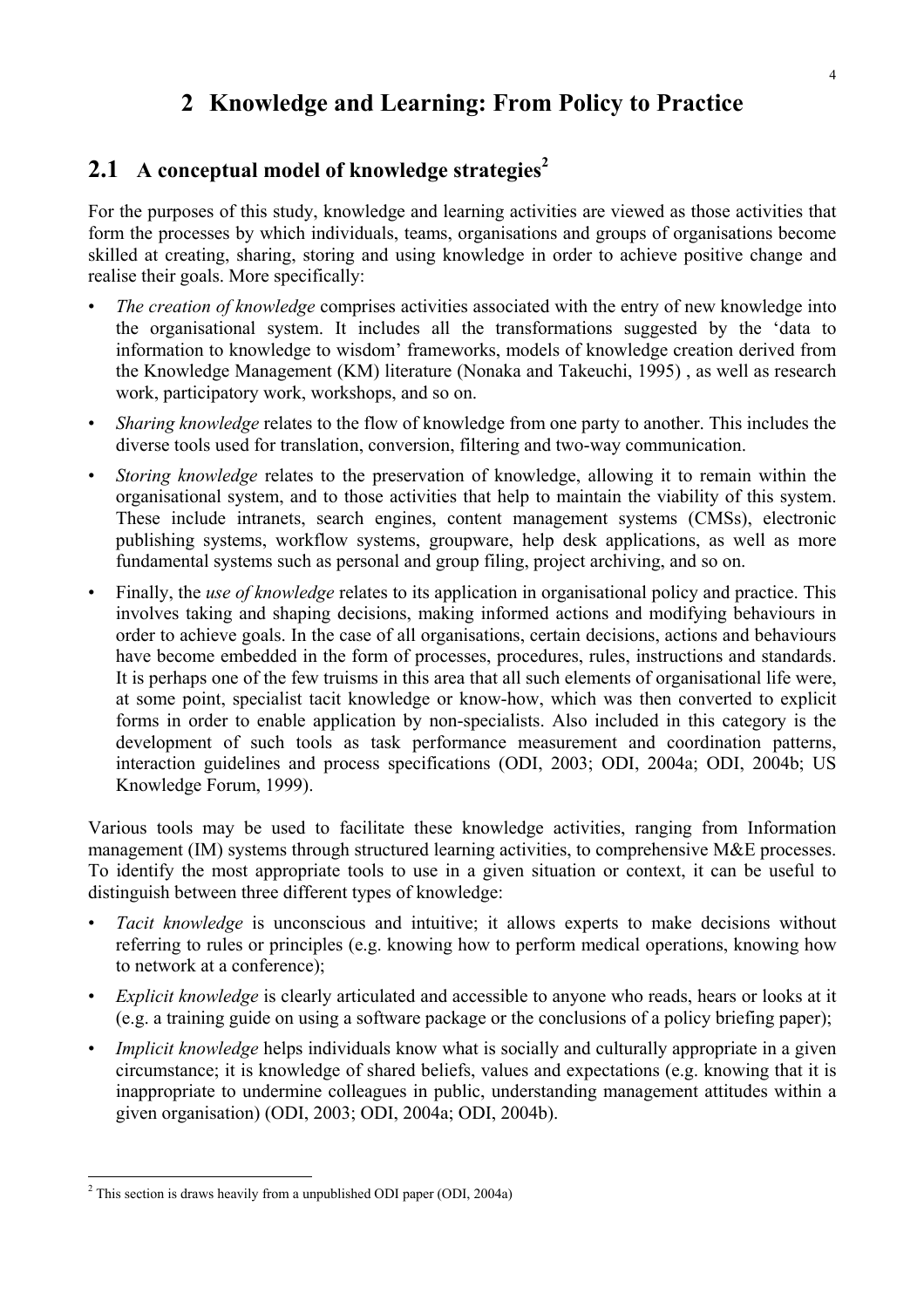The different types of activities and the different forms of knowledge can be brought together in a simple, easy to understand format as shown in Figure 2 (ODI, 2004b, adapted from Nutley et al, 2003). Knowledge-based or learning-based strategies can then be defined as *the strategic application of knowledge and learning based processes and tools in order to meet organisational goals*. But these strategies are more than a framework relating to how organisations undertake such activities. Knowledge and learning also embodies a value system – an orientation of undertaking work that carries a democratic principle that all humans should be valued on their own terms, as should the knowledge they carry, and that all should be given the opportunity to realise their potential as an individual and as a member of a team or organisation (KIT website, 2004).

|         |              | <b>Knowledge</b>                                                      |                                                                                      |                                                            |  |  |
|---------|--------------|-----------------------------------------------------------------------|--------------------------------------------------------------------------------------|------------------------------------------------------------|--|--|
|         |              | <b>Tacit</b>                                                          | <b>Implicit</b>                                                                      |                                                            |  |  |
|         | Create       | Research<br><b>Workshops</b><br><b>Challenge</b><br>sessions          | <b>Business</b><br>intelligence e.g.<br>funding analysis                             | <b>Statistical</b><br>modelling<br>Reasoning<br>tools      |  |  |
| Purpose | <b>Store</b> | Capacity<br>assessments<br><b>Exit IVs</b><br><b>Handovers</b>        | <b>Shared Drives</b><br><b>Info Centre</b><br><b>Taxonomies</b><br><b>Databases</b>  | <b>Space Mgmt</b><br><b>Workflow</b><br>M&E<br>Process Map |  |  |
|         | <b>Share</b> | <b>Mentoring</b><br>Coaching<br><b>Communities</b><br><b>Training</b> | <b>Intranet</b><br>Internet<br><b>Email</b><br><b>Publications</b><br><b>CD ROMs</b> | <b>AARs</b><br><b>Retrospects</b><br><b>Evaluations</b>    |  |  |

| Figure 2: Knowledge and Learning Tools (adapted from Nutley et al, 2003) |  |  |
|--------------------------------------------------------------------------|--|--|

The framework in Figure 2 is worth explaining briefly. The horizontal axis refers to the types of knowledge described earlier. The vertical axis refers to the knowledge process being considered. Reading across the framework enables identification of appropriate tools in a given context. This framework brings together diverse tools, from IM to learning. While this suggests a holistic and integrated approach to knowledge and learning, there is evidence of a tension between knowledge and learning at a practical level. For example, 'knowledge management' as a

phrase can be taken to imply a set of pre-existing objective truths being dealt with through efficient managerial and administrative techniques. By contrast, 'Organisational Learning' (OL) is often taken to mean self-assessment and critical analysis (ODI, 2003). Closer examination, however, suggests that this dichotomy is a false one. For example, where learning already occurs on a small scale, the call is for more systematisation and improved process management, and where knowledge is already dealt with via systems and rigorous processes, there is a need for more flexible learningbased evaluation and assessment.<sup>3</sup>

Given knowledge and learning is a strategic initiative, it is also worth looking considering where organisations are in terms of progress towards their vision. Research on knowledge and learning in suggests that most organisations can be placed at distinct phases in the implementation of their KM / OL vision. These iterative phases are described in Box 1.

Institutional transformation to deal with the bewildering array of new opportunities and challenges encapsulated by knowledge and learning is now a norm of working life. The newly identified phenomenon of 'initiative overload' may attest to this (Abrahamson, 2003). Much of this transformative effort appears to be based on the application of value-based management principles to the idea of knowledge and learning (Por, 2000).

 $\overline{a}$ 

 $3$  Despite this intertwining, where the study organisations view the two strands as distinct, the study will highlight this.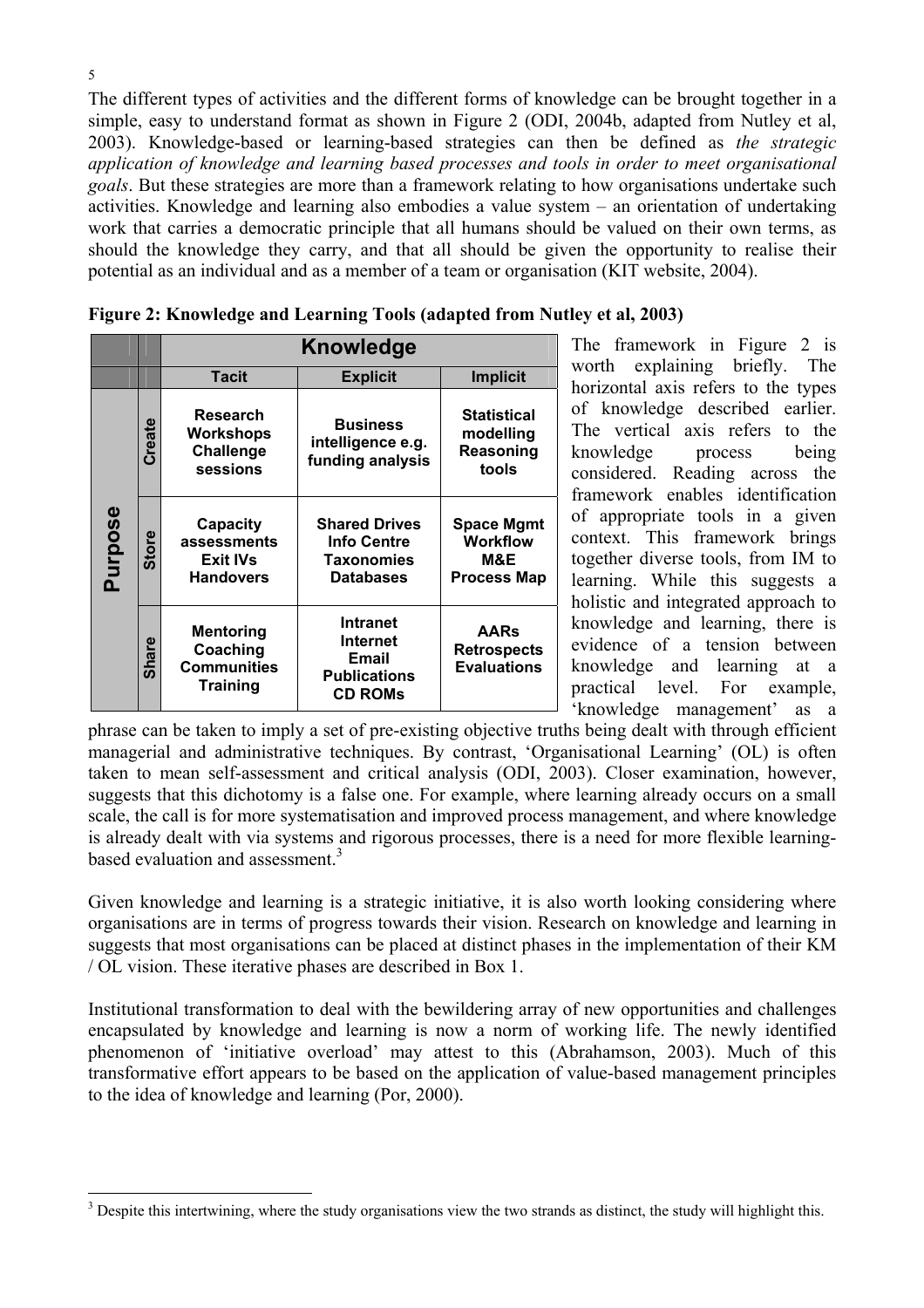#### **Box 1: Phases in Implementing Knowledge and Learning – A suggested 'knowledge roadmap'**

- *Phase 1: Pre-design phase*, comprising experimental pilot efforts, often ad-hoc in approach;
- *Phase 2: Strategic development phase*, in which the specific organisational approach to KM is developed in a structured fashion, and priorities are established;
- *Phase 3: Implementation phase*, when a variety of KM initiatives are rolled out in line with the strategic vision;
- *Phase 4: Alignment phase*, when refinements and adjustments to initiatives are made in accordance with the overall strategic vision.

(ODI, 2003; ODI, 2004a; ODI, 2004b)

Corporate knowledge strategies therefore have clear and consistent goals of maximising competitive advantage and cost efficiency, thereby improving profitability (Prusak and Davenport, 2000). This suggests that different types of organisations, operating in different environments with different goals, may have quiet different approaches to knowledge and learning activities. Specifically, what of those organisations that face 'perhaps the most complex and ill-defined questions confronting humankind' (Ellerman, in Roper and Pettit (eds), 2002: 289), namely development aid agencies? Before moving on to look at the literature on this subject, it is worth summarising in brief where the recent focus on knowledge and learning has in fact come from.

### **2.2 Knowledge economies – a primer**

The rapid growth in the application of knowledge and learning strategies and activities as an explicit set of organisational practices has been driven by a number of macro-level changes – shifts that can be broadly summed up as growth of the 'knowledge economy'. A European Union (EU) funded report (European KM Forum, 2002) has summarised the most significant drivers of this growth as follows:

- Digitisation: changes driven by the growth of Information Communication Technologies (ICTs);
- Knowledge intensity: the rising importance of knowledge for economic activity and for the workforce, resulting in 'knowledge workers' taking on greater prominence within organisations;
- Connectivity: the increased importance of networks and network relationships for production and policy processes;
- Globalisation: with the stepping up of technology, there has been a concurrent expansion of the concept of a global system, driven by global capital flows, global supply chains for resources and labour, and, in particular, global markets for information;
- Dematerialisation: an increasing move towards services as well as products, and a growing awareness of the consequences of material consumption;
- Ideas-driven growth: increasing importance on ideas and innovation for progress and development;
- Social fabric: there is a need for increased socialisation within and across organisations, as a means of capturing attention in the complexity of a highly networked information-heavy world.

The changes above have resulted in knowledge and learning taking on a central role within effective managerial approaches to planning, organising, structuring and undertaking activities within organisations (ODI, 2004). Knowledge is at the heart of the modern vision of economies, organisations and workers. Knowledge strategies have been developed for entire nations –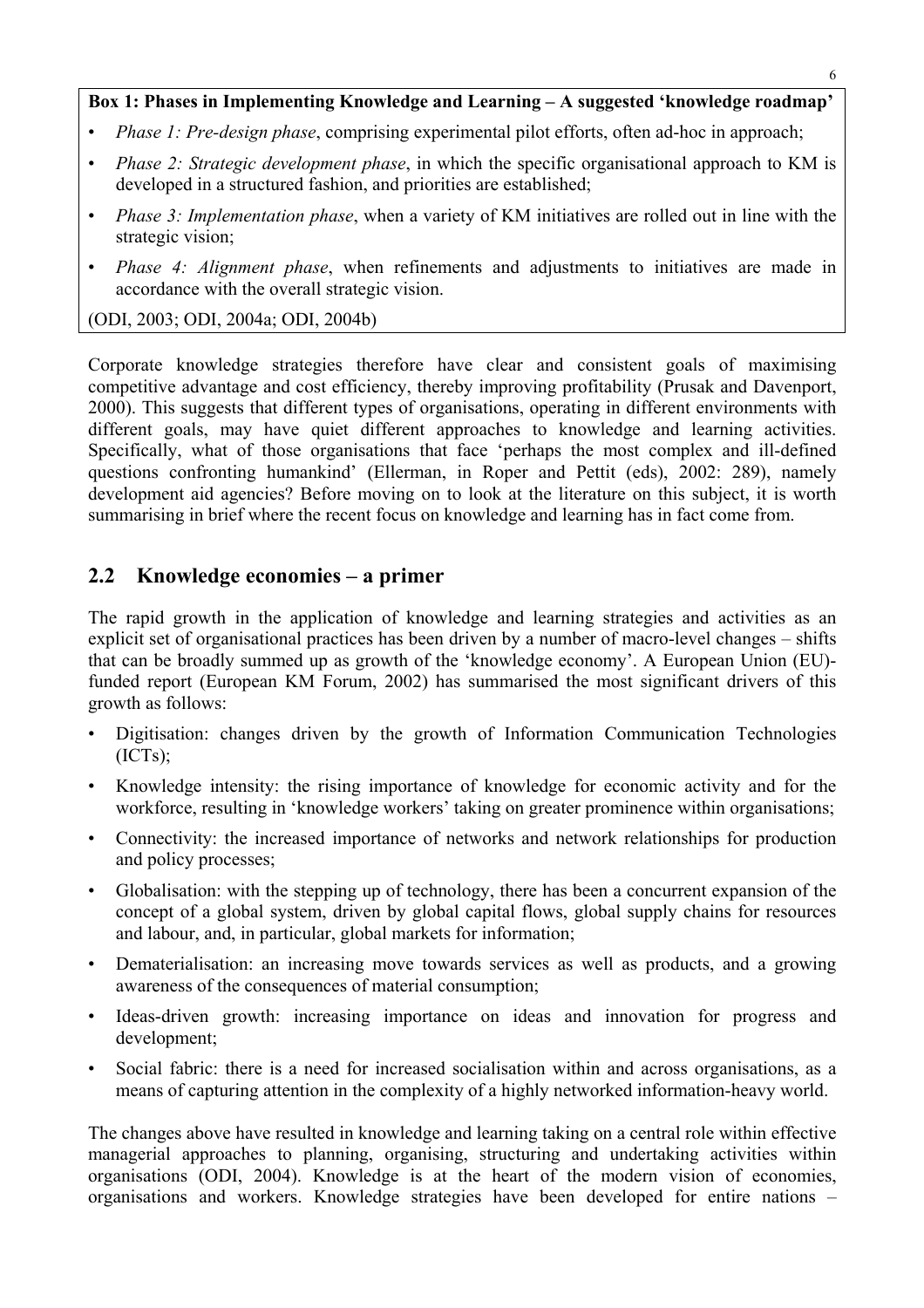for instance, the 2001 New Zealand Talent Initiative Strategy, which places the effective retention and management of knowledge workers as central to the overall competitiveness and well-being of the nation (L.E.K. Consulting, 2001). That the approach is becoming conventional wisdom within the modern policy environment is exemplified in the following statement by the UK Prime Minister, typical of many such statements made by senior politicians in recent years:

'...I consider the question of how we harness technological change, alongside the related question of science, to be a fundamental economic and social challenge of our future. The fundamental challenge is to create a knowledge-driven economy that serves our long term goals of first-class public services and economic prosperity for all...' (Tony Blair, in speech, 2002)

It is not merely developed countries that have taken on the knowledge paradigm The United Nations (UN) Millennium Declaration describes at length the transformation of all its Member States from energy-based economies with traditional factors of production to information-based economies with knowledge assets and intellectual capital. Furthermore, this shift was seen as a strong underlying rationale for development cooperation to encompass social, cultural and human development as well as the more traditional focus on economic growth (Malhotra, 2003). How then, have development agencies adopted the principles of knowledge and learning?

# **2.3 Knowledge for development: background**

Despite the growth of the knowledge economy as described above, the awareness of the central role of knowledge in economic and social development is far from new. The initiation of the age of development itself has been linked by many thinkers (Sachs, 1989; Rist, 1997; King and McGrath, 2004, among many others) to Point Four in the inaugural speech of United States President Truman in 1948. Because of its clear focus on the transfer and utilisation of knowledge, the text of the speech is worth reproducing here:

'...Fourth, we must embark on a bold new program for making the benefits of our scientific advances and industrial progress available for the improvement and growth of underdeveloped areas. More than half the people of the world are living in conditions approaching misery. Their food is inadequate. They are victims of disease. Their economic life is primitive and stagnant. Their poverty is a handicap and a threat both to them and to more prosperous areas. For the first time in history, humanity possesses the knowledge and the skill to relieve the suffering of these people... The United States is pre-eminent among nations in the development of industrial and scientific techniques. The material resources which we can afford to use for the assistance of other peoples are limited. *But our imponderable resources in technical knowledge are constantly growing and are inexhaustible. I believe that we should make available to peaceloving peoples the benefits of our store of technical knowledge in order to help them realize their aspirations for a better life...'* (Truman, in speech, 1949, emphasis added)

But this transfer was also increasingly recognised as being far from simple a process. As it was put in an American Economic Review lecture in 1966:

'The recognition that development is essentially a knowledge process has been slowly penetrating the minds of economists, but [they] are still too much obsessed by mechanical models…to the neglect of the study of the learning process which is the real key to development.' (Boulding, 1966)

Such 'mechanical models' of knowledge have informed much of development theory, in the form of modernisation theory and its variants, and development practice, through for example, technical assistance. However, knowledge and learning was brought high on the development aid agenda in 1996, in the inaugural speech of the incoming President of the World Bank. Before 175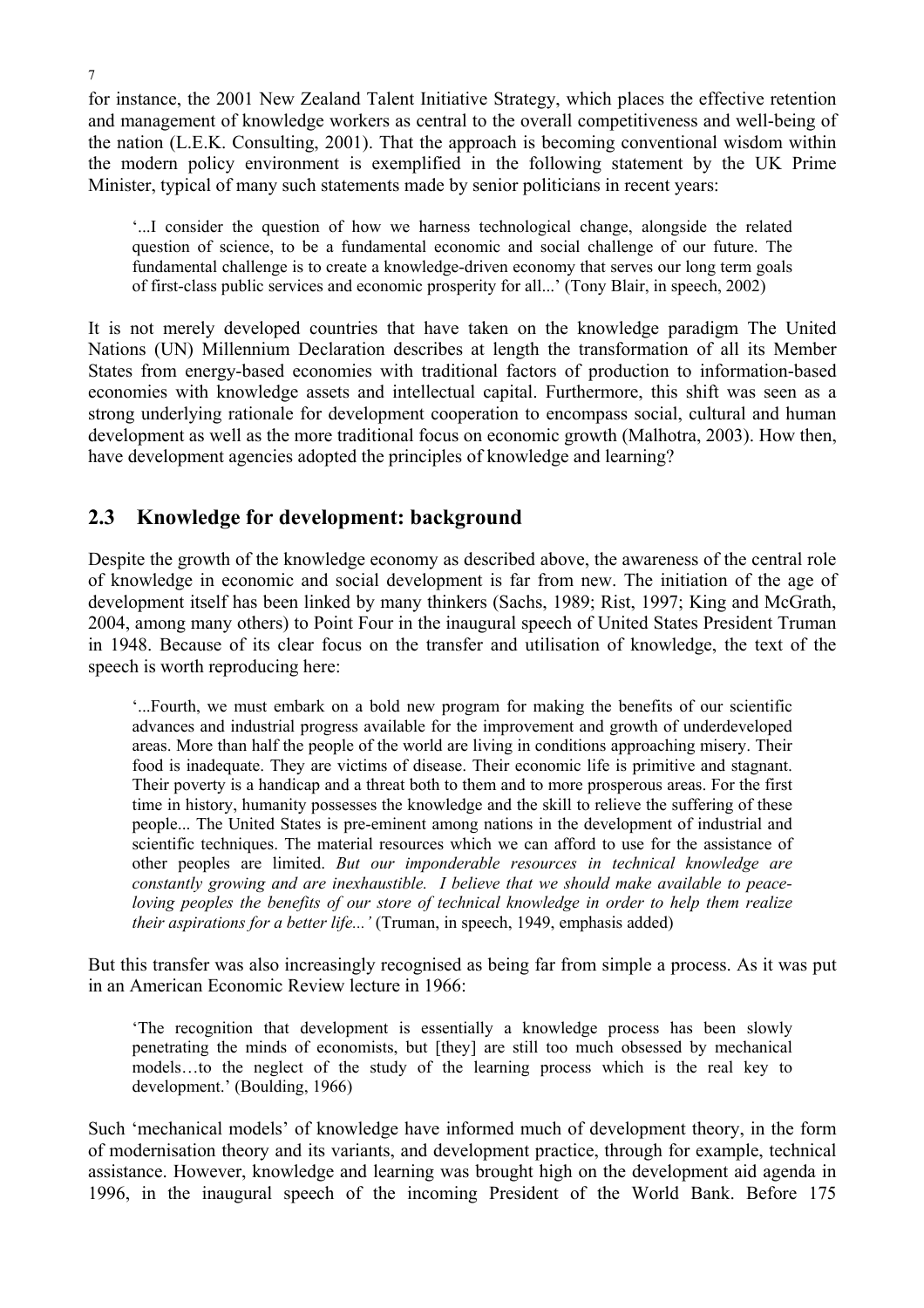international Finance Ministers, James Wolfensohn – a former investment banker – made the following announcement:

'The Bank Group's relationships with governments and institutions all over the world and our unique reservoir of development experience across sectors and countries position us to play a leading role in a new knowledge partnership... To capture this potential we need to invest in the necessary systems that will enhance our ability to gather development information and experience and share it with our clients. We need to become, in effect, the "Knowledge Bank".' (Wolfensohn, 1996)

There is some evidence to suggest that the motivation for this strategic shift was not simply the stated vision of improving effectiveness (King and McGrath, 2004). At the time, the Bank was facing increasing criticism for its practices, and the knowledge programme was a key response to this.<sup>4</sup> It is worth noting that the development-specific rationale for the shift was to come later, in the 1998 World Development Report, *Knowledge for Development*, which stated that:

'For countries in the vanguard of the world economy, the balance between knowledge and resources has shifted so far towards the former that knowledge has become the most important factor determining the standard of living – more than land, than tools, than labor.' (World Bank, 1998)

Since the publication of *Knowledge for Development* there has been a rapidly increasing emphasis on the knowledge and learning, leading to a renewed attention on both development processes and development organisations as essentially 'knowledge-based'. This has led to the widespread adoption of knowledge-based strategies amongst the plethora of agencies within the development sector, including donor agencies, non-governmental organisations (NGOs), research institutes, and institutes based in the South (King and McGrath, 2002). There is now an increasing appreciation, in development organisations of all sizes, of the value of knowledge and learning practices in terms of enabling timely access to institutional knowledge (Creech and Willard, 2001).

The trend through which the knowledge and learning approach has seen its apotheosis in development agencies has been variously termed 'knowledge for development', 'knowledge-based aid', 'KS' or 'OL'. The specific practices advocated cover all of those outlined in the conceptual model articulated in section 2.1 focusing on better knowledge and learning within given organisations. The movement also includes, however, a set of practices geared around the notion of sharing knowledge with Southern counterparts and the poor, and a further set which addresses knowledge economies in the South and attempts to overcome issues of the 'digital divide' (World Bank, 1998).

In each of these sets of activities, then, the movement appears to have either resonated with, commandeered, re-written, underwritten, and in some cases, improved the older and more established practices within development aid (King and McGrath, 2004; Roper and Pettit, 2002). These practices include, but are not restricted to: participatory development, capacity building, M&E, and change management. Interestingly, the knowledge management agenda, even in its most corporate forms, has been described as pre-empted in the work of development practitioners such as Paolo Friere and Robert (Roper and Pettit, 2002). Given, however, the corporate sector drive for profits and competitive advantage (the recent move to include social responsibility notwithstanding), the 'knowledge for development' faces a distinct, perhaps more complex, set of challenges.

 4 Nor was the Bank the only organisation to be facing such issues – see, for example, *Elusive Development* (Wolfe, 1996) for a study of the issues facing the UN body at the turn of the Millennium.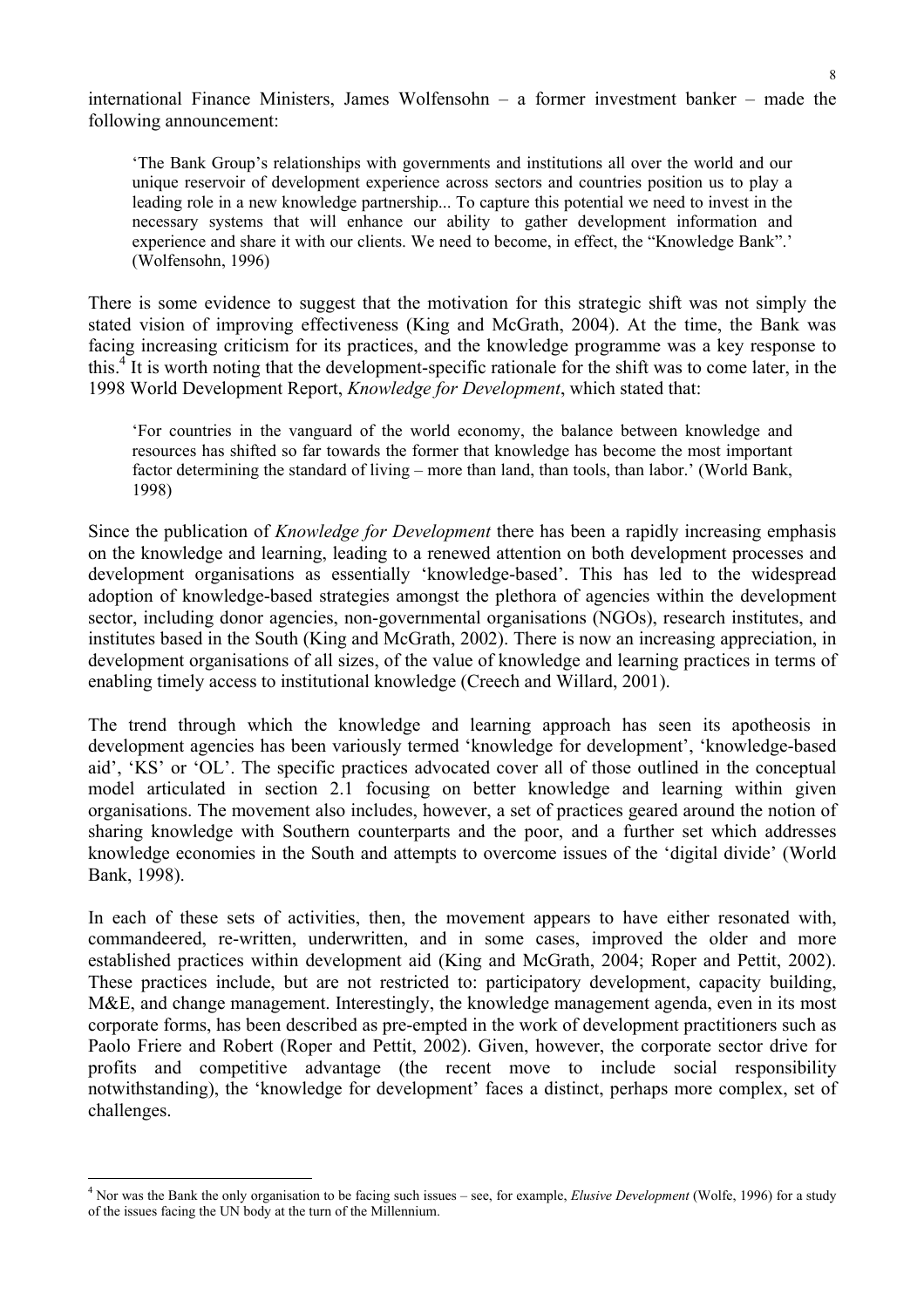# **2.4 Knowledge for development: key comparative texts**

To date, several studies have attempted to look at how the knowledge approach has come to grips with the complexity of development cooperation. These studies are characterised by their holistic approach, and their attempt to draw conclusions from a range of different organisations. These studies are worth looking at here, starting with the RAPID literature review mentioned previously (Hovland, 2003a).

Hovland (2003a) characterises aspects of knowledge and learning as they have been applied in four types of organisations.

- First, NGOs are seen as linking knowledge and learning to M&E work, and focusing strongly on internal knowledge issues, often at the expense of enhancing Southern knowledge. There is also a widespread tension as regards learning between the head-office and field levels.
- Second, bilateral and multilateral donors are viewed as using knowledge programmes to improve internal networks of communications and co-ordination, with the level of ambition of the programmes varying widely.
- Third, institutes in the South are considered in terms of the complex principles that shape organisations: there is a need for greater understanding of how leadership, co-operation, information sharing and monitoring may vary across cultures, and of the impact these elements have on knowledge and learning practices. Technological linkages across and within organisations are also a key issue, in terms of infrastructure, capacities and robustness.
- Finally, research institutes and think-tanks are seen as having the potential to input into all levels of the policy process. They may strengthen research capacity by using a variety of knowledge tools, such as learning centres. And they may enable greater engagement with policy-makers in a co-ordinated and deliberate manner via, for example, targeted dissemination, workshops and policy briefings.

In summary, Hovland identifies a list of research gaps in the literature (see Box 2). These gaps relate to further research that is required to make explicit how knowledge and learning may help achieve key goals of development work (Hovland, 2003a). As such, these points may be seen as implicitly highlighting the complexity of development goals in comparison to those in the corporate sector.

### **Box 2: Key 'What Can?' questions for knowledge and learning in development**

### **What can knowledge and learning work be applied to?**

- 1. Connect different types of institutional knowledge within the same organisation?
- 2. Connect institutional knowledge and policy-making processes?
- 3. Improve Southern and Northern development organisations' impact on policy?
- 4. Connect development policy with implementation of programmes and projects?
- 5. Increase the ability of institutions to translate policy into institutional practice?
- 6. Increase the ability of institutions to take practice into account in their policy models?
- 7. Connect Southern institutions with Northern institutions/processes?
- 8. Contribute to increased Southern engagement in international development debates?
- 9. Increase the responsiveness of institutional processes to the situation of 'beneficiaries'?
- 10.Connect the voice of the poor with the institutional knowledge of development / civil society organisations?

*Source*: Adapted from Hovland (2003a)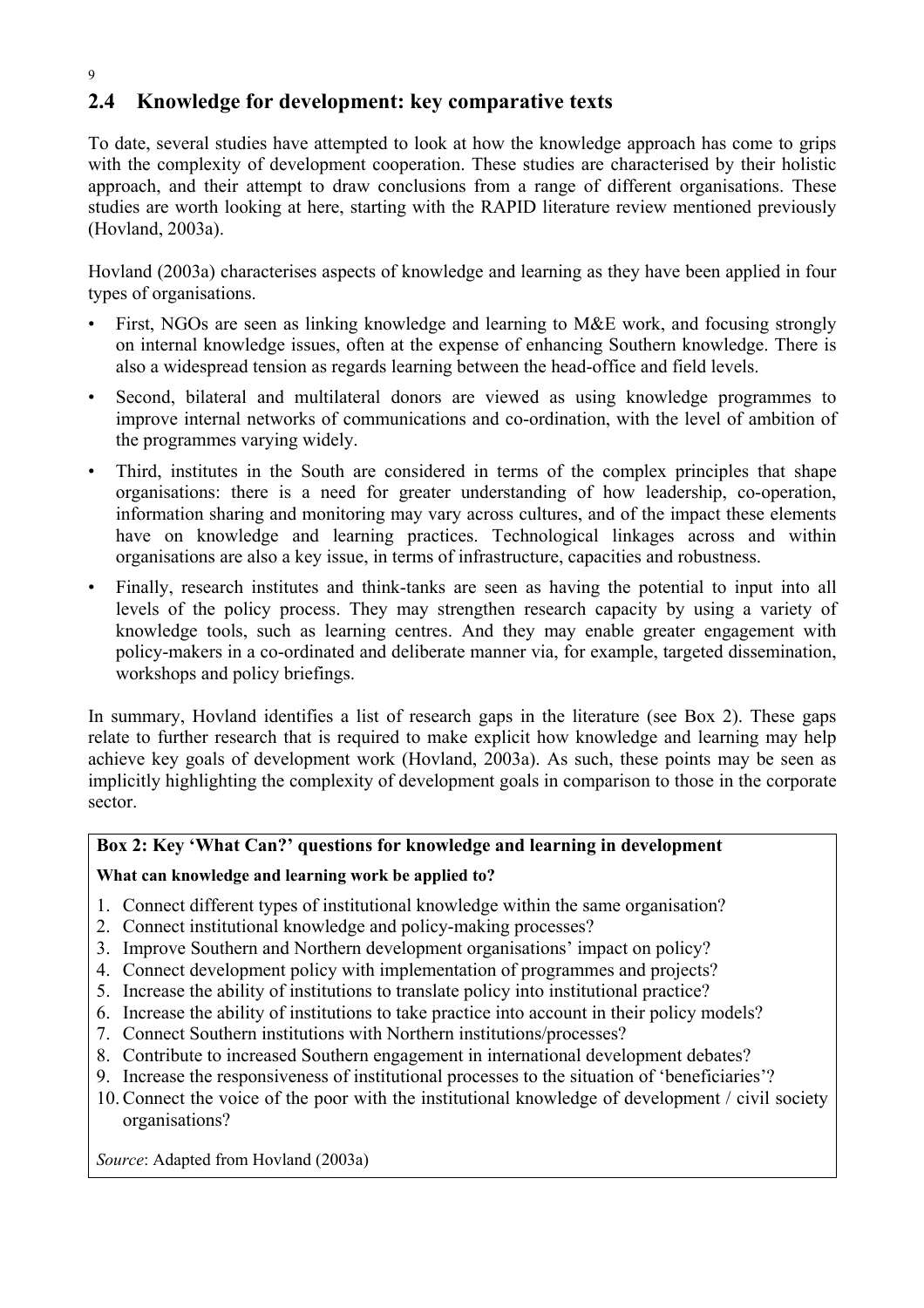#### *King and McGrath, 2004*

A case study-based investigation assesses knowledge-based aid<sup>5</sup> as it is practiced by four major donor agencies: UK Department for International Development (DFID), Japan International Cooperation Agency (JICA), Swedish International Development Cooperation Agency (Sida) and the World Bank. It sees knowledge-based aid as being part of a broad set of policies which unfortunately emphasise efficiency and effectiveness of agencies too strongly. The internal focus of the approach may hinder the knowledge vision from being realised in a widespread or systematic manner. Furthermore, when knowledge work is externally focused, it is too often driven by principles of one-way transfer of knowledge, rather than a mutual learning approach based on the autonomy of recipients (King and McGrath, 2004).

#### *ALNAP, 2002*

This conclusion is supported by the 2002 ALNAP Annual Review, which looks at knowledge and learning practices within the humanitarian sector. The paper identifies a range of strengths and weaknesses, most of which were related to issues of structure and funding. Attention is also given to the emotional difficulties of confronting the need to learn, especially difficult in humanitarian aid, where accepting responsibility for a mistake also means taking responsibility for failing to save human lives. Short term funding (leading to high staff turnover), low overheads and competitive behaviour between agencies were seen as barriers to learning across the sector as a whole. Comparisons to other sectors were largely unfavourable, with the military, the UK National Health Service (NHS), and the UK construction industry all showing better performance in the area of learning. The review concludes with a set of suggested action points for change at the organisational and sectoral level. Given the recent critiques faced by humanitarian agencies of their operations and decision-making processes, the ALNAP recommendations have a clear focus on the internal efficiencies of the organisations involved, and they are written in the broader context of heightening accountability (ALNAP, 2002).

#### *Cummings, 2003*

 $\overline{a}$ 

The relationships underlying KS are analysed more closely in a literature review backing up the 2003 Operations Evaluation Department for the World Bank (OED) Evaluation of the knowledge programme at the World Bank. Five key elements are identified as impacting the World Bank's ability to share knowledge, namely: the relationship between the source and the recipient; the form and location of the knowledge; the recipient's learning predisposition; the source's knowledgesharing capability; and the broader environment in which the sharing occurs. Both internal and external KS is seen as needing to account for these elements, and with external sharing in particular, there are multiple factors that can impede, complicate and harm learning (Cummings, 2003).

#### *Institute of Development Studies (IDS) Lessons Papers, 2004*

A series of 2004 studies by IDS uses three case studies of specific learning activities within DFID, Sida and Action Aid, and puts forward the idea that  $OL<sup>6</sup>$  is crucial for improved performance, and that the ultimate goal of OL in the development context is to re-think basic organisational principles and values of the development project itself (Pasteur, 2004). This proposed expansion of the scope

 $<sup>5</sup>$  Knowledge-based aid covers three strategically coherent strands of work. The first of these focuses on improving agency efficiency</sup> and effectiveness through knowledge strategies for 'connection' (CoPs, on-the-job learning, mentoring, job rotations, etc) and 'collection' (shared drives, intranets, databases, etc). The second strand aims for better sharing of knowledge with the South through partnerships, research collaborations, networks, training, mentoring and shared information systems. The third aims to build knowledge capacities in the South through investment in education, technical co-operation and capacity development, indigenous knowledge programs, ICT infrastructure and promotion of the knowledge economy.

<sup>&</sup>lt;sup>6</sup> Learning is framed here as distinct from knowledge management, but it is worth noting that the two literatures are increasingly intertwined, and indeed, the conclusions reached by Pasteur et al resonate with those found in many KM studies (for example, Prusak and Davenport, 2000) ; viz.: that learning / knowledge work requires rethinking of processes, methods, attitudes, relationships, personal behaviours and institutional norms, and as such is about more than information flows – it is also about reflection, analysis and behaviour change.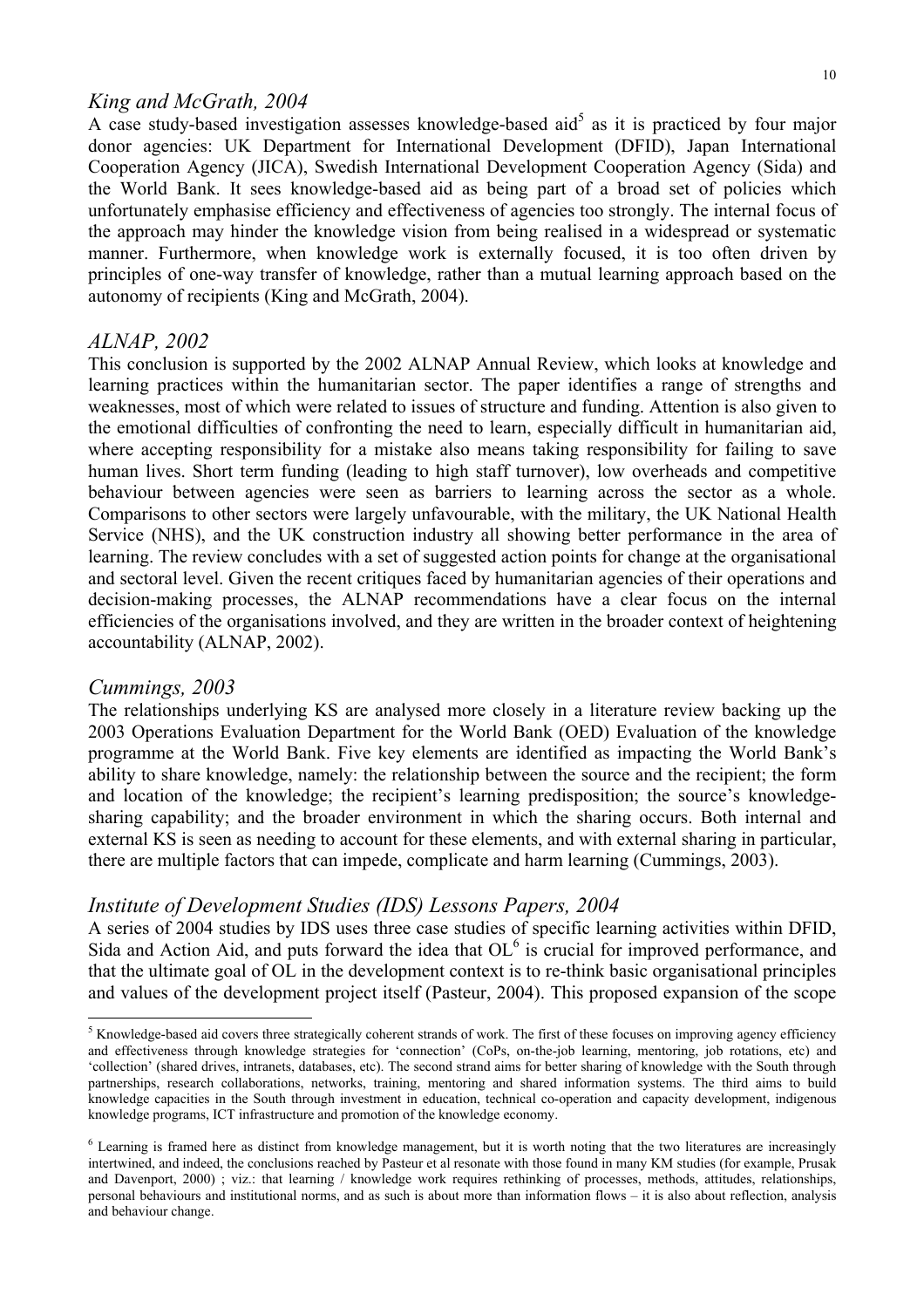of knowledge and learning work may be seen as adding to the complexity faced by knowledge and learning approaches in development. To state the position simply, knowledge and learning work is seen as key to addressing issues of aid efficiency and effectiveness as well as aid justification and re-alignment. This approach, which calls for an integration of tactical and strategic reforms of international development system, may be seen as pointing out yet another level of complexity: that of demonstrating increased effectiveness in the short term while re-defining the development paradigm in the long term.

The two final studies take a broadly similar approach to the subject matter. Both focus on OL, and are broad collections of articles or case studies regarding the role of learning in development. The detailed cases in both collections are worth exploring in depth – it is the key emerging points that are of particular importance here.

### *Roper and Pettit (eds), 2002*

The first is a Development Practice double issue made up of contributions from scholars and practitioners from a range of institutional backgrounds around the world. Showcasing an impressive array of studies, the analysis is firmly grounded in a practical appreciation of the nature of development and humanitarian work. Five key themes are dealt with across the case studies. First – the broader dynamics of learning as they relate to issues such as power, gender, and culture; second – learning in partnership and collaborations between North and South; third – the multiple levels of learning within an organisation; fourth – learning in humanitarian work; and finally – tools and methods. A key conclusion is that the knowledge initiatives looked at are all at a relatively early stage. More time and further studies are advocated to allow for and assess the kinds of changes promised in the knowledge and learning agenda (Roper and Pettit (eds.), 2002).

## *Carlsson and Wohlgemuth (eds), 1999*

The study, produced by the Sweden Expert Group on Development Issues (EGDI), takes a rare perspective on learning in development that is grounded in the idea of the delivery of aid effectiveness, rather than in the knowledge strategies of particular organisations. Learning is seen as problematic enough in even the most simplified model of aid, where there are only two actors, a donor and a beneficiary. When the realities of multiple actors and interests are brought in, the notion of systematic learning appears almost unfeasibly complicated. These complications have obvious effects on the systematic analysis of the area of learning. The five key issues obstructing system-wide learning (and therefore, its detailed analysis) are as follows: political constraints; the unequal nature of aid relations; problems internal to the organisation of the aid agencies; organisations and capacities on the recipient side; and the sources and quality of knowledge. Different types of learning are identified – learning through communication (which relates to explicit knowledge) or learning by involvement (which relates to tacit knowledge) – both of which are seen to have different cost implications. Ultimately, these costs need to be balanced within any given setting. Despite these deep issues, the overall conclusion is that learning is possible, and often takes place, although not to the extent that is desirable (Carlsson and Wohlgemuth (eds), 1999).

It is also worth mentioning again, in the context of these studies, those areas of aid work that may be seen to have pre-empted, and even shaped the knowledge and learning movement. Some of the ongoing elements of aid work include: participation, sustainable livelihoods, capacity building, technical assistance, organisational development, evaluation, and mutual learning. There are three recent studies worth noting for their explicit attempt to forge links between one or more of these aspects of development work and the knowledge agenda. The first, an ODI study on ICTs for sustainable livelihoods (Chapman and Slaymaker, 2002), deftly shows how the knowledge approach can be incorporated throughout the aid process, from the multilaterals to the community based organisations. The second is a United Nations Development Programme (UNDP) study (Fukudo-Parr, Lopez and Malik, 2002) that suggests a new paradigm of capacity development –

#### 11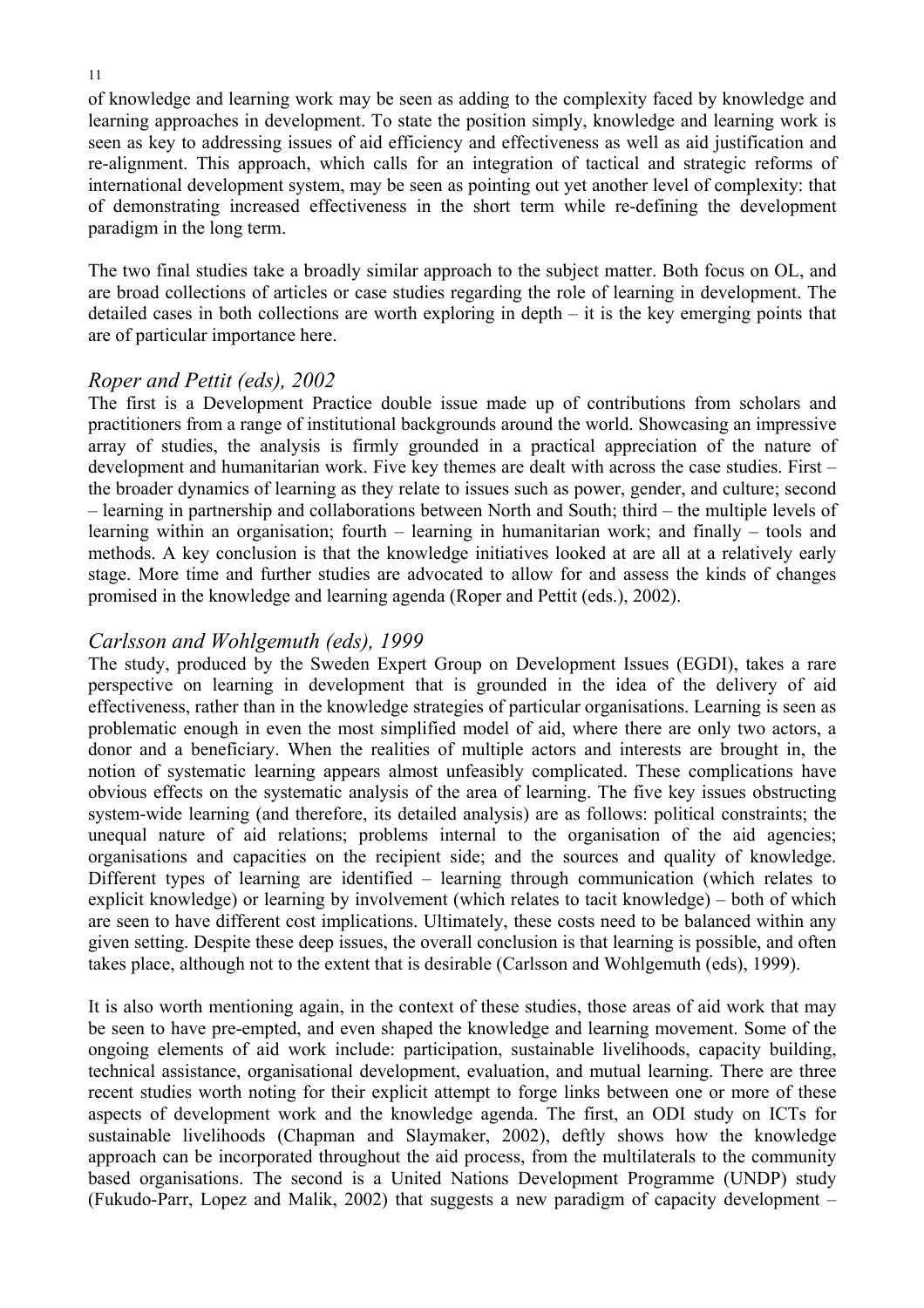a knowledge-based revisiting which proposes the knowledge 'export' process be adapted to allow mutual knowledge construction. Thirdly, there are several studies from the IDS programme for OL, already mentioned above, in which the participatory approach is incorporated into an overall vision for OL (David and Mancini, 2004; Eyben, 2004; Pasteur, 2004; Pasteur and Villiers, 2004).

## **2.5 Summary: key issues**

There are clearly many questions that need answering around the use of knowledge and learning in the development sector, and multiple levels and lines of analysis that could be followed. Overall, it is clear that the analysis of knowledge strategies in development organisations needs to be understood in the context of 'knowledge-based aid' – which suggests firstly that development agencies develop knowledge strategies for dealing with IM and OL; secondly that partnership mechanisms are developed for the transfer of knowledge and learning to the South; and thirdly that work is undertaken to build Southern capacity to absorb, apply and provide knowledge. The issues of relevance for this study relate to the first part of this model – knowledge strategies in development agencies. Overall it is clear that the process of developing knowledge-based strategies for development organisations clearly needs more than a 'drag-and-drop' from the methods adopted in the private sector. A DFID-sponsored study on knowledge transfer (DFID, 2000b) highlights the disparity in knowledge strengths and needs of different actors within the sector, from communitybased organisations to multilaterals, and highlights the need for effective knowledge brokerage between these diverse actors. This highlights a central issue: unlike in the corporate sector, where knowledge and learning might focus on internal organisational efficiencies and increased *competitiveness*, in the development sector there is more need to look at the role of knowledge practices in the overall context of development, and the role they play in improved *cooperation* and coordination.

To summarise, then, the key issues that emerge from the previous synthesis, and that will be addressed in this paper, are as follows:

- 1. How is knowledge and learning understood within each organisation? What forms and types of knowledge are accounted for in knowledge and learning strategies? How is knowledge created, shared, stored and used? What means exist for assessing the use or otherwise of knowledge and learning? What impact do these factors have on knowledge and learning strategies?
- 2. How are knowledge and learning strategies incorporated within the existing structures of the organisation? How does learning work across different levels (e.g. policy-makers vs 'trenchworkers'; individual learning, team-based learning, etc), programme areas (e.g. healthcare vs economic development), and locations (head office vs field level, North vs South)?
- 3. How do knowledge and learning strategies link to core activities and functions? How is knowledge and learning work aligned and integrated with the existing learning-focused functions (e.g. participation, capacity development) in development organisations?
- 4. How do knowledge and learning strategies link with existing support functions (e.g. IT, IM, Evaluations, Human Resources (HR))?
- 5. How do technological and physical architectures and infrastructures support knowledge and learning strategies?
- 6. What are the issues of governance leadership, management, financing, process and procedures – that impact upon the effectiveness of knowledge and learning strategies?
- 7. How does the organisation measure the costs and benefits of learning or of not learning?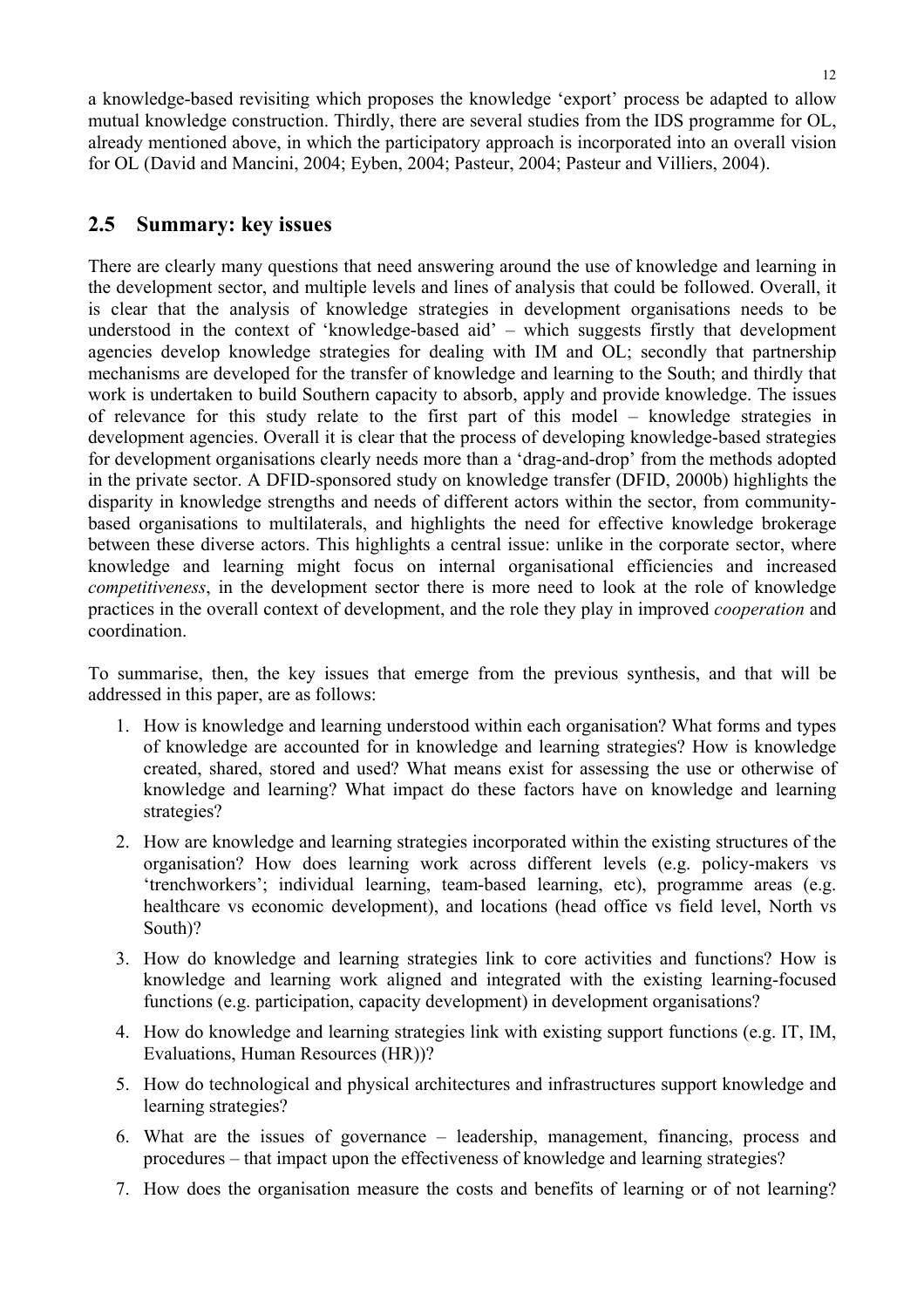How have systems of monitoring and evaluating been used to map these costs?

8. How does the knowledge programme address the external aspects of knowledge and learning strategies (e.g. relationships with Northern and Southern institutes, advocacy work, and relations with beneficiaries)?

These eight issues can be usefully mapped onto the framework used by the RAPID team to analyse and compare processes of change in a holistic manner (see Figure 1, page 1). While the RAPID framework is usually applied to assess the relative contribution of research to policy change, its grounding in diverse fields (from economics through anthropology and management theory to epidemiology) strengthens its potential application in a wide range of situations and contexts (Crewe and Young, 2002). This application is further strengthened by the findings of the UK Economic Social Research Council (ESRC) Evidence Network, which suggests that evidence-based policy making is in fact a form of knowledge management (Nutley, Davies and Walter, 2003). Although not used in the research process, a version of the RAPID model proved particularly appropriate for use in the current study, in synthesising the findings and structuring the emerging recommendations.

Since knowledge and learning strategies focus on both change and the use of knowledge, a version of this framework should prove ideal for use in assessing knowledge and learning strategies. In the context of organisational knowledge strategies, then, the model would bring together the eight key issues as referred to earlier.

**Box 3: An Emerging Framework for looking at knowledge and learning, from organisational policy to organisational practice** 

- *Organisational knowledge*: How is knowledge and learning understood and applied within each organisation?
- *Organisational links*: How does knowledge and learning link to structures, functions, core activities and supporting activities a given organisation?
- *Organisational context*: How do issues of institutional governance, politics and economics support or hinder the knowledge strategy?
- *External factors*: How does knowledge and learning work across the boundaries of the organisation, notably with beneficiaries, partners (Southern and Northern), donors and fieldworkers?

As with the RAPID framework from which it is derived, these dimensions should be seen as overlapping. Further, the extent to which the approaches and attitudes towards the dimensions operate in tandem within a given knowledge and learning initiative might highlight the conditions for the implementation of knowledge and learning strategies, as well as the likelihood of success of such strategies. The findings of the study will therefore be a useful way to test, probe and assess, this framework. This framework will be used to structure the *Findings from Organisational Profiles* section of this paper, and will be revisited in the *Conclusions and Recommendations* section.

13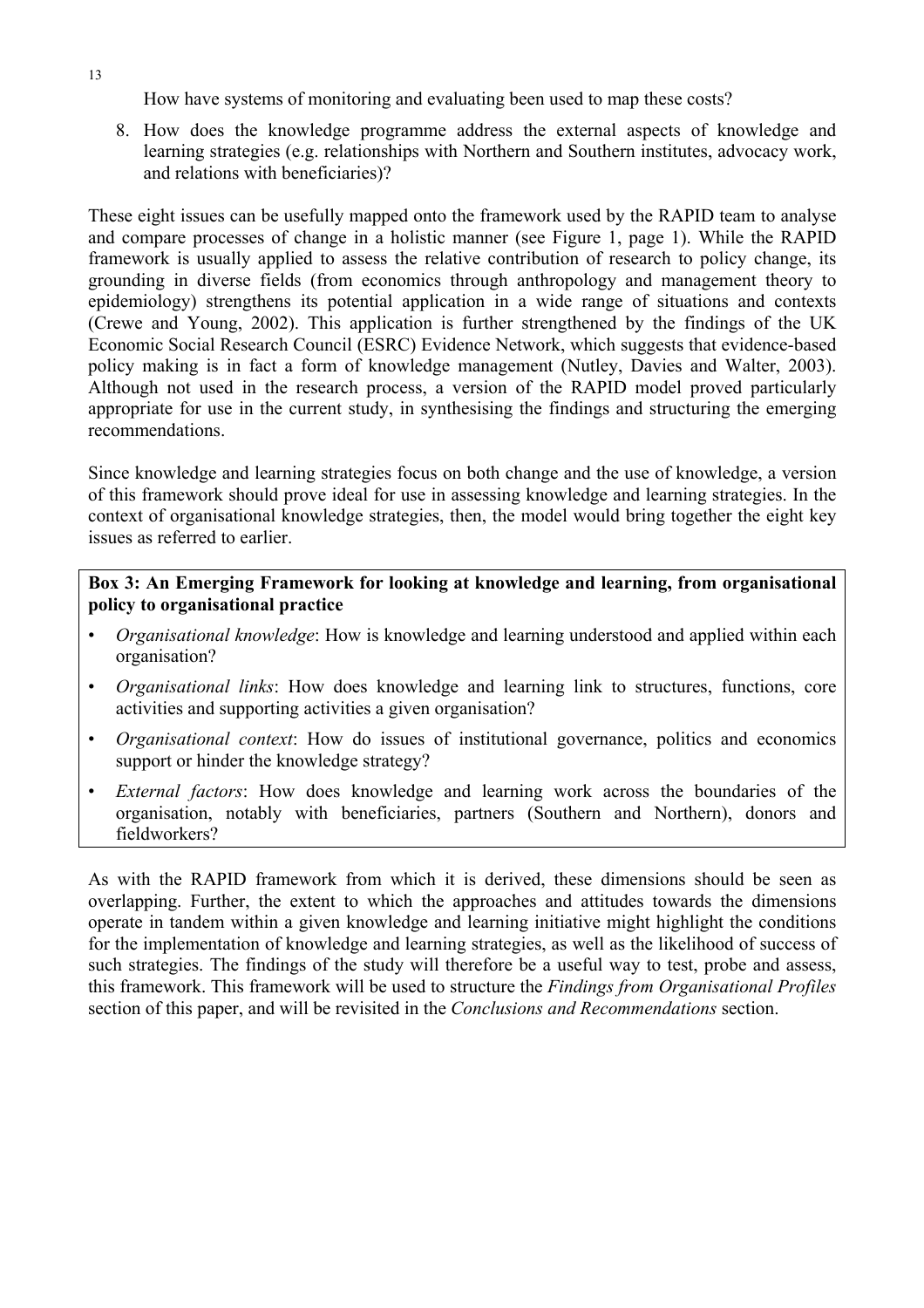# **3 Findings from Organisational Profiles**

The 13 organisations covered in this review include one multilateral, four bilateral donors, six international NGOs, and two research-based organisations (see the Appendix for a list of the organisations and brief profiles of their knowledge and learning work). The organisations are all headquartered in developed countries, and the majority have multiple offices in countries in the South. All the organisations looked at include knowledge and learning in some way as part of their key mission statement and objectives. It is central to core activities for some organisations, but is secondary for others. Resources allocated to knowledge and learning work range from millions of dollars annually, to approximately half a full time employee dedicated to knowledge and learning work (as in one of the NGOs). Given the range and selection of organisations, these are hoped to be an illustrative sample of knowledge and learning strategies, rather than an exhaustive one.

The set of eight key questions listed in the previous section provide a useful framework for the investigation into knowledge and learning in the organisations. Each of these issues is therefore addressed in turn.

## **3.1 Issue One: how is knowledge and learning understood and applied?**

### **Box 4: Definition and understanding of knowledge and learning work**

In sum:

- There is a tendency to recognise internal, 'value-generating', forms of knowledge (i.e. the expertise that enables organisations to achieve their goals).
- Most, if not all, organisations see knowledge as an asset, and learning as a practice that contributes to the use and expansion of this asset.
- The widespread and tangible outputs of knowledge and learning work tend, thus far, to be based on improved information systems, rather than improved processes or changed behaviours.
- Organisations which focus the larger part of their knowledge and learning efforts on the human dimensions were in the clear minority.
- The organisational changes called for in knowledge and learning strategies have not in general been facilitated with a systematic, evidence-based approach. Instead, knowledge and learning is dealt with as a menu or toolbox – one which is available for application by staff, but which is more supply-led than demand-driven.
- Although all the organisations place great value in informal sharing and learning activities, these were not generally seen to be within the remit of the organisation's knowledge strategies.

Amongst the organisations reviewed, there was a tendency to recognise 'value-generating' types of knowledge (i.e. the expertise that enables organisations to achieve its goals). This was seen as the focus of knowledge and learning work. However, few of the organisations appear to have developed a clear and systematic taxonomy of the different forms and types of knowledge – or, at least, they have not clearly communicated such taxonomy to the organisation-at-large, still less have such taxonomies been used to re-organise and simplify information repositories. The clear exception is those organisations where the approach has been implemented at the start of the rollout of the repository in question.

All organisations defined knowledge and learning within the context of their broader policies relating to information, knowledge and learning. These policies have two key elements in common.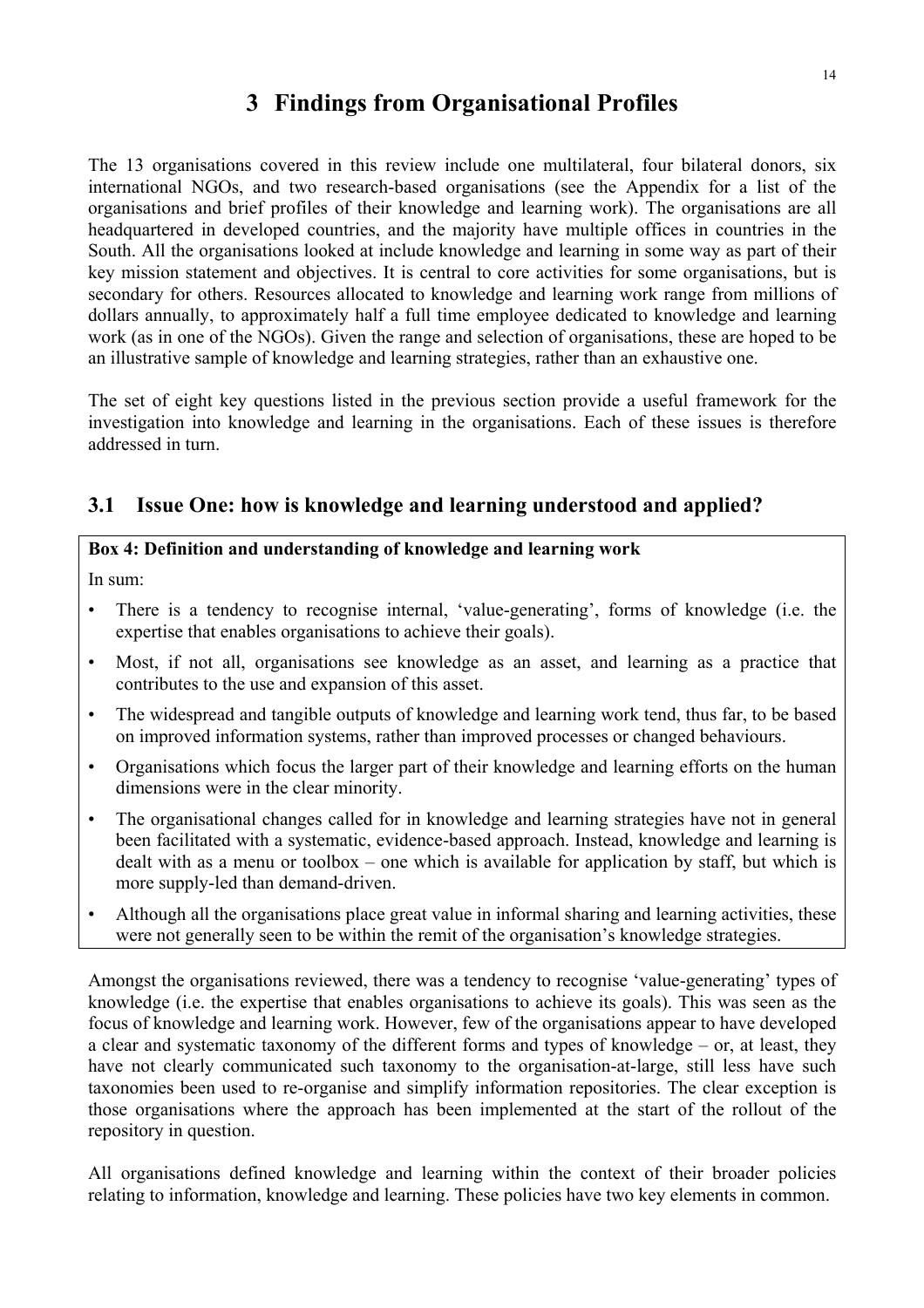- First, most if not all organisations see knowledge as an *asset*, and learning as a *practice*. The use or application of this asset and practice may be maximised through managerial practices. In addition to this, some policies and informants mentioned the process of *creation* of knowledge (usually by reference to the 'ideal' hierarchy of data, information, knowledge and wisdom).
- Secondly, there is an overall tendency to point to information systems as the 'end product' rather than specific processes for knowledge and learning. This tendency prevails despite the strongly held view that information is only a part of the overall knowledge and learning picture.

At the time of writing, three of the organisations studied focus the *larger part* of their efforts on the human dimensions of knowledge and learning. In two of these organisations, there was a hint that this strong focus on human dimensions may be at the detriment of systems-based approaches. However, this latter point may be changing with time. Other organisations have emphasised explicit KS based on technologies. The technologies are complemented by other, less widespread, learningfocused initiatives. In the one of the two research-based organisations looked at, there is a clear systems focus to knowledge and learning, a focus which is central to its role as an information broker. The other saw knowledge and learning as a fundamental strategic orientation, and a way of doing work.

Organisational and cultural issues were seen to be at the heart of the initiatives across the organisation, determining its success or failure. However, in practice, knowledge and learning is dealt with as a menu or toolbox – one which is available for application, but is generally perceived as supply-led rather than demand-driven. Notably, all the organisations saw value in informal sharing, specifically in the small acts of sharing that happen informally and randomly on a daily basis. While generally held to be the heart of organisational KS, there was no clear sense that such activities were actively promoted by, or within the remit of, organisational knowledge strategies.

Most of the organisations state that they are using knowledge and learning strategies in order to make their work more efficient and effective. It is not clear how such efficiency-based approaches are coherent with goals of KS and learning, especially when it comes to tacit forms of learning and the need to build in redundancy – time which is written-off – to maximise such learning.

## **3.2 Issue Two: how does knowledge interface with the existing structure of the organisations?**

### **Box 5: The interface between knowledge and organisational structure**

In sum:

- Many of the organisations have undergone recent re-organisations. This has frequently been done by super-imposing a set of overall goals across the different forms of internal expertise.
- Cross-matrix sharing is sometimes seen to be the focus of senior management meetings, held once or twice a year. How this 'trickles down' into closer operational sharing between units was generally varied.
- Continual demands for information from 'the field' by head office create a tension that makes learning difficult in many of the organisations concerned.
- In the organisations that identify some increase in the use of trip reports, Communities of Practice (CoPs), and internal staff exchange programmes, there is a clear sense that the learning environment is improving.

15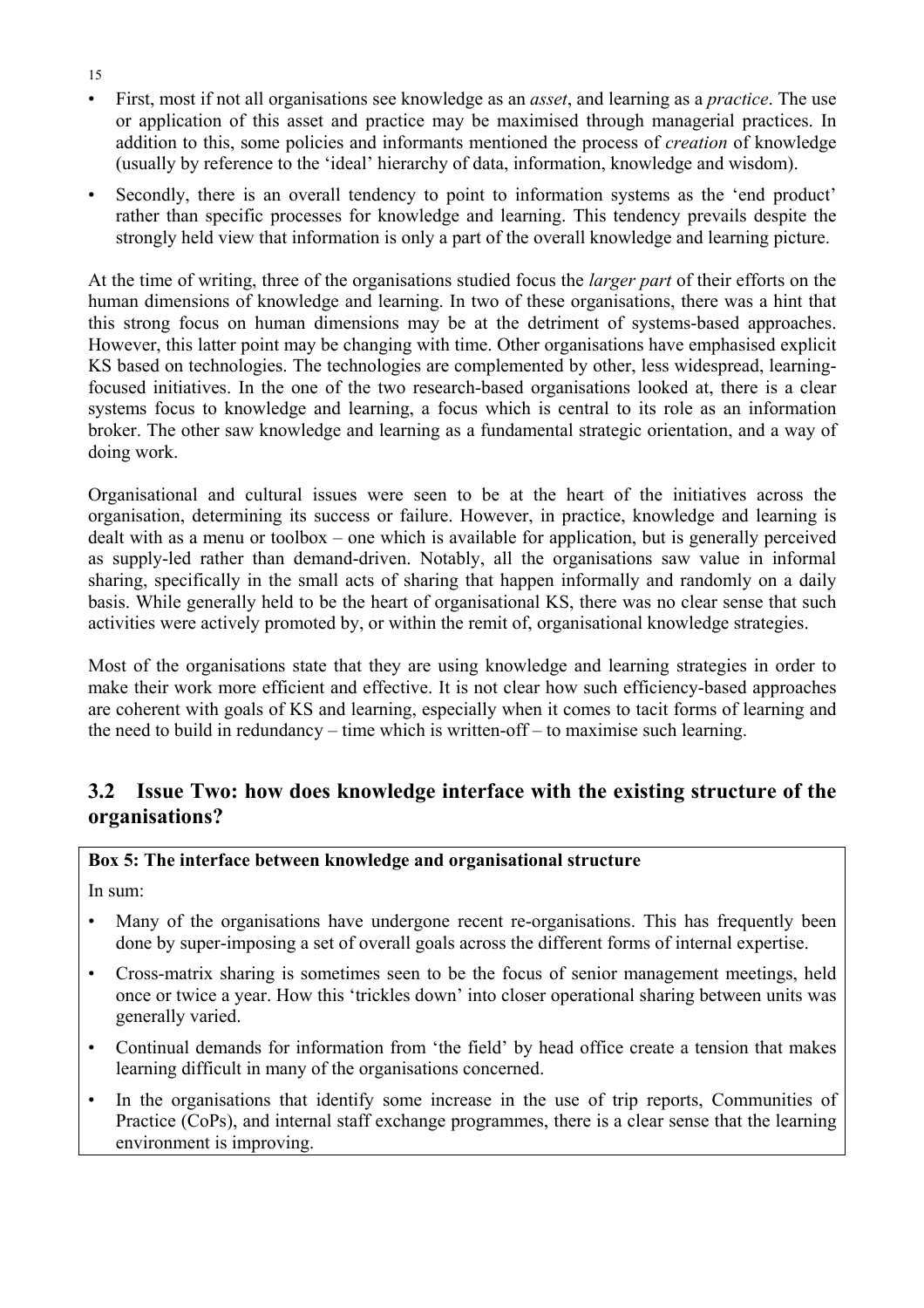It is important to note that a wide range of organisations are addressed in this study, covering many different structural forms. Despite this variety, however, it is not clear that any of the organisations have developed a structure which effectively promotes knowledge and learning, with this shortfall being more pronounced in the larger organisations. This may directly related to issues of scale, giving rise to the specific question of the effectiveness of learning in large multilaterals and donor agencies. Only one multilateral was looked at in this study, and comparative studies are minimal.

It is also worth noting that many of the organisations reviewed have undergone recent re-structuring processes.<sup>7</sup> The rationale behind this included the removal of silos, improving the operational and functional focus, and emphasising core competencies. Frequently, the re-organisation consisted of super-imposing an overall set of *goals* across the different forms of internal *expertise*, leading to a variety of matrix structures. This kind of structural re-engineering demonstrates the knowledge and learning agenda as it plays out at the highest level of organisations. Restructuring efforts are generally not perceived to be participatory or inclusive manner – perhaps not surprising given their impacts on headcount. In common with restructuring efforts in other environments, the results do not always pan out as intended. In several of the organisations reviewed, cross-matrix KS was presented as the explicit focus of global or regional senior management meetings, generally held once or twice a year. Via such platforms, those in charge of thematic or geographic areas meet to discuss key common issues and share experiences. However, the 'trickle down' into closer sharing between operational units was varied. The mechanisms for knowledge and learning in these new 'matrix' organisational frameworks were not always seen to be clearly defined and promoted, nor was there felt to be sufficient clarity on how the new structures might provide alternatives to replace forms of knowledge exchange which predated the reorganisations. Where these challenges of KS had been resolved, it was generally through an allocation of resources to support the operational demands of the new knowledge vision – for example, through dedicated knowledge networks or staff exchange programmes. No matter how these issues had been resolved, however, participants generally felt that the full benefits of the matrix restructuring would not be seen in the short term.

Despite these changes in symbolic structures, all of the organisations retain the very real and tangible issues of a decentralised, globally distributed structure. For many of the organisations, the connections between the field and head office level presented a major and enduring challenge. Despite sustained efforts to establish and maintain common processes and reporting systems to ensure continuing information flows, these were generally not seen to be aligned with the complex needs of evolving organisations. Frequent bureaucratic demands are placed on field-offices, often driven by financial reporting requirements from head office. Internal tensions can be compounded by the fact that even these resource-heavy reporting efforts might not be sufficient to meet the diverse needs of head offices. Continual demands for information can create a tension and distrust that makes learning difficult in many of the organisations concerned. Learning was also seen as problematic because of the difficulty associated with fostering a critical self-analytical approach. Admitting mistakes may threaten job security and conflict with both strongly held value systems low levels of internal transparency. Only one organisation has dealt with this directly, with the use of a frequently reiterated motto, focused on pushing such fears and concern out of the work environment. Evidence from across the case organisations suggests that while this is not unique to Southern contexts, there is certainly a possibility that barriers to learning may be exacerbated in more resource-pressured contexts.

Few of the organisations appear to have directly addressed these issues with *widespread and systematic application* of explicit or tacit KS tools. A common electronic infrastructure was seen as key, but for many organisations, the associated cost implications made this unlikely in the short term. However, even where such infrastructure was in place, cultural barriers and time differences

 $\overline{a}$ 

 $<sup>7</sup>$  For instance, five of the seven NGOs looked at have recently undergone business reviews.</sup>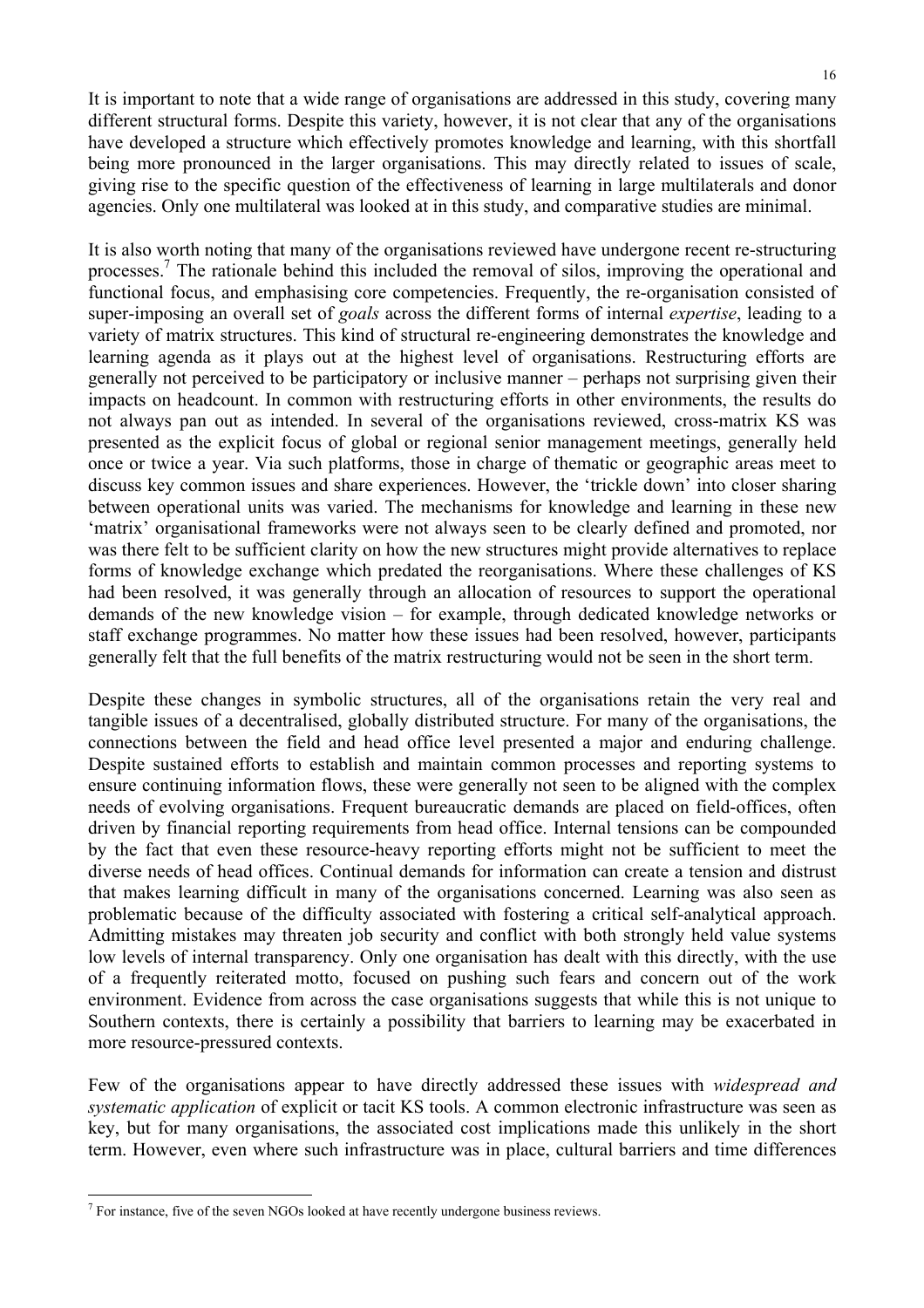have meant the KS vision is only partially realised. Few if any of the organisations appear to have developed mechanisms to overcome this last crucial aspect of KS.

The next aspect of organisational structure relates to the different levels at which learning takes place. Specifically, learning is variously located at the levels of the individual, groups and the overall organisation. However, the links between these levels of learning are not clearly understood. For example, certain activities, such as electronic discussions do on occasion lead to organisationwide dialogue and debate, but there is little sense of how this helps shape overall organisational policies or practices. Additionally, how the learning of individuals (through training, or on the job learning) is aggregated up at the level of groups and the overall organisation is not systematically understood in any of the study agencies.

One of the case study organisations has incorporated participatory learning at the strategic level through 'away days', where staff members collectively develop their organisational vision and look at the means of implementation. Apart from this, the involvement of different types of staff members in strategic planning processes has been uncertain, a point which relates to the earlier lack of transparency and participation in reorganisations.

In day-to-day work, learning across the different levels of the organisation was linked to monitoring, evaluation and reporting functions. For example, in one organisation, a new impact assessment initiative uses evaluations to bring together different groups and teams within the organisation in a global CoP that works towards continuous improvements in working practices. Incorporating learning into reporting requirements is certainly one way of linking together diverse organisational elements, and aggregating these experiences. However, there is little evidence yet of cases where learning in such contexts can transcend the bureaucratically-driven communication processes that are common to M&E frameworks. Much OL appears in practice to be based on such bureaucratic principles and driven by one-way communications approaches, rather than on the facilitation of improved personal interactions based on mutual learning. However, there was a clear sense that the learning environment was improving in those organisations that have seen an increase in the use of tools such as trip reports, CoPs, internal staff exchange programmes and after action reviews (AARs). Overall, the difficulty of uniting diverse parts of an organisation's structure is a key issue faced within all of the knowledge strategies looked at here, and this doesn't look likely to change in the near future.

These issues play out continuously in CoPs – internal knowledge networks that are increasingly being applied to forge learning and knowledge connections across the organisation. The lessons learned from the rollout of CoPs appear to be that relationships should generally pre-empt the network to lead to effective learning and KS. While face-to-face contact is the ideal way to create such a relationship, the success of thematic and action-oriented networks suggests that disciplinary or operational common ground may also facilitate connections between people. Generally, such communities were more prevalent in the bilateral and multilateral organisation, although they are increasingly recognised as important within NGOs. This was perhaps because of the resource implications to make such CoPs effective – which include dedicated support staff, helpdesks and so on. How these CoPs relate to and learn from informal networks, especially those that span institutional boundaries, was not well understood, and is in need of more detailed investigation.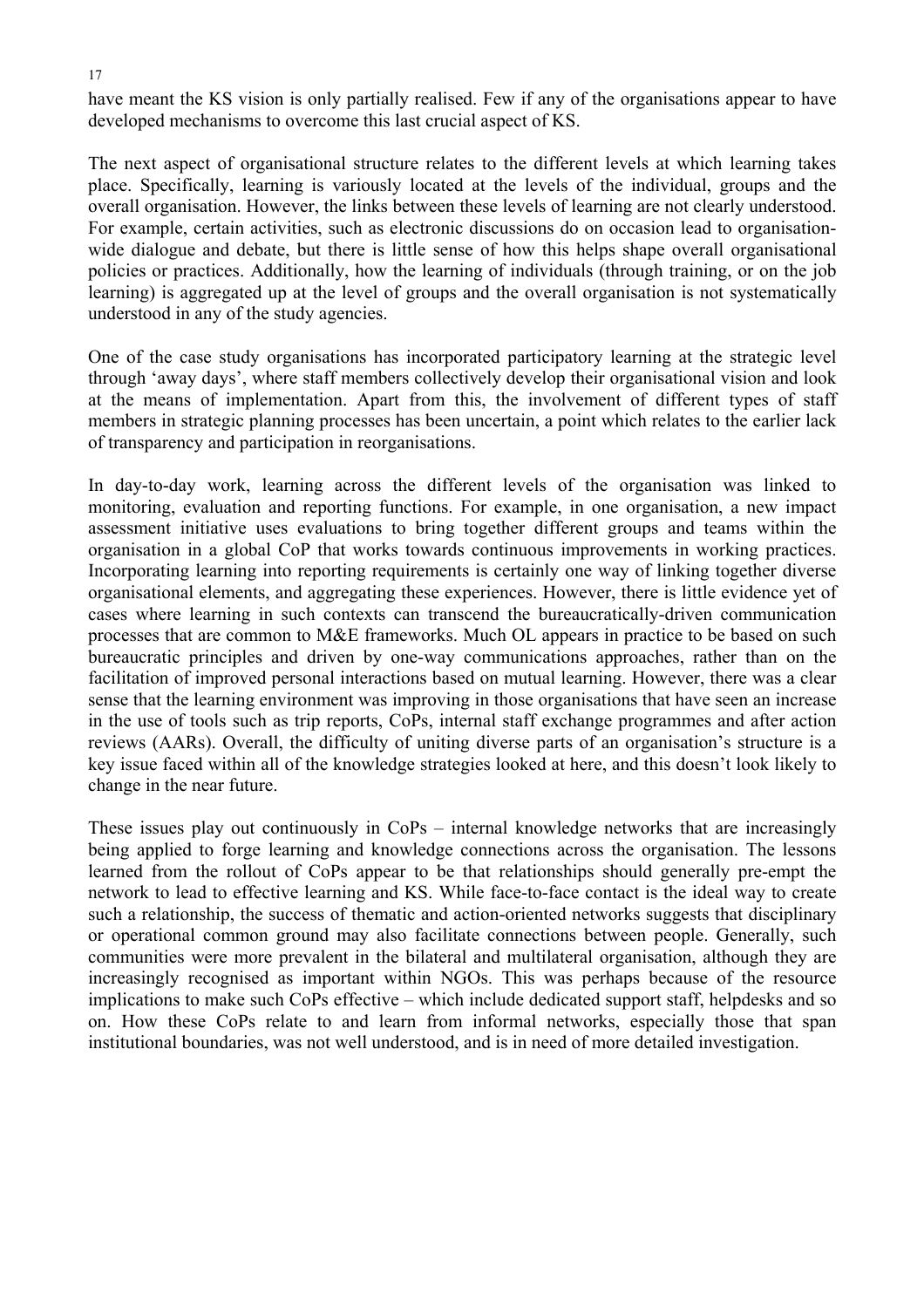# **3.3 Issue Three: how do knowledge activities link to existing core functions of the organisation?**

#### **Box 6: Interface between knowledge activities and core activities**

In sum:

- In general, there is a sense that knowledge and learning work are useful when and where they have been applied. However, there is an equally strong sense in all of the study organisations that such efforts are made on an ad hoc and opportunistic basis, rather than in a systematic and widespread way.
- It is particularly hard to assess whether knowledge and learning strategies, in and of themselves, lead to successful projects. It seems likely that effective knowledge and learning work be separated from effective management and leadership.
- The take-up of KM and learning tools may have as much to do with the personal relationships between knowledge/learning staff and other staff, than the rationale of the tools themselves. A few interviewees referred to the personality differences between knowledge and learning staff members, who veer towards theorist/reflector mode, and core staff, who tend to be more activist/pragmatist.
- In a number of the study organisations the knowledge and learning approach is seen as being in conflict with ongoing core processes and organisational cultures. Paradoxically, however, objective evaluation studies carried out on one of the most advanced strategies in the sector recommend that knowledge and learning work needs to be tied more closely to the organisation's core operations.
- On the whole, there may be a sense among non-KM staff members across the organisations that KM is a 'solution looking for a problem'.

Data from the study organisations show that knowledge and learning approaches have been applied in a number of practical ways, and have proved useful where they were applied. However, such positive results were generally due to ad hoc and opportunistic efforts. Most examples were based on a single notable case – say, of a particular approach being usefully applied – for example, an effective large scale AAR, or one particularly effective KS network. There were also examples given of particular teams or groups that appeared to have taken up the approach in a systematic manner – although detailed information about such groups was generally not available. Here a paradox is apparent. Generally, those groups that had adopted such practices were perceived to be successful in their particular area of action. However, the reasons for not applying the approach across the board often included statements about the unequal distribution of resource advantages, summarised by comments such as 'they say they just can't afford to do it'. Conversely, the successful groups may hold exactly the opposite view: they cannot afford *not* to do it. This begs the further question of whether or not knowledge and learning was a direct *cause* of success, and whether it can, of itself, be regarded as a source of wide ranging benefits. It is likely that good knowledge and learning work cannot be separated from good management and leadership, and is a necessary, but not sufficient element in effective projects.

As already mentioned, knowledge activities were ubiquitously seen as a support service. Unlike other such services, however, their application appears to be shaped as much by supply-push as by demand-pull. Overall, there is a difficulty in clearly understanding knowledge and learning needs of staff members, given the complexity and constantly evolving nature of these needs. This may be seen to lead to a disparity – between formal knowledge strategies on the one hand, and informal KS practices that appear go on regardless. Where the formal tools have been applied, their take-up may have as much to do with personal relationships between learning staff and other staff, as with the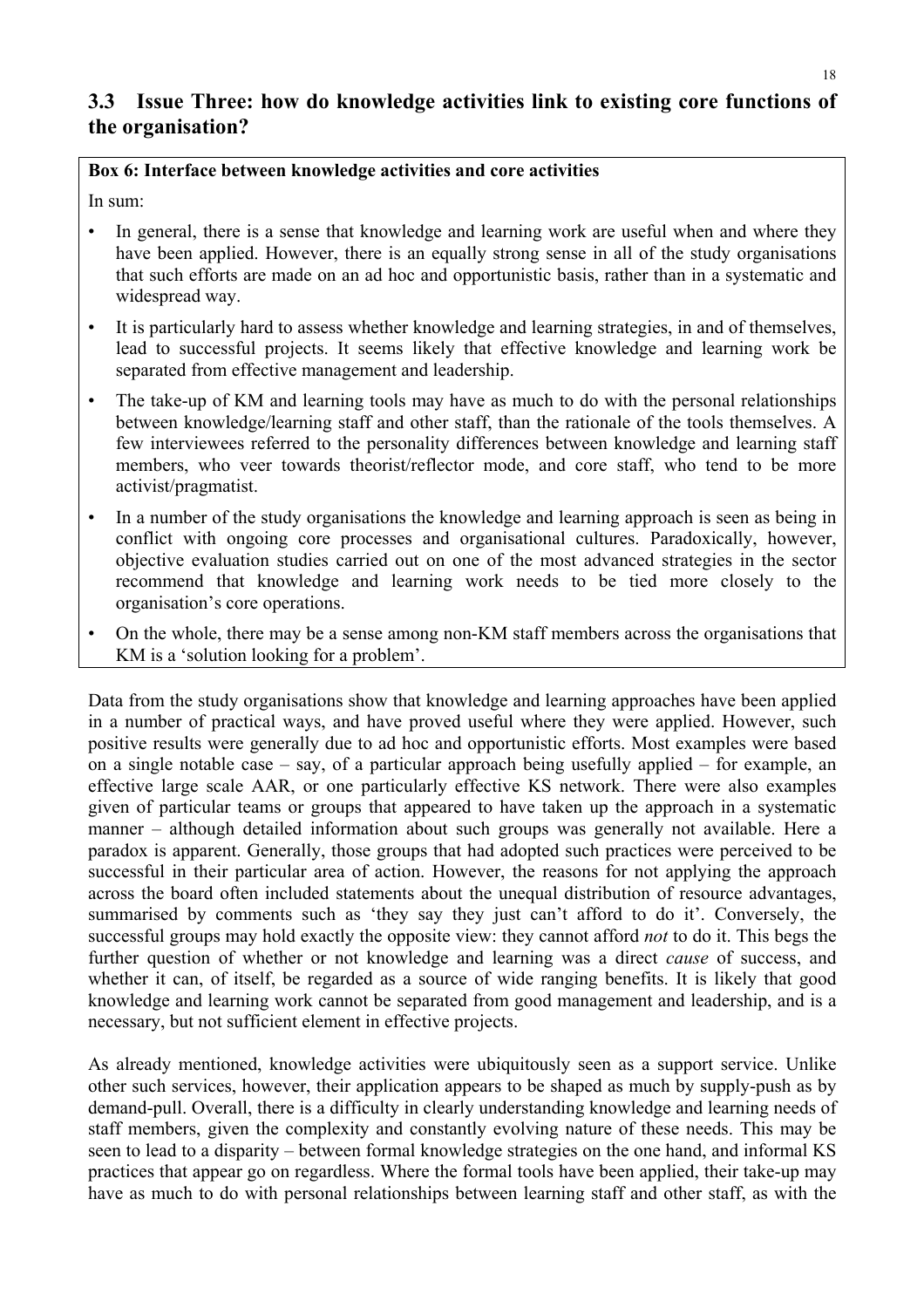rationale of the tool itself. Indeed, the need for effective relationships and closer links with core staff was a key area touched upon by most participants. Two interviewees specifically mentioned the personality differences between knowledge and learning staff, who are perceived to veer towards theoretical-reflective modes of learning, and core staff, who are perceived to be more activist-pragmatic in their approach. There was also a concern raised that because knowledge and learning staff had to wear multiple hats, they tended to be jack-of-all-trades and masters of none.

Both the idea of knowledge and learning as a support service, and the notion of diverging personality types are grounded in a wider issue that shapes the links between knowledge and learning and core activities: that of legitimacy. As the participants put it, with almost unfailing bluntness and honesty, knowledge and learning work on the whole lacks widespread acceptance and validity in the face of contrasting organisational cultures and processes. The intractable nature of these issues is highlighted by the fact that even in those organisations where knowledge is central to the overall mission, systematic knowledge-based approaches are not widely accepted and applied. Moreover, in several organisations, the knowledge and learning agenda is in direct contrast to core processes. For example, across the donors examined, disbursement processes are seen as hard to 're-engineer' towards learning and knowledge goals, even in those agencies that may be seen as relatively open and democratic in their attitudes. At best, knowledge work has helped streamline and simplify the often complicated processes for disbursement, but there is little evidence of fundamental re-organisation based on knowledge and learning principles. This highlights the distinction between knowledge for tactical purposes (how can we do things right?) and knowledge for strategic purposes (what are the right things for us to do?).<sup>8</sup> A tentative conclusion may be that  $$ in the organisations reviewed at least – knowledge and learning work is used more for tactical rather than for strategic purposes.

What of those organisations where knowledge and learning is seen as a core competency – viz.: research institutes and think-tanks? How is the vision of knowledge and learning articulated at the operational level? In one organisation looked at here, knowledge activities have the clear remit of reducing timeframes and fostering external relations, in order to move towards a programme-based approach built around shared challenges. Knowledge and learning principles have been used in order to re-think management processes of planning and evaluation. Meanwhile, in another organisation, the major challenge has been to get research staff to address common learning issues and to drop the 'go it alone' mentality. Despite the difficulties faced in both organisations, it is clear that there are elements of operational and research work in such organisations that may be usefully aligned with the knowledge-based approach.

The most common reason given by core staff members for not applying knowledge and learning tools is a lack of time to do so. However, this is seen to be something of a red herring in a number of organisations. It is not the lack of time, but rather, the underlying principles by which time is prioritised. It is worth noting that these principles are not always shaped by internal organisational dynamics; they may also be dictated by external pressures and demands. This difficulty is heightened by a cynicism amongst core staff members across almost all the organisations that knowledge and learning is tantamount to a 'solution looking for a problem'. A major challenge appears to be to convince the relevant parties that knowledge and learning practices are not a solution to anything specific per se, but a means and a process for improving what is already being done.

 $\overline{a}$ 

<sup>&</sup>lt;sup>8</sup> This idea of strategic versus tactical knowledge provides an interesting context to the views that emerge from an evaluation of one of the covered initiatives. This evaluation recommends that knowledge and learning work needs to be tied more closely to the core operations. If this is implemented, it may rule out some aspects of strategically focused knowledge and learning work at the organisation in question.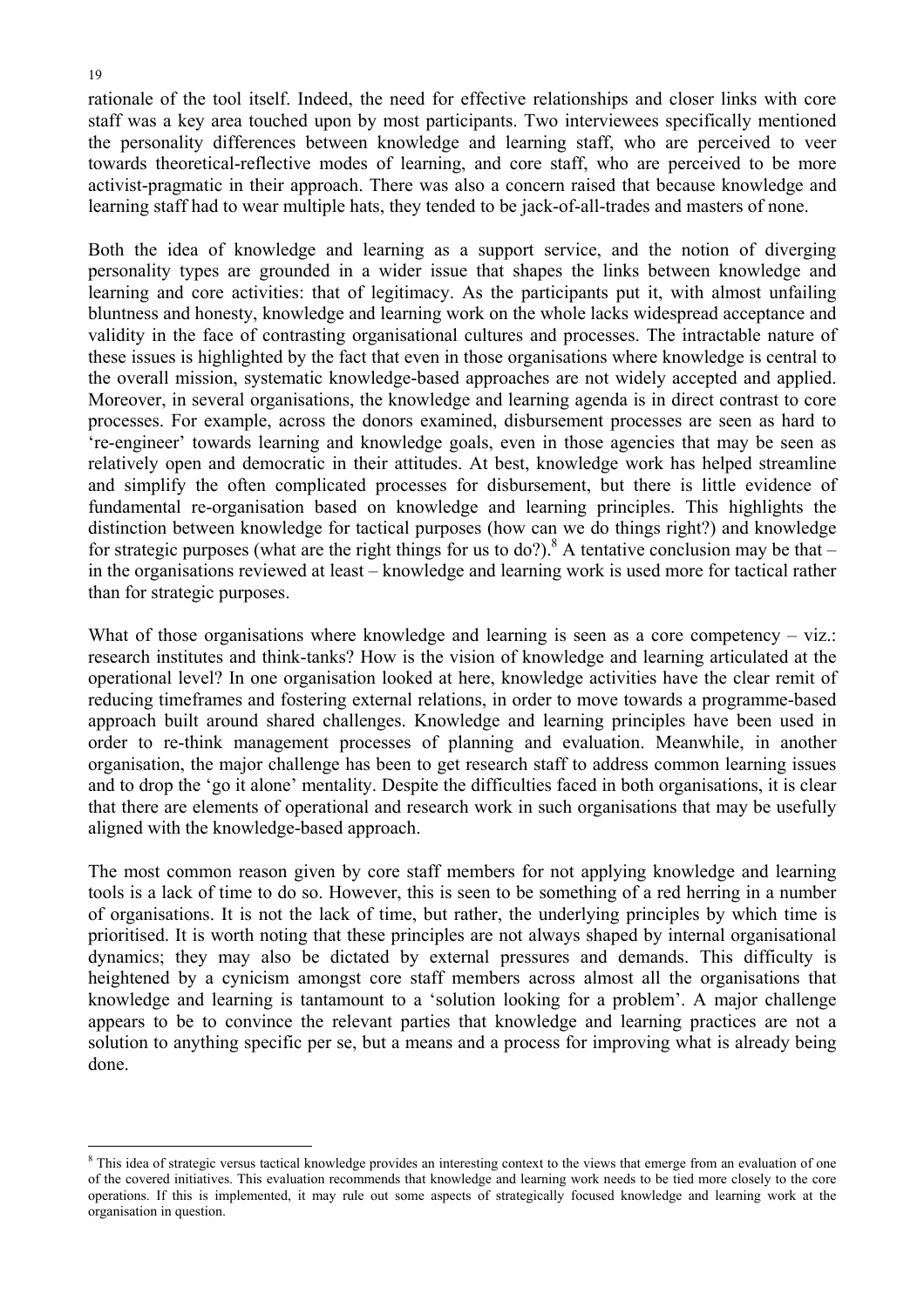In the organisation where the principles of connecting knowledge and learning practices to core operational work appear to be most clearly set out, this was less about systematic attempts to establish these linkages and points of synergy, and more attributable to organisational policy statements that were yet to find their way into changed practices.

# **3.4 Issue Four: how does knowledge and learning link with the existing support functions of the organisations?**

### **Box 7: Interface of knowledge and learning with organisations' support functions**

In sum:

- In development agencies, knowledge and learning strategies are normally located alongside IT, IM, HR, and evaluations. Some interviewees noted that this might diffuse rather than strengthen the knowledge and learning agenda.
- There was a frequently expressed link between knowledge, learning and monitoring and evaluation, which makes the clear lack of systematic M&E of the knowledge and learning practices themselves appear particularly stark. A frequent problem appears to be the difficulty faced in applying rigorous measures in evaluating the success or failure of KM programmes.
- While the donor organisations assessed here have tended to have significant resources at hand for individual learning, there seems to have been less attention for group or organisation-wide learning. By contrast, NGOs have far fewer resources for individual learning, Moreover, when these resources were available, their use was not always consistent, nor based on clear and transparent principles.
- Cross group learning was an obvious gap for most organisations, and how learning moves up from the individual to the group to the overall organisation is not systematically understood.
- The application of knowledge and learning principles as part of staff competency assessments were widely seen as key to foster cultural change – especially when the learning competencies of the most senior staff are included in such assessments.
- In general, systems cannot create relationships within organisations where some form of relationship does not already exist. Face to face contact is the ideal way to create such relationships.
- It was hard to escape the sense that, once the rhetoric is stripped away, knowledge and learning is yet another voice clamouring for change in the 'thought-world' of the organisations covered, with, as yet, insufficient linkages forged with the core operations.

Knowledge work was frequently described as a support function, and as such, it sits alongside and draws from the other business support functions that are found in development organisations (and indeed, any organisation). These functions included IT, IM, HR, evaluations and communications, among others. The knowledge agenda is shaped by all of these, and several participants noted that this may serve to diffuse rather than strengthen the knowledge and learning agenda. At the time of writing, and in most of the organisations covered, the whole of knowledge and learning appears to be somewhat less than the sum of all these parts. Largely, this is because it would prove impossible for dedicated knowledge staff to be experts in all these different areas simultaneously. A danger, however, is that where one particular support function (say, IT) dominates the others within an organisation, this may be overly emphasised in the implementation of knowledge strategies. Certainly, this was the case in one donor organisation, where knowledge activities were grounded in the broader contexts of e-government policies, and have therefore taken on a heavy information bias. At the same time, in another of the donor agencies, the total lack of such broader support appears to have created issues for the legitimacy of knowledge and learning.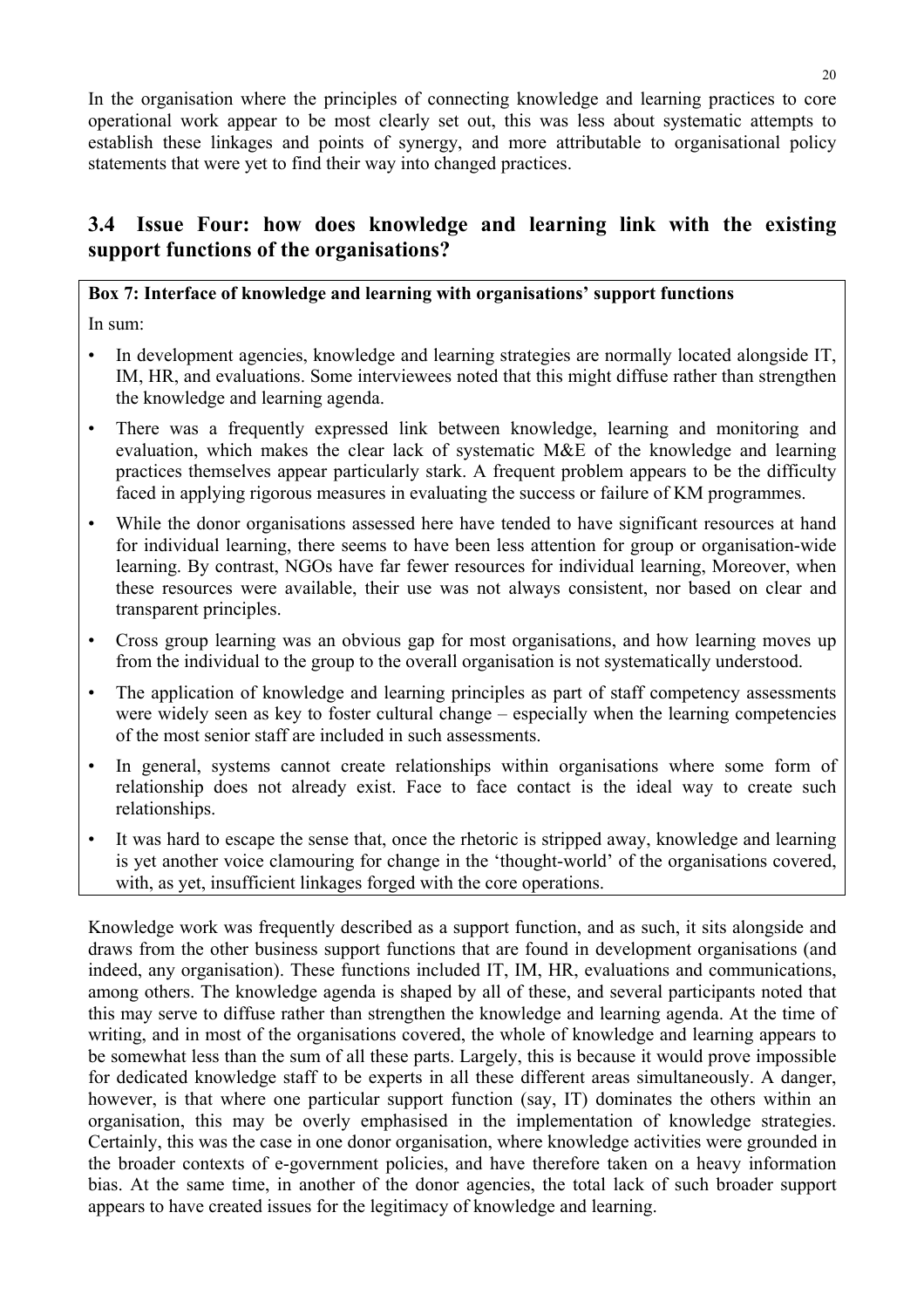Many of the organisations link learning with M&E, either in principle and statements, but also through the co-location of such functions within the organisational system. For example, in one organisation, learning is a key part of the global impact monitoring system; in another, KM is being relocated to be part of the performance and measurement division. It may therefore be particularly surprising that there is a distinct lack of systematic M&E *for* the knowledge and learning practices. Looking at the role of formal evaluations provides a good benchmark for the potential for knowledge and learning activities. One participant suggested that there were three main factors that impacted on the success or failure of an evaluation: the team involved in the evaluation, the source of the evaluation effort, and the timing. This rule of thumb may apply to much knowledge and learning work. The difficulty in applying rigorous measures of evaluating the success or otherwise of KM programmes is to be a repeated problem.

Continuing with human capacities for knowledge and learning, while the donor organisations assessed here have tended to have resources at hand for individual learning, there has been less systematic application of resources for the wider aspects of learning, such as group or OL. Meanwhile, NGOs have fewer resources for individual learning, and where these resources are available, their application is not consistent – staff training sometimes appears to be dependent on individual managerial attitudes and personal perspectives on budgets and their allocation. In general, it seems that newer generations of managers are more pro-active in addressing staff training needs. Interestingly, one of the smallest UK NGOs is the only one to have achieved the UK Investors in People accreditation.<sup>9</sup> When moving from the individual to the group level, a number of simple mechanisms were identified for group-wide learning, including regular meetings, team appraisals, and regular AARs. The application of these tools tended to be within particular groups or departments, and at best uneven across the rest of the organisation. Linked to this, cross group learning was an obvious gap. Where this does happen, it was more likely to be driven by a serious problem – for example, an AAR in one donor agency involving more than 50 people – or a major event – for example, an international learning event focusing on learning from humanitarian operations which led by one of the study NGOs. On a day-to-day level, interviewees mentioned the need to find out more about thematic aspects of their work. None of the interviewees saw put great emphasis on the need to share more at the operational 'everyday' level, partly due to the information overload that this would create.

The re-shaping of staff competency frameworks and appraisal systems to include knowledge and learning aspects has proved useful in initiating cultural change. Of importance here is how these elements are prioritised with respect to other elements. The importance of subjecting the most senior staff to the new knowledge-based competencies assessments has been a crucial aspect of this work, and was emphasised in two organisations.

Interestingly, in many of the study organisations, knowledge and learning was seen to be a core competency. Apart from the research institutes and a particular NGO, where to a large degree knowledge and learning *is* a core competency, this notion is somewhat at odds with the position of knowledge work as a support function. It is unlikely that many of the organisations covered here would place IT, evaluations, or any elements of their overall cost base, at the heart of their work. This presents one of the many paradoxes with which knowledge and learning initiatives must grapple daily.

An integrated strategy bringing the different support functions together is now a holy grail – with two organisations making efforts in this area. In part, this may be an attempt to strengthen the vision that knowledge should inform day-to-day work. However, effort must be made to ensure that the

<sup>&</sup>lt;sup>9</sup> Investors in People is a national UK quality standard that sets a level of good practice for improving an organisation's performance through its people (from Investors in People website: http://www.iipuk.co.uk/).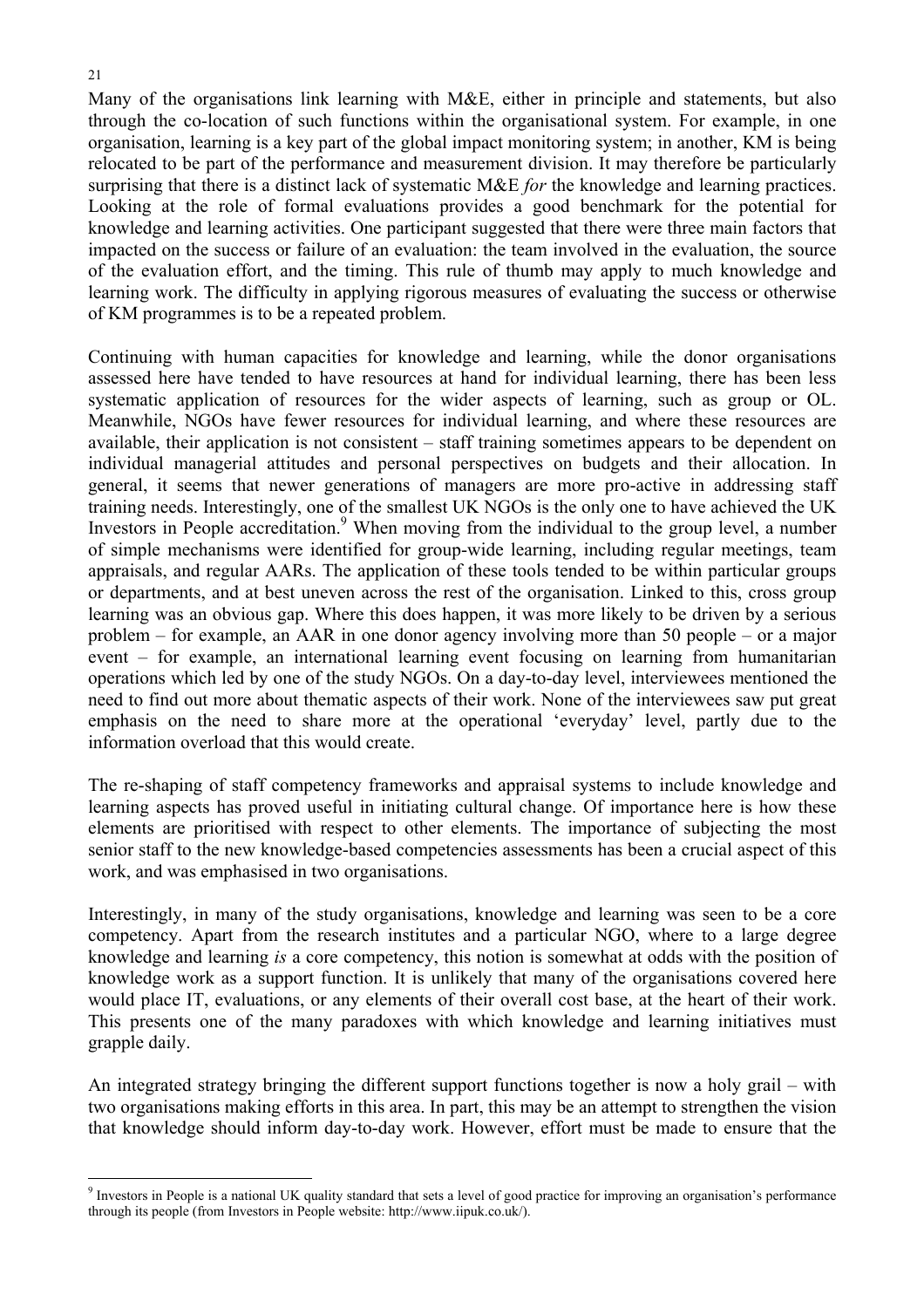knowledge and learning imperative is not subsumed in this process, and that such initiatives might lead to little more than more high level vision statements.

Overall, it was hard to escape the sense that, when the rhetoric is stripped away, knowledge and learning is simply another clamouring voice in the 'thought-world' of the organisations covered, with insufficient linkages to their core operations.

## **3.5 Issue Five: how do connective physical and electronic infrastructures support knowledge and learning strategies?**

### **Box 8: Supporting physical and electronic infrastructures**

In sum:

- Electronic infrastructure is important but an emphasis on information can often blur the knowledge and learning initiative, especially when it comes to tacit knowledge exchange that is at heart of knowledge and learning principles.
- The lack of common infrastructure is seen a key problem, but apart form a few notable instances, resources are not available to facilitate this.
- Generally, the development of supporting infrastructure, both physical and electronic, has been taken further in the donor organisations than in the NGOs. However, where this is apparent, the changes are not wholly attributable to the knowledge strategies.

Supporting systems have varying roles within the knowledge and learning strategies assessed in this study. Because of the non-technical background of the majority of informants, these insights necessarily concern high-level strategies and perspectives, which is in keeping with the overall focus of this study on the management of organisational change processes. This point notwithstanding, infrastructure was a key enabler for knowledge and learning and is frequently mistaken for it. Significant challenges are faced in retaining such learning aspects in the face of more visible systems-based approaches. It is worth noting though, that those study organisations which promote a learning and interaction approach had *not*, in the main and as at time of writing, invested a large amount of resources into systems development. Where a systems-based approach is taken as a pillar of knowledge and learning work, the lack of common infrastructure is seen as a key issue, but there is little evidence of systematic movement towards this vision. On the systems side, one organisation proved to be unique in that it was trialling new systems in Southern offices prior to rolling them out in the head office in the North. Interestingly, this organisation also has a strong learning slant to its work.

A key issue is how to facilitate the digitalisation of physical information systems – i.e. how to make information available electronically. Naturally, this has been achieved through multiple tools and platforms. One of the most common systems appears to be variants on database driven intranets, with the popular Lotus Notes application often working in tandem. Other common systems are shared network drives, extranets, collaboration tools including videoconferencing and other facilities. Again, the donors have done most work here. One organisation in particular is noteworthy for having achieved the goal of common infrastructure and electronic knowledge system – it is worth noting that the development of supporting infrastructure, both physical and electronic, has been taken further in the donor organisations than others.

Even where common systems have been established, much more work is still needed on making them more internationally accessible and resolving the critical issues of access, language and userdriven resources.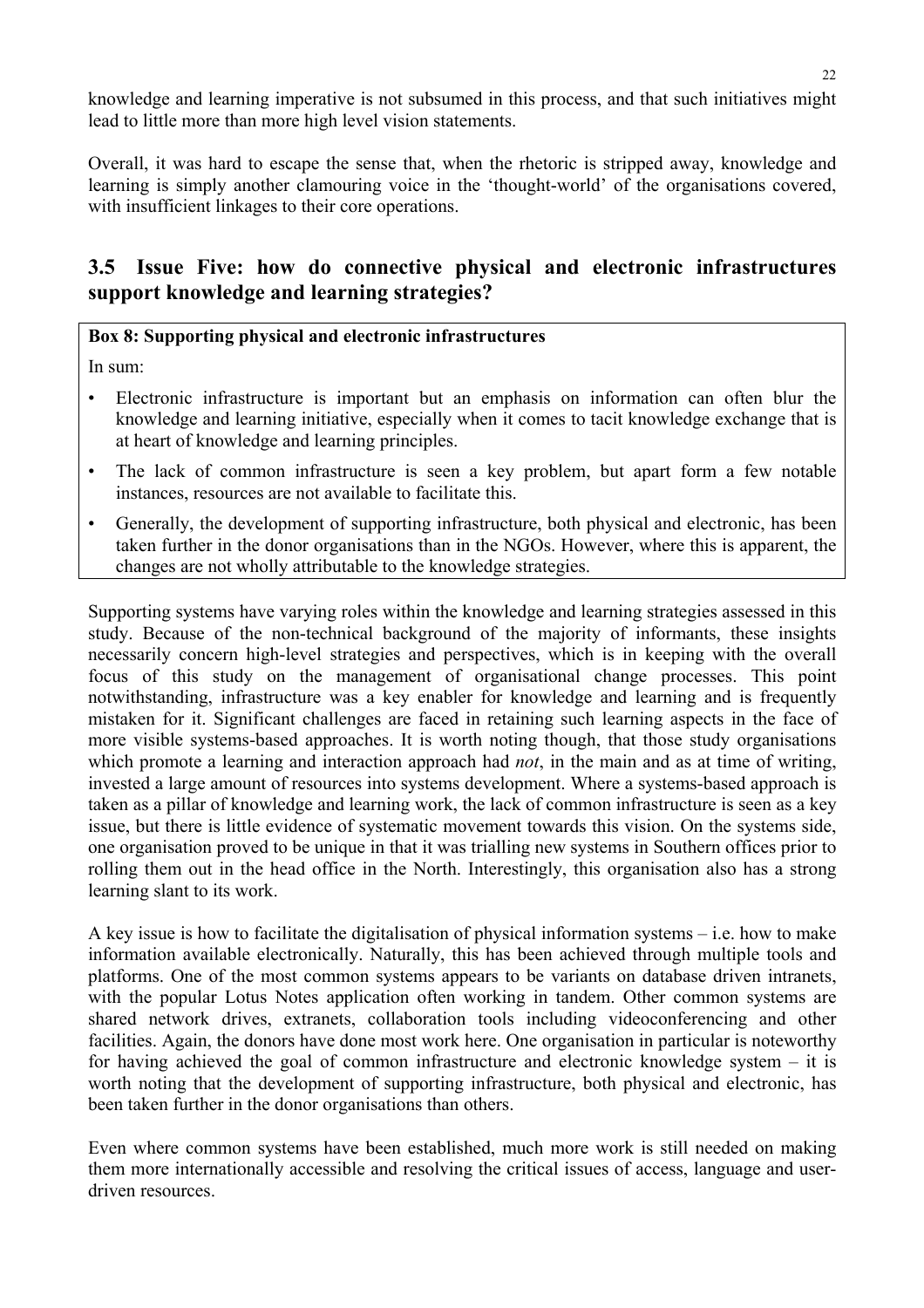The bridge between IT and knowledge and learning was mentioned in all instances, and nowhere is it entirely unproblematic. In a resource-constrained environment, there is some suggestion of internal competition to lay claim to organisational changes, as this may secure the future of teams and functions – and this tension may prove critical for effective change management. More detailed investigations are needed in this area.

Space has also been an increasingly important aspect of workplace management, and in some of the organisations covered (notably the donors and multilateral), the re-organisation of office space has played an indirect part in the management of learning and knowledge work. The influence of space as a facilitating factor is undeniable – but is in general hard to measure in a systematic fashion.

## **3.6 Issue Six: vision, leadership and management**

### **Box 9: Vision, leadership and management**

In sum:

- The role of leaders and senior staff in fostering an open learning environment cannot be overemphasised. However, consistent learning leaders are perceived to be rare among the study organisation.
- The systematic improvement of managerial strategies may itself be a knowledge and learning process. While several participants alluded to this, it does not appear to be recognised at the organisational level.
- Too often, knowledge and learning activities sit on top of existing managerial problems instead of resolving them.

The participants emphasised that leaders and senior staff play a very important role in helping to create and foster an organisational culture of learning. Individual members of staff will usually interpret given data differently, depending on their roles and responsibilities. This variability may be affected by the attitudes of the management teams – for example, attitudes towards staff development, towards evaluations, and so on. Crucially, the attitudes of senior staff were cited as a potential cause of de-motivation, tension and even political infractions among staff. In such situations, the role of senior staff or leaders in helping to clarify meaning in a coherent and collective fashion may need improvement. Even though senior staff may not be actively involved in learning processes, they nevertheless – directly or indirectly – communicate 'what is expected' of staff members. For example, leaders or senior staff can try to address issues that cause insecurity among staff when it comes to sharing information and admitting mistakes, such as with the mantra of 'driving fear out of the workplace' adopted in one of the study organisations.

There was also a sense that knowledge and learning was threatened by the old order – 'the way we do things around here' – and vice versa. This leads to a continual and widespread issue of contradictions between official managerial statements and managerial practices. Across the study organisations, it seems as though there are three types of learning leaders, each rarer than the one before: there are leaders who don't demonstrate learning behaviours and don't ask for it; those that don't demonstrate but do ask for it; and those that do demonstrate and do ask for it, but both in limited contexts only. Those that *consistently* demonstrate and ask for learning are seen to be not merely rare, but virtually nonexistent in many organisations. The goal of becoming a knowledge and learning organisation was articulated by several staff as a continual journey, because it is highly dependent on individuals within organisations continually changing their attitudes and behaviours. The failure of individuals to exhibit such behaviour is perhaps simply more visible amongst the senior cadre of organisations. Overall, the systematic improvement of managerial shortcomings may itself be a set of knowledge and learning issues which could se more attention within these

23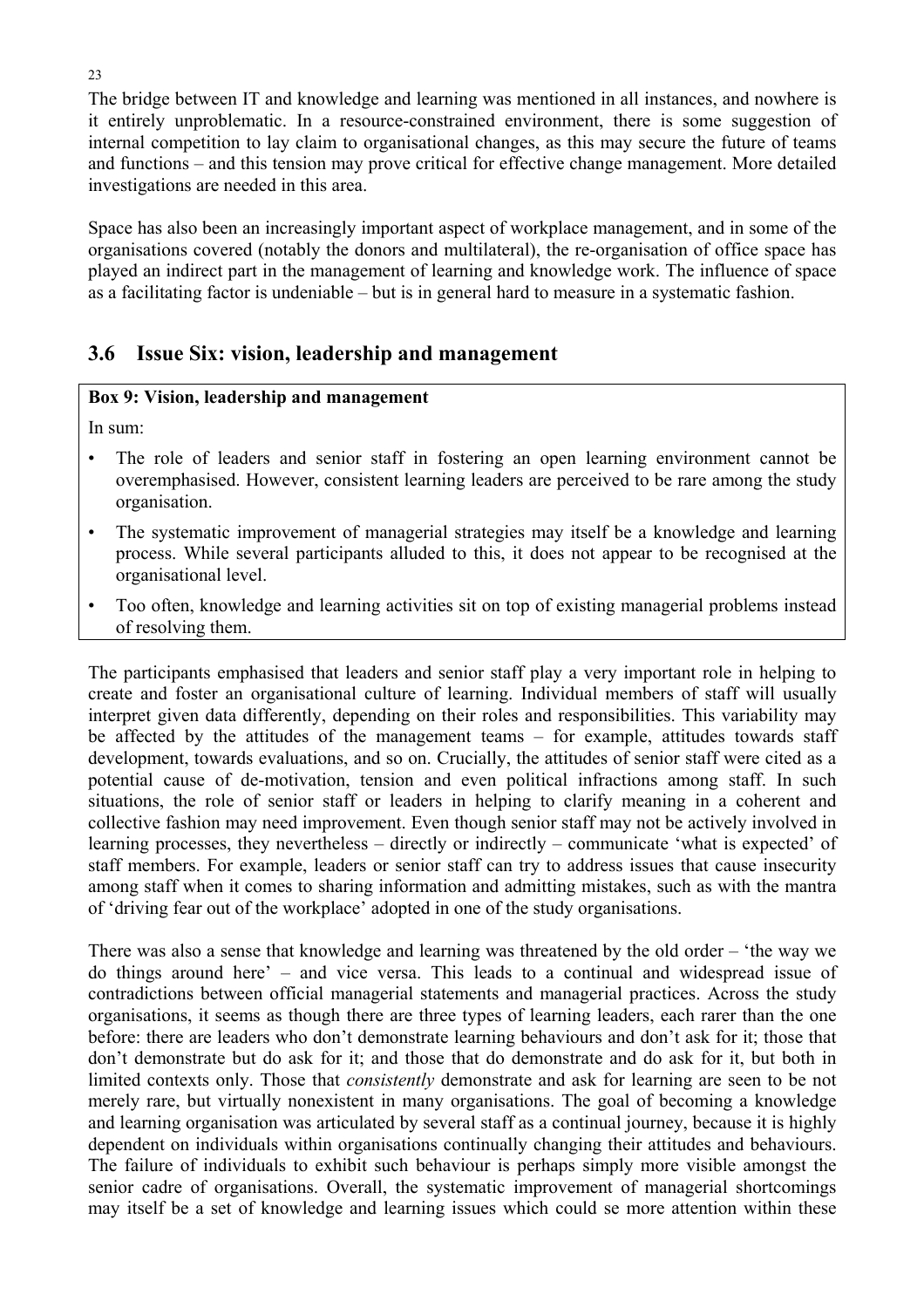initiatives. While several participants alluded to this, it does not appear to be recognised and dealt with at the organisational level. Too often, the case seems to be that knowledge and learning activities are superimposed onto existing managerial problems, instead of being used to resolve them. The development and promotion of simple, people-centred processes to support learning activities does not appear to be high on the managerial agenda. In many cases, this is attributable to the need to keep looking for funding, which makes reflection difficult if not impossible. Furthermore, there appears to be a general failure among management to link learning activities to mission critical activities, and to be actively involved in such activities themselves. More often that not, this was seen as an issue of not truly understanding the learning process, what it means, and how it should be taken forward – an issue which a number of informants suggested could be overcome with a more 'selling and networking' driven approach to knowledge and learning.

## **3.7 Issue Seven: measuring the costs and benefits of learning and not learning**

#### **Box 10: Measuring the costs and benefits of learning**

In sum:

- All of the organisations face difficulties in assessing their knowledge and learning strategies.
- Narratives are a frequently used technique, but have a tendency of putting an overly positive gloss on results without identifying key areas for improvement.
- At present there appears to be more emphasis in all study organisations on the potential of knowledge and learning, rather than on the tangible benefits it has already achieved.
- The point-of-use cost of engaging in knowledge/learning strategies is rarely assessed. For example, the cost-per-use ratio of an AAR, seen in the short term, may be significantly higher than that of, say, an intranet. However, this does not appear to have been explored by any of the organisations in the study.

Throughout the review, a major difficulty was getting a clear feel firstly for exactly how much knowledge and learning work the organisations undertake, and secondly how effective this work has been. This may be attributed to the assessment difficulties that the organisations themselves face. The underlying problem may be that knowledge cannot be measured easily in these environments. Even the most large-scale knowledge strategy reviewed was seen to lack a mechanism to check and monitor progress, although efforts are underway to address this. The organisations address this problem in different ways. Some organisations see output-based indicators as useful (e.g. attendance at KS events) while others prefer to use staff surveys.

Narratives have been widely adopted as a technique for knowledge transfer, and indeed they were used frequently by participants in the interviews. However, they do have the inevitable consequence of putting an overly positive gloss on results without identifying key areas for improvement. In view of this problem, regular and confidential staff attitudinal testing is perhaps a more systematic – though currently under-used – method that could be usefully applied in wider contexts.

It is clear that the cost and revenue base of the organisation (the understanding of which is often at the heart of strategic initiatives in the private sector) has a clear impact on promoting and motivating learning. While this was often implicitly at the heart of the perspectives on learning provided by the participants, it is difficult to see how such an analysis has helped shape the knowledge and learning agenda. Similarly, the costs of not learning were only expressed in general terms – including a continued sense of inefficiency, a sense of creative dissatisfaction, or wasted time – adding to the frustrations of an already pressured environment.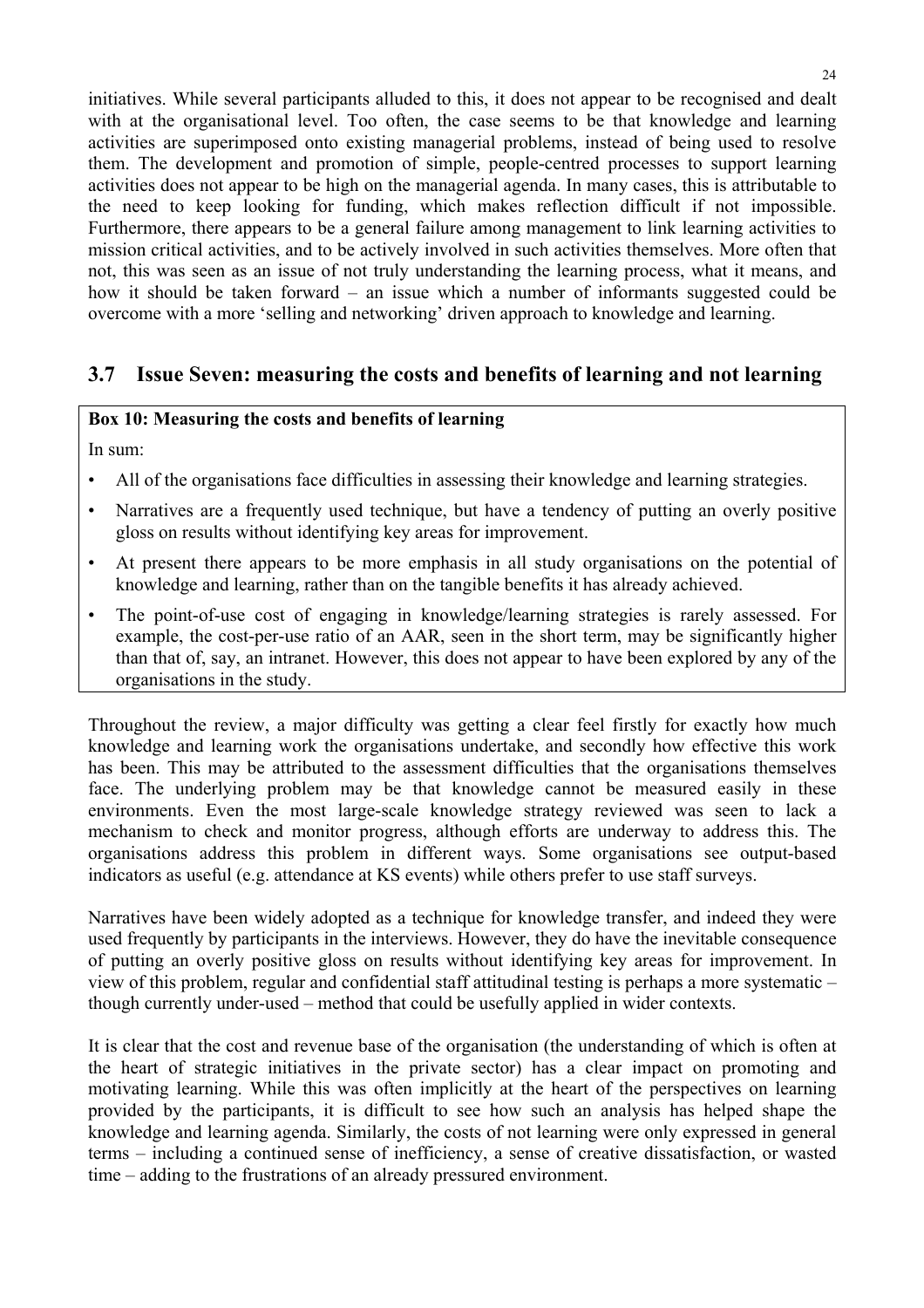Implicitly and explicitly, the case studies raise questions about the measurable benefits of the application of KM practices – questions, furthermore, that are not resolved within this current study. At present, organisations reviewed appear to place a greater emphasis on the *potential* of KM rather than on the tangible benefits it has already achieved. This may be driven by necessity – a result of the specific stage of the knowledge programmes in question, or it may be due to a lack of M&E. At the risk of being abstract, it may also be true that knowledge and learning is most clearly observable when it is not happening.

There is clearly potential to explore the point-of-use cost of engaging in knowledge work, whether it is electronically or face-to-face. The cost-per-use ratio of an AAR, seen in the short term, may be significantly higher than that of, say, an intranet. However, this has not been explored by any of the organisations in the study – partly due to an overall weakness in evidence-based monitoring and evaluating, which applies to many activities undertaken by development organisations. This may also be due to low levels of cost-benefit consciousness in day-to-day work – which may or may not be appropriate within the environments looked at here. This point is grounded in a wider debate around whether an organisation working towards social change could, or indeed should, be measured through tangible, efficiency based metrics. This debate notwithstanding, rational and evidence-based approaches to M&E of knowledge and learning do not appear to have seen much headway. As at time of research, such initiatives were juts starting to emerge in two of the study organisations.

It should be pointed out that knowledge and learning activities do not only 'take time' in the immediate sense of requiring more staff time, but also in the sense of requiring a lot of time to bring about organisational change, especially given the bureaucratic inertia that plagues many of the organisations looked at here. This is a particular challenge when considering the funding cycles into which most organisations have to squeeze their ongoing activities.

#### 25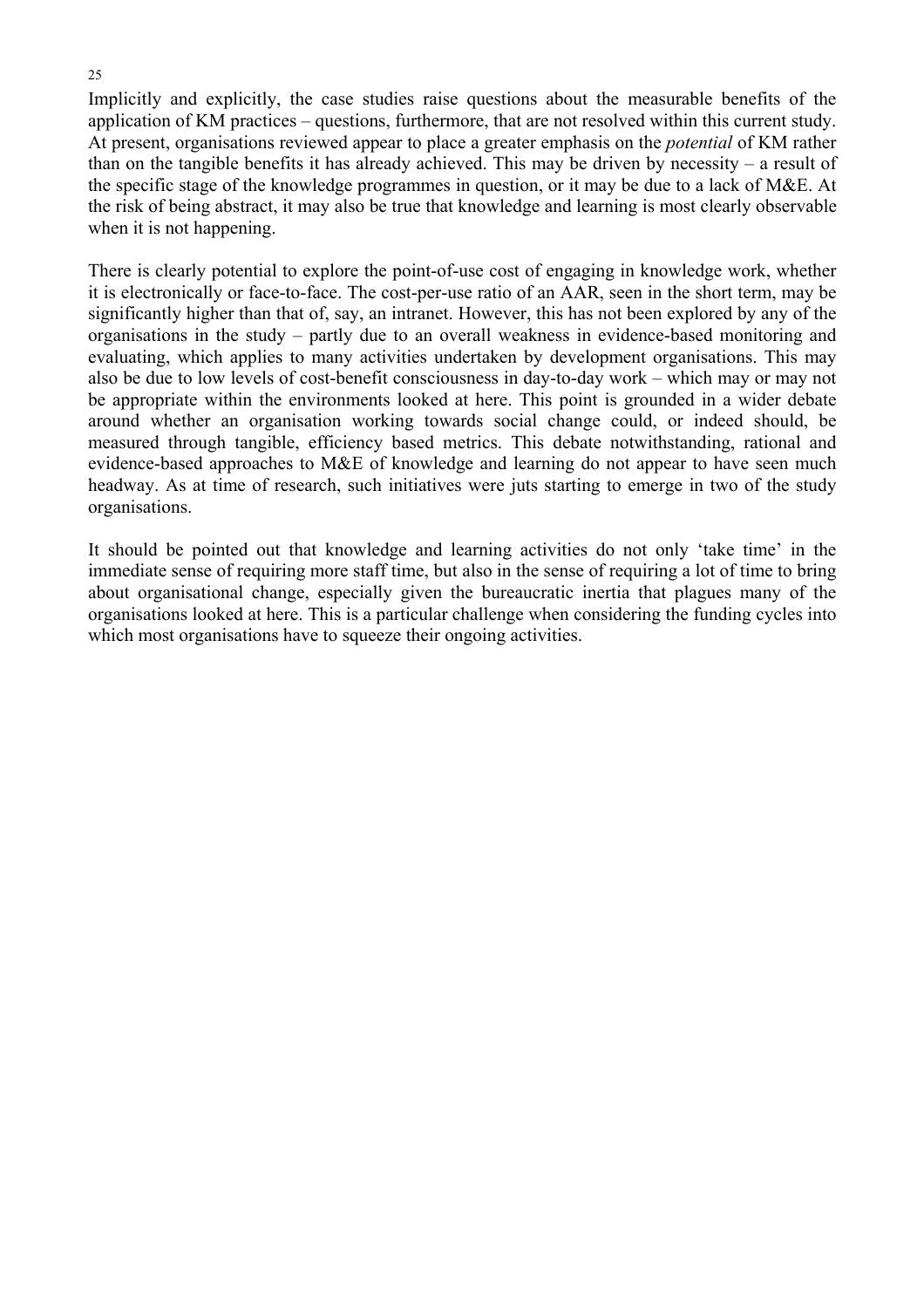## **3.8 Issue Eight: how does the knowledge programme address the external aspects of knowledge and learning work?**

**Box 11: How the knowledge programme addresses external aspects of knowledge and learning work** 

In sum:

- Where external knowledge and learning-based interactions were mentioned, partnerships and learning were the key elements, especially with organisations based in the South, and the ultimate beneficiaries of programs and projects.
- The majority of participants identified the need to address internal issues first, before looking at external issues. A counter argument was that much knowledge that is 'value generating' in terms of the goals of development organisations, should be based on some degree of sharing with, and learning from those in the South. This last point does not hold for knowledge used in certain aspects of work – such as administrative work, operational management, fundraising, and so on.
- Knowledge and learning was largely seen as assisting the wider dissemination of internal knowledge – i.e. facilitating the movement of information and know-how moving from the inside of the organisation to the outside, for improved advocacy and direct action. However, the idea that KM can also act as a filter and amplifier of external knowledge (i.e. information moving from the outside to the inside) was only mentioned explicitly in two cases. Communications strategies were generally dealt with by other parts of the organisation, and there were numerous comments on the segregation of knowledge and communications teams, which may be part of the reason for this gap in practice.
- The role of knowledge and learning in collaboration with other Northern organisations was seldom mentioned in the context of knowledge strategies. The only formal tools that were mentioned in connection to this were web-based information gateways, and on occasion, interorganisational CoPs, although the value-added impact of these tools on operational work was uncertain. It was clear that much external sharing and learning happens through the informal networks of organisations staff members, and that knowledge and learning strategies generally did not address these issues.

In those interviews where external aspects of knowledge and learning were mentioned, partnerships and learning were the key elements, especially when it came to interactions with Southern institutes. Here, capacity building is a key form of knowledge and learning activity. Two of the bilaterals emphasise capacity building through skill sharing and mutual learning; one of the NGOs focused on training activities for Southern partners, while yet another has a 'knowledge market' approach where they aim to be the leading player of knowledge in their sector. Such approaches are, at the surface level, as diverse as the organisations themselves. However, a large number of participants identified the need for knowledge strategies to address internal issues before addressing these broader issues – as is seen in comments such as: 'If we can't share with the guy in the office next door, how can we do so with the South?' Interestingly, the focus on internal knowledge work belies the fact that all the study organisations relied on activities in the South as a key source of their most valued knowledge, and that eventually, all knowledge that is 'value generating' must by necessity be tied back to a level of KS with those in the South. With the accompanying notion of a trickledown to eventual beneficiaries, it would be easy to condemn the internal focus for putting the cart before the horse (i.e. putting internal sharing before external sharing) – and this critique could be heightened given the weakness in impact and evaluation of knowledge work. However, in some organisations, ranging from bilaterals to NGOs, there are attempts to make links between participatory field level learning and the knowledge and learning agenda – and indeed, some of the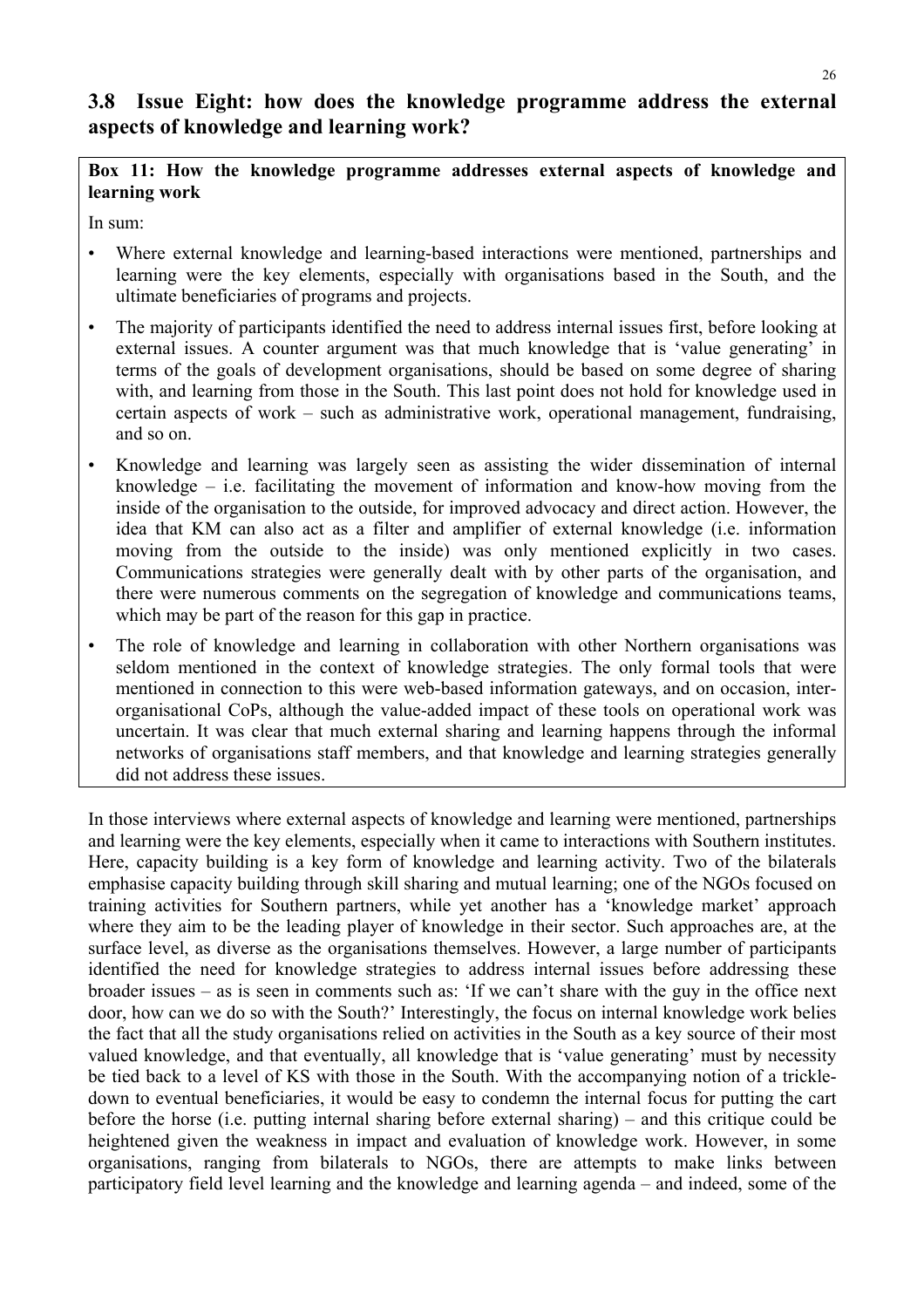rationale for the latter has been drawn from the former – with an emphasis on sharing powerful narratives to promote the idea of South-to-North learning.

In practice, it appears that the incorporation of Southern knowledge occurs at the tactical, rather than strategic, level – and then only in an ad hoc manner. Rightly or wrongly, reacting to strategic issues within Northern development organisations currently requires the application of forms of knowledge which are largely internal to these organisations. As an example, consider the tacit know how of staff in operational and management teams, which enables responses to funding opportunities. While the *content* of such proposals should be driven by knowledge of and from the South, the delivery and effectiveness of the proposal currently does not currently require a strong link to Southern knowledge bases. A shift in this balance towards true Southern ownership of development solutions is likely to happen only in the long term – and it is unclear the extent to which the work of knowledge and learning initiatives and staff members could or should be seen as addressing this long term, systemic issue. Further, incorporating, and learning from, Southern knowledge bases may not be entirely unproblematic. Development organisations can only exert a degree of legitimate influence over the knowledge and learning capacities of their own staff members, and as has been shown throughout this study, even this legitimacy and influence is not simple or easy to achieve.

These points notwithstanding, many organisations see the external aspects of knowledge and learning as being eventually addressed – the key word being eventually. Some did see the knowledge generated in external work as being the most valuable form of knowledge, leading on to the idea that knowledge and learning should, as a starter:

- incorporate local perspectives in planning projects;
- take lessons from programmes and incorporate them into advocacy work;
- use evaluations (or, less often, pre-project assessments) to incorporate the perspectives of indigenous beneficiaries of programmes;
- get a better shared understanding of impact.

Unfortunately, the bureaucratic structures within which these ambitions are fostered appear to do much to stifle them. Several participants talked about a process-oriented, 'end-game' view of learning, where knowledge and learning activities were bolted onto the end of other ongoing work.

There does appear to be some role for KM in improving external relations, collaboration and cooperation, although this was not always clearly defined within the knowledge initiatives. KS initiatives between donor agencies were more common than between other types of agencies, with an emphasis on information systems – for example, the AIDA database which catalogue of information on development activities found on the web sites or internal information systems of major bilateral donors, multilateral development banks and UN agencies. While certainly impressive, the effectiveness and impact of such efforts was uncertain. Humanitarian agencies were also found to be increasingly using large scale AAR mechanisms to foster cross-OL after major responses. On the whole, however, the organisations lean towards the view that KM is there to assist the wider dissemination of *internal* explicit knowledge. Specifically, advocacy strategies were seen as benefiting from effective knowledge and learning. The idea that KM might also serve as a filter and amplifier of *external* knowledge was only mentioned explicitly in two cases. In terms of learning about knowledge and learning itself, networks such as KM4Dev and the UK's BOND were seen as useful platforms for sharing experiences and engaging with other practitioners.

Of note were the inter-organisational platforms used for KS, specifically relating to electronic information platforms. The internet aside, these were not on the whole the result of the organisation-specific knowledge strategies, but rather donor-driven initiatives, with varying degrees

#### 27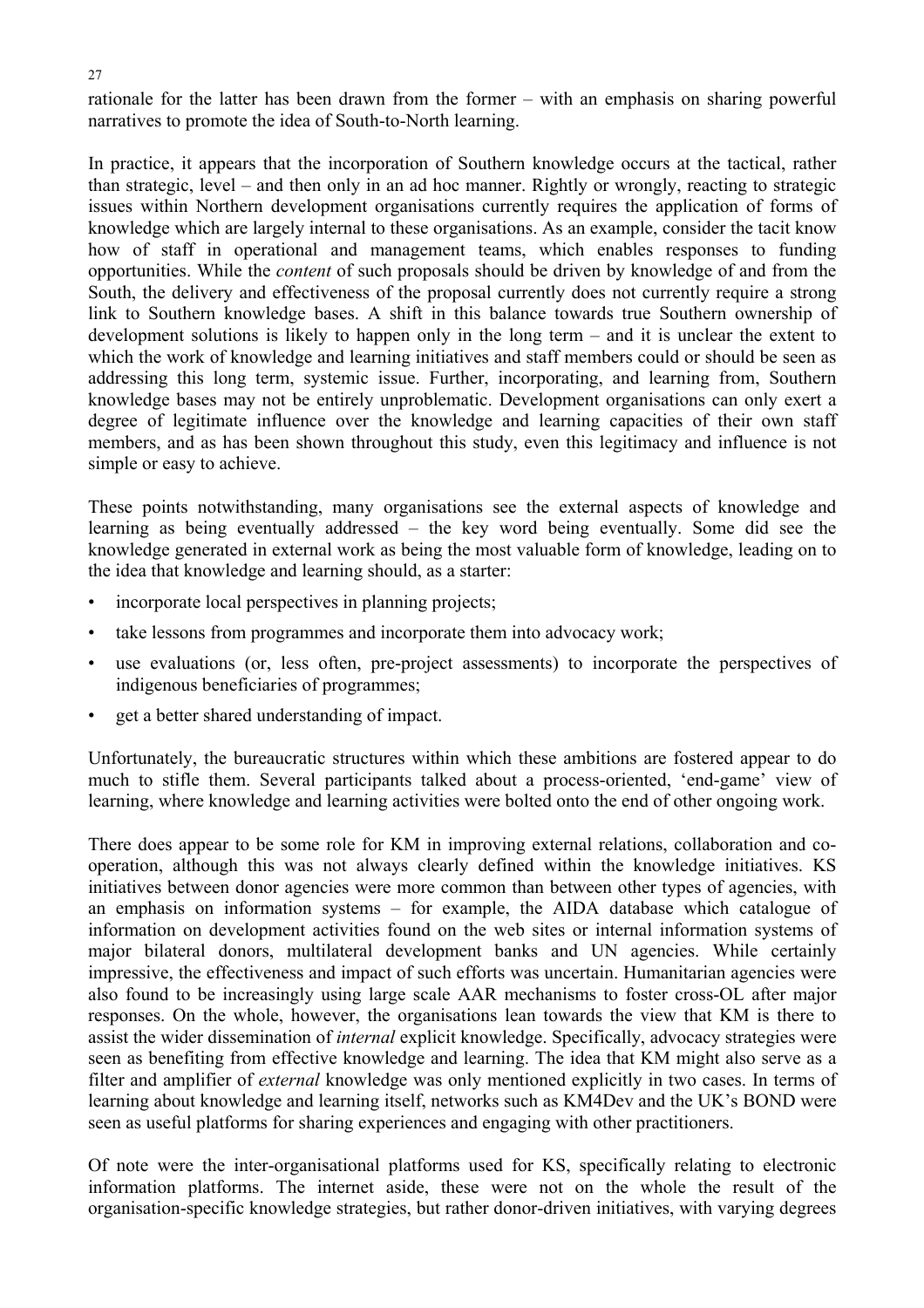of editorial control impacting upon the nature of KS that these platforms enable. By their very nature, these platforms emphasise the sharing of information rather than know-how. Here, the external networks of staff members, both professional and personal are seen to be major sources of knowledge and learning – however, these networks are seldom conscious CoPs, but have rather evolved separately from explicit strategies. This may be seen as the external equivalent of internal informal sharing of knowledge.

The external dissemination of information products is key for the research institutes looked at here. More generally, however, dissemination seemed to be driven more by communications-as-broadcast rather than communications-for-learning. The increased focus on communications across the agencies and the separation of this function from knowledge and learning is evident in a number of the case study organisations. Such a segregated approach may in fact inhibit the effective application of knowledge and learning principles to external sharing. The creation of barriers between related fields was seen as potentially creating unnecessary tensions between different aspects of a very similar organisational imperative – framed by numerous informants as different facets of the same organisational imperative.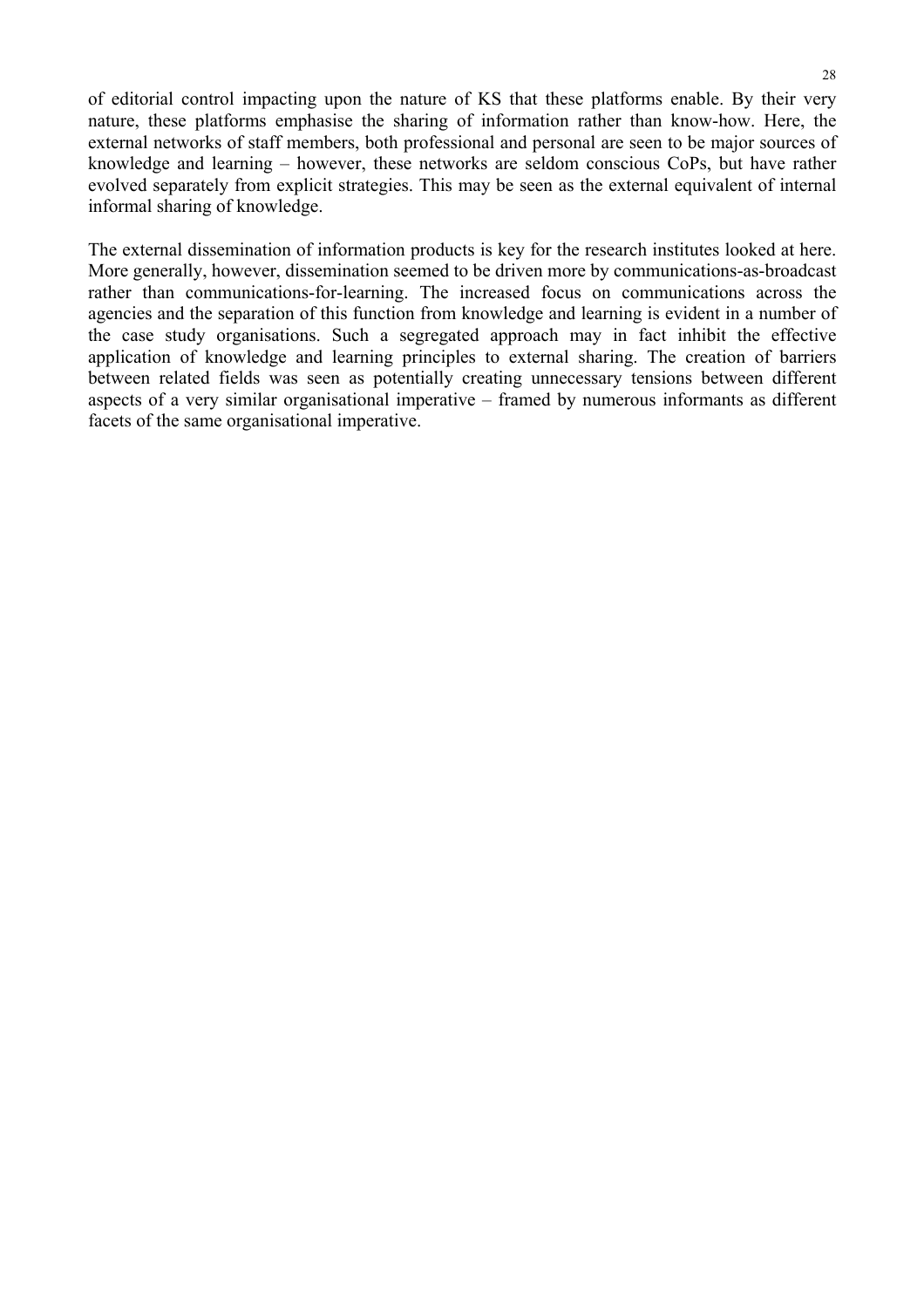# **4 Synthesis and Recommendations**

Following on from the earlier literature review and the subsequent analysis, it should prove useful to synthesise the findings and structure the recommendations of this by reference to the framework in suggested in Section 2. To recap:

- *Organisational knowledge*: How is knowledge and learning understood and applied within each organisation?
- *Organisational links*: How does knowledge and learning link to structures, functions, core activities and supporting activities a given organisation?
- *Organisational context*: How do issues of institutional governance, politics and economics support or hinder the knowledge and learning strategy?
- *External issues:* How does the knowledge and learning strategy address issues emerging from external relationships and factors?

It must be noted that the following recommendations have been drawn from the breadth of knowledge and learning initiatives identified across the organisations covered in the study. Naturally, as each organisation is unique, particular knowledge and learning priorities may only be understood by reference to specific constraints and opportunities faced by a given organisation. It is therefore useful to see these recommendations as a set of good practice pointers which can be applied in the development and assessment of knowledge and learning strategies, but additional work must be undertaken to establish specific needs and priorities.

## **4.1 Organisational knowledge**

This dimension of the framework covers the definition of knowledge and learning work, and the kinds of knowledge and learning processes activities in a given organisation. Accepted wisdom from the case studies suggests that where these elements are well defined, clear and comprehensive, knowledge and learning activities are more effective, and more likely to have a positive impact.

At the same time, however, there is little hard evidence from the case study organisations of a comprehensive organisation-wide answer to what knowledge is in fact available how it can be accessed and shared, and in what forms it resides. Frequently, an 'off-the-peg' tacit-explicit distinction is used, with the occasional classification of knowledge as relating to particular themes or operational activities. Owing to the complexity of the work undertaken, the latter is seldom systematic or wide-ranging. In terms of knowledge processes, the tangible value and underlying principles of knowledge *sharing* were not particularly well defined. However, perhaps because of the bibliometric basis of such work, the *storing* of knowledge fared rather better. A number of organisations used rules for structuring how information was preserved within electronic and physical systems. The *creation* and *use* of knowledge, however, does not appear to have had any systematic, focused attention. This may be because the potential relevance of knowledge – to individuals, groups, organisationally, and inter-organisationally – is unknown, making clarification not just hard, but undesirable. On the other hand, there is a clear awareness of where and how knowledge is created and used (e.g. on external trips, on donor visits, in meetings and conferences, in workshops, and so on), and yet there is a lack of focus of knowledge and learning work around these areas, leading to the widely bemoaned knowledge leakage and repetition of mistakes. The problem is linked to capacities for learning, and to the fact that KS as a practice may not be legitimate in the eyes of those doing the most valuable learning. Related to this last point, incentives are crucially lacking.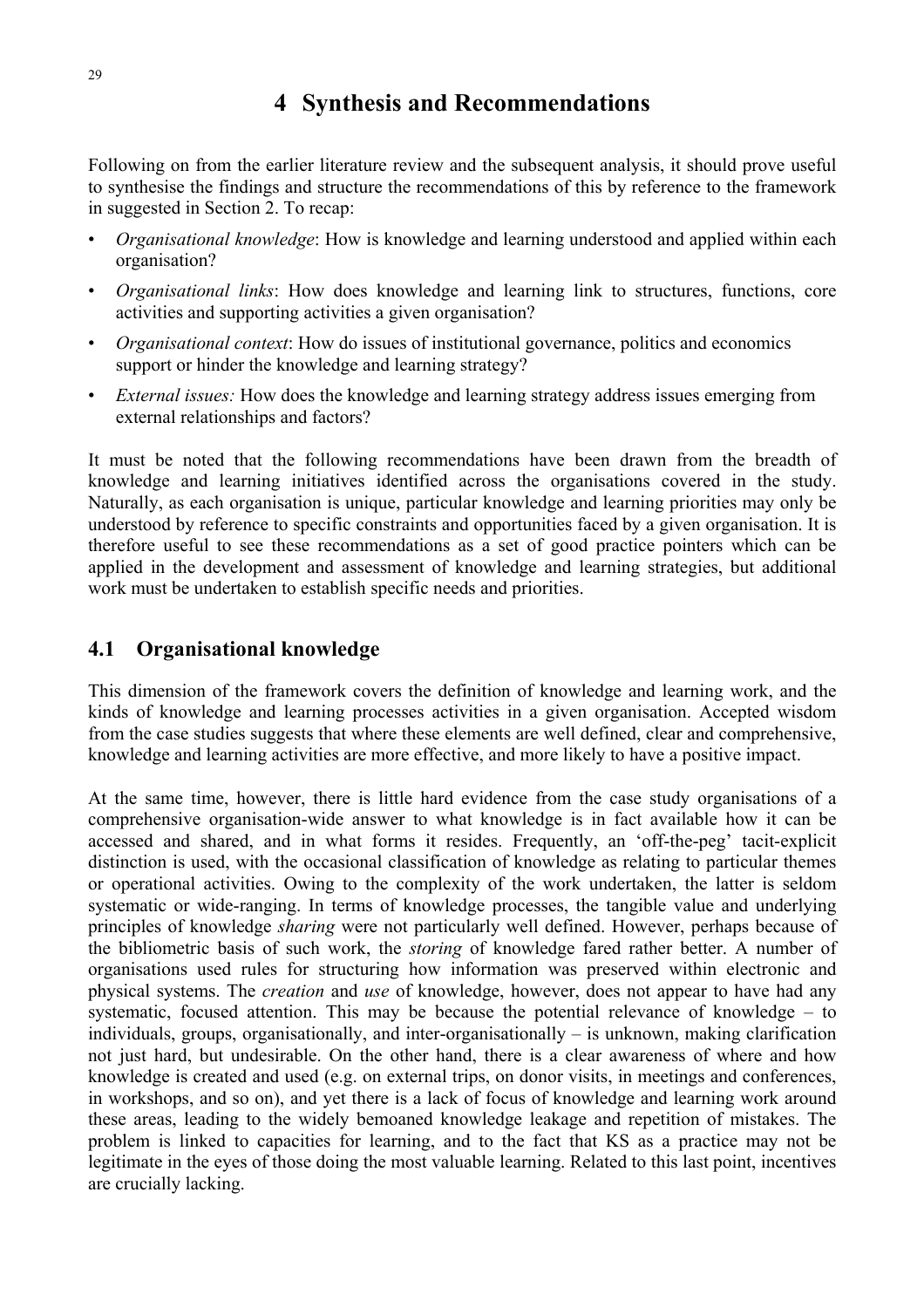There is an urgent need to clarify the explicit and implicit cost-benefits of staff engaging in knowledge and learning activities. Evidence-based answers to these questions appear to be essential to the development and refinement of knowledge strategies, but there is slow movement towards these goals within the organisations looked at in this study. Further, it appears as though the principles underlying different approaches may change before M&E can be considered. The lack of such rationale, combined with a lack of incentives for knowledge and learning work, may explain the limited uptake of the more time-intensive knowledge and learning tools. It may prove useful, then, to start initiatives off with this analysis, and then work backwards to see what tools can provide the necessary improvements.

#### **Box 12: Recommendations for organisational knowledge**

- 1. As far as possible, define the different forms of knowledge within the organisation, and work to map these in terms of location, owners, and relevance to the organisational mission.
- 2. Work to identify existing knowledge processes in the context of the operational realities of the organisation: specifically, how does the organisation, internal groups and individuals create, share and store knowledge in day-to-day working life, and how is such knowledge used?
- 3. Develop and promote effective formal and informal knowledge and learning tools for improved creation, sharing and storing of knowledge.
- 4. Build organisation-wide staff capacity and confidence in the use and application of these tools, and create time and space for ongoing reflection and adaptation of these tools.
- 5. Work towards a rational, evidence-based model for evaluating the cost-benefit of these tools, in terms of effectiveness, impact and resources used. More radically, consider starting initiatives with the goal of developing such a model and develop the strategic approach 'backwards'.

## **4.2 Organisational links**

This dimension covers issues three, four and five from the findings – specifically, knowledge and learning in relation to existing core business activities, support functions, and organisational infrastructure. To put it more prosaically, links are about existing relationships, processes and systems, and the role of knowledge and learning within these. It was apparent from the reflections of participants and from the desk-based cases that the existing structure and functions of the organisation have a critical impact on the success and uptake of knowledge and learning. Specifically, and unfortunately ubiquitously, it is hard to add in knowledge and learning at the end of existing processes, especially if there are no incentives for this additional work. This 'add-on' air of knowledge and learning activities, and the somewhat jargon-laden vocabulary does not appear to help build legitimacy, or assist prioritisation of knowledge and learning with core activities. This may in fact be the fundamental difficulty faced across all the organisations covered: the knowledge and learning function may be seen as competing internally with other approaches whose functions are geared towards different priorities. The slow penetration of knowledge and learning activities into different organisations may explain the relative homogeneity of knowledge and learning work across the organisations covered, which seems to prevail despite the oft-stated need for contextspecific approaches to knowledge and learning. It may therefore be the case that knowledge and learning staff themselves need greater exposure to and understanding of the core aspects of the work before they can gain legitimacy in the eyes of those core staff they seek to influence. A more common route is to provide mechanisms for core staff to link up together in organisation-wide CoPs that are focused on key thematic areas. In both of these areas, costs may prove prohibitive.

The typical response to the difficulty of re-organising core processes along knowledge and learning lines has led to the widespread conceptualisation of knowledge and learning initiatives, which supposedly drive organisational change, as a support function. Here, too, difficulties are faced as the influence of the strongest support function often shapes the knowledge agenda. The fluid and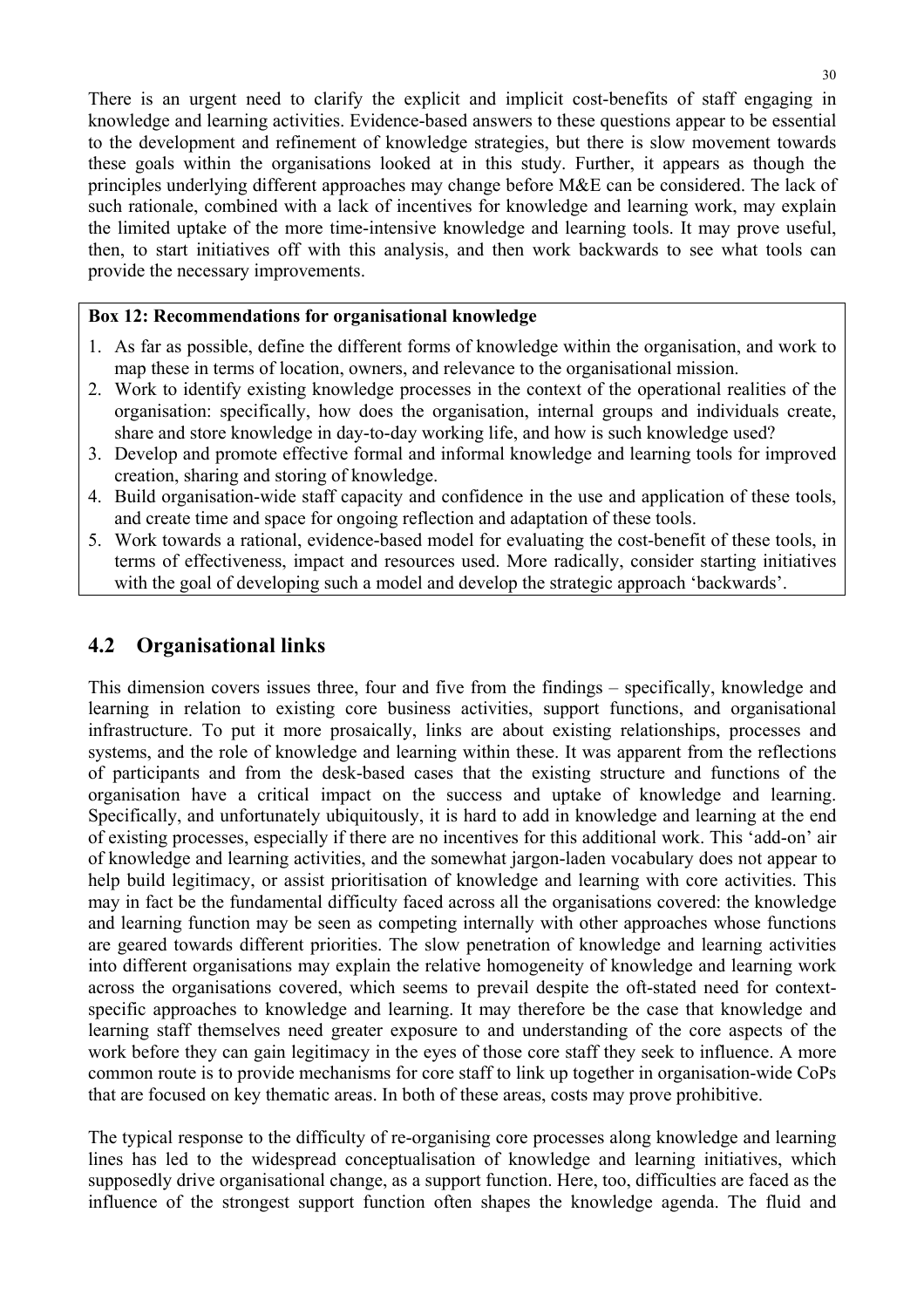diffuse nature of knowledge and learning work means that more visible disciplines can often overshadow it. Across many of the study organisations, this has led to an information-biased view of knowledge and learning.

The *Organisational Links* dimension is fundamentally dependent on various organisational processes and systems. Processes may be short term and day-to-day (for example, the office post distribution system) or alternatively long term over a number of years (for example, the strategic planning cycle). In the majority of cases, such processes were found to be overly complex and bureaucratic, and seldom incorporated processes for learning and reflection in day-to-day working. Systems – most especially electronic systems – are in practice the simplest and least painful mechanism to *implement* in the face of complex knowledge and learning needs. Effective take-up is another matter – even those organisations with an explicit information bias suggest that systems should be seen as a necessary but insufficient part of the knowledge and learning agenda. Systems tend to be widely cited as the tangible outcomes of knowledge and learning strategies. This heightened attention may be in part because of the need to justify high front-end investments. The experience of the organisations reviewed suggests that this trend, if continued, could contribute to the increasing prevalence of 'information graveyards'. In the final analysis, IT systems cannot be relied upon to create relationships that are at the heart of effective KS.

The theoretical support for the *Organisational Links* dimension should be drawn from the successful completion of a knowledge audit as described previously in the *Knowledge* dimension. It is important to be aware that this dimension is based on the elevation of the knowledge and learning agenda to an overall rationale for driving organisational change, and as a practical basis for process and systems development. The legitimacy of knowledge and learning would appear to be greatly enhanced if it is used as a rationale for organisation-wide reorganisations, as has been the case in some of the organisations looked at here. However, if these re-organisations are driven by the need to consolidate costs, they may run counter to the knowledge agenda – as lessons from the corporate sector have repeatedly shown.

#### **Box 13: Recommendations for organisational linkages**

- 1. Work to ensure that knowledge and learning approaches are used to review ongoing organisational processes, from the day-to-day to the strategic. Create clear and simple mechanisms for sharing good practices in these processes, and set up a series of knowledge and learning pilots across groups, departments and offices.
- 2. Adapt and, where necessary, re-engineer current procedures and processes to allow space for better reflection and learning in core activities, using, for example, narratives, AARs and retrospect methodologies.
- 3. Facilitate and foster the development of CoPs and form working groups that cut across internal hierarchies to support peer-to-peer and cross-functional learning, making use of both face to face encounters as well as electronic systems such as video-conferencing.
- 4. Ensure that systems and technologies are developed in line with clear user-defined demands, and are built to meet evolving business needs. Ensure ongoing developments incorporate these principles.
- 5. Define knowledge and learning clearly with reference to the other support functions within the organisation (HR, IM, etc), create explicit linkages where necessary, and work to ensure harmonisation of approaches and goals.
- 6. Provide clear incentives for staff to engage in knowledge and learning processes, based on the optimum combination of recognition and reward, and ensure that these are coherent with broader incentive structures.
- 7. Create a communications plan for the knowledge and learning work, and make knowledge and learning mesh with the existing language of the agency rather than loading the initiative with jargon.

31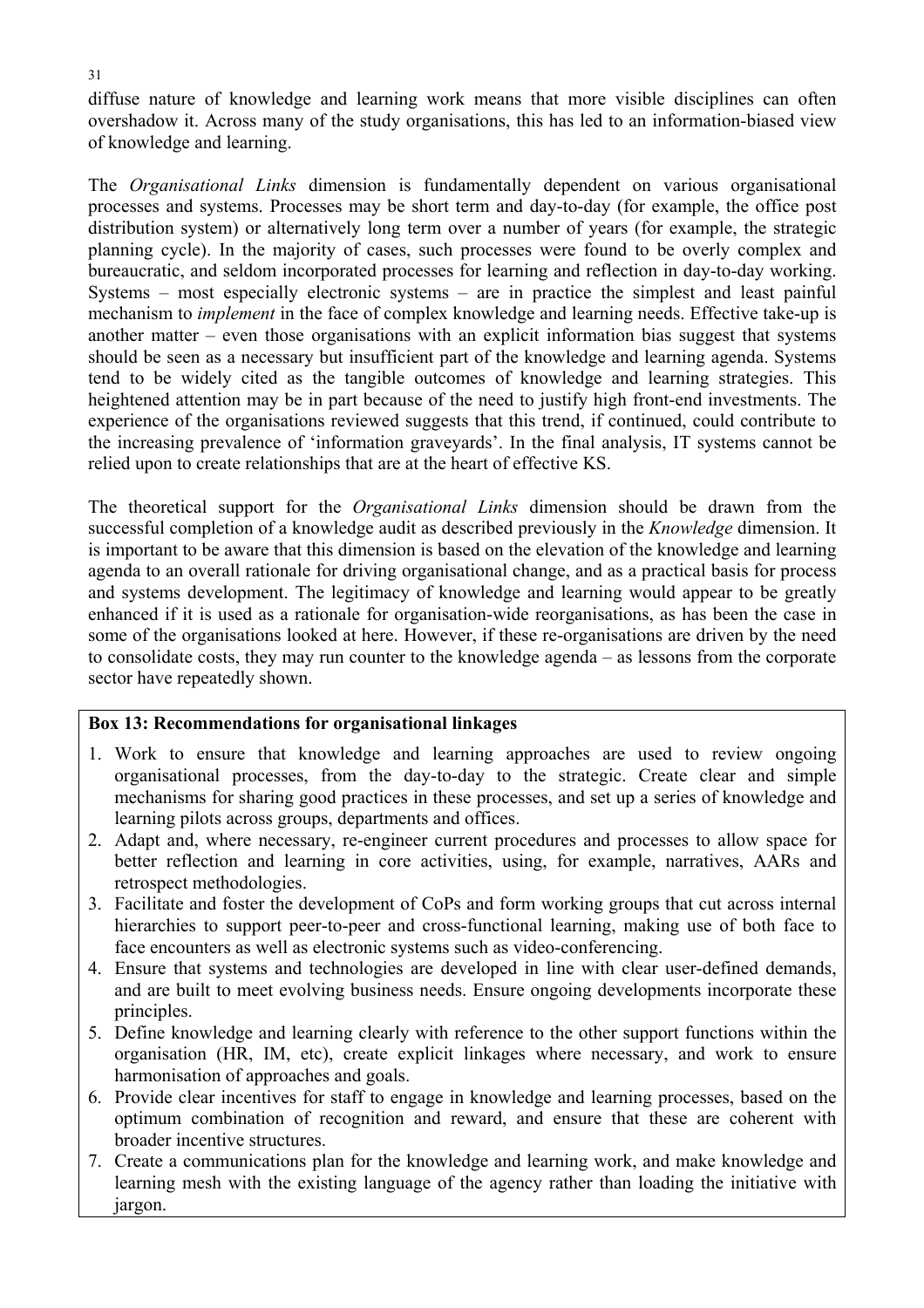#### **4.3 Organisational contexts**

It is apparent that the issues that hold back knowledge and learning initiatives in many of the organisations are the very issues that they are supposed to resolve – for example, problems related to decentralisation, staff turnover and cultural inertia. This brings up the question of whether knowledge and learning principles can in fact, in their own right, resolve these issues. If not, what are the other issues that must be considered in overcoming these problems? Or can these problems simply not be overcome? There is a clear sense that learning and knowledge can only ever be as systematic and productive as the organisation itself. In other words, the overarching organisational contexts are also important. More specifically, the organisations reviewed face the increasing need to address overall goals, issues of funding, and leadership and management through knowledge and learning initiatives. Clearly, this is not an easy or simple task, particularly if the role of knowledge and learning is defined in terms of a support function.

Against this considerable obstacle, there does appear to be slowly increasing support for knowledge and learning work at the level of programmes and projects and within evaluations. While funding issues and impacts on external relations are often cited as reasons for not engaging fully with knowledge and learning work, and acknowledging mistakes, there is nevertheless an increasing sense that such activities could, eventually, be value-generating. This perspective may also serve to bring knowledge and learning further into the realm of accountability and evaluations.

Learning leadership and management are key to the success of any initiative: knowledge management cannot exist in an environment where management itself is weak. It is clearly important to have a collective vision for knowledge and learning – one that fits with the strategic direction of the organisation, and one that is understood and accepted by staff. However, interviewees pointed out that leaders do not always appear to understand the knowledge and learning function, nor do they always ensure that the knowledge agenda is supported by their own activities. Against this somewhat damning critique, it is important to note that not every member of staff is a 'sharer' or a 'learner', and not even the best manager in the world can make this the case. However, the key to successful knowledge and learning initiatives is fostering continual creative adaptation, and this is not something that occurs without management support, and clear signals from and to all levels of the organisation.

Many of the NGOs studied have evolved to be adaptable and flexible in their ongoing processes. Insofar as the knowledge learning agenda sees these qualities as prerequisites, the battle may be seen as half won. However, the remaining issues seem to around developing more systematic approaches to the creation, sharing, storing and use of knowledge. The challenge is how to build on such organisations' inherent flexibility without inhibiting it. In many of these organisations it was noted that there may never be significant resources earmarked for knowledge and learning work, and the struggle to become a learning organisation may be ongoing. The exact opposite seems true in the donor organisations, which by contrast appear too process-oriented and bureaucratic.

Overall, if a strategic view is to be taken, it must be backed up with a precise understanding of the position of the organisation, and where it intends to get to. The knowledge 'roadmap' articulated in section 2 of this paper may prove useful here.

The *Contexts* dimension is not well addressed across the initiatives in the organisations under study, and is perhaps the most critical of the all dimension of the Knowledge Strategies Framework. Focusing on this area requires an authority amongst knowledge and learning staff, and of selfcritical openness amongst senior management that may not, in fact, be present. Nor might these qualities be appropriate within the organisations in question. Ultimately, however, knowledge and learning requires both the courage and the capacity to deal with the implications of being human, and erring.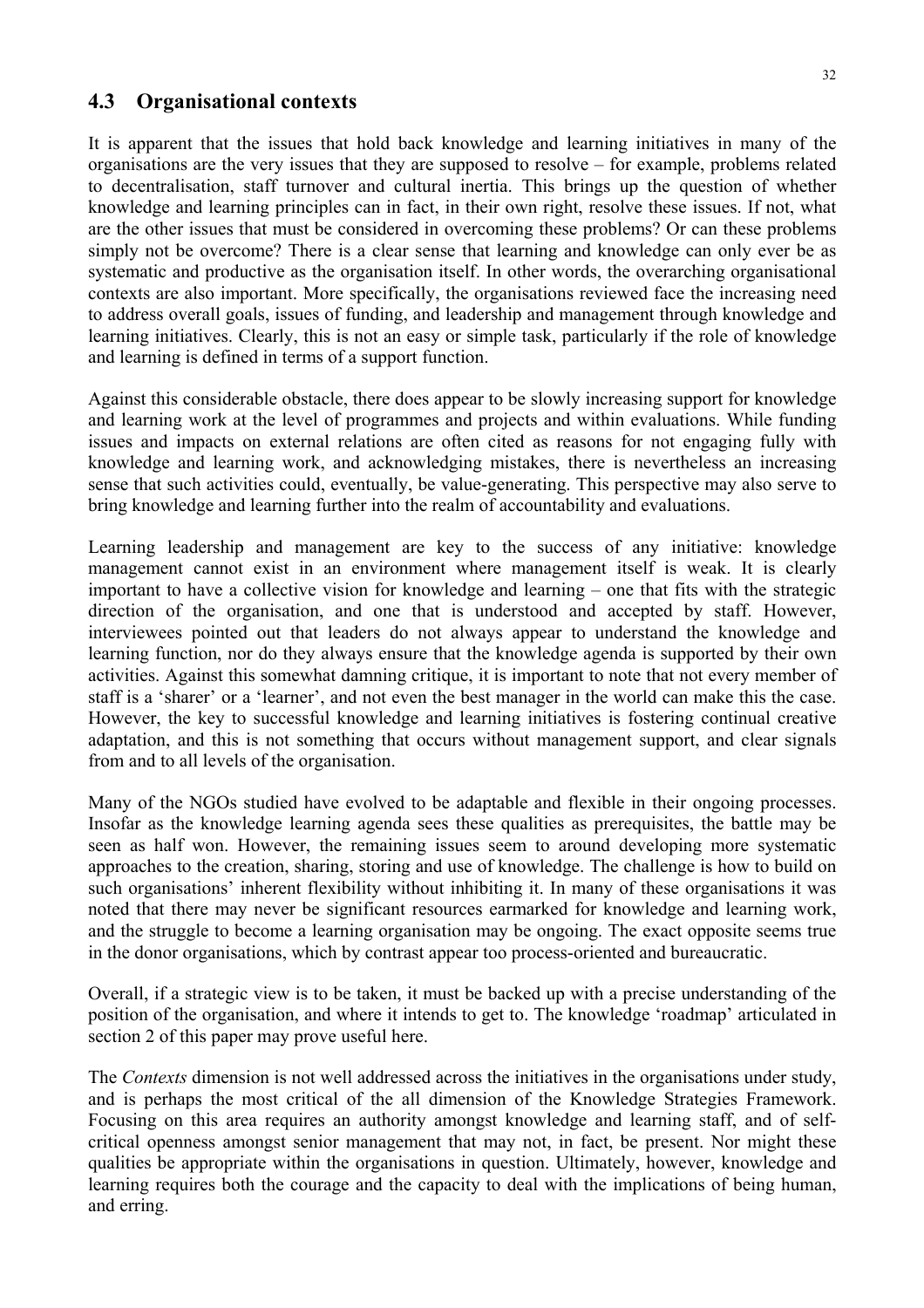#### **Box 14: Recommendations for organisational contexts**

- 1. Establish the knowledge and learning vision of the organisation, and link this explicitly to where the organisation is in terms of the knowledge and learning 'road-map' (see Box 1 for more details).
- 2. Ensure that leaders and senior management are on board, briefed and trained in all aspects of knowledge and learning work, especially rationales and the tools available.
- 3. Involve all levels of the organisation in competency assessments, and ensure senior and middle management are included.
- 4. Work to create direct resources to finance knowledge and learning work, bearing in mind that successful knowledge and learning-based organisations in the corporate sector spend 10-20% of their budget in this area.
- 5. Streamline knowledge and learning work with other processes of organisational change by ensuring that knowledge and learning capacities are used to support such processes both analytically and practically.
- 6. Identify and deal with identified organisational barriers to knowledge and learning in an open, brave and honest fashion, as part of a broader more towards more transparent governance processes.

## **4.4 External factors**

It was commonly agreed that knowledge strategies needed to be weighed up in terms of how they contribute to the overall strategic goals of the organisations in question. In the context of the current study this implies that OL needs to have practical relevance to poor people (i.e. it should be both policy relevant and programme relevant) and external organisations, given the cooperative values of development work. However, these notions were seldom at the *heart* of the knowledge and learning vision. Partly this was put down to a question of time – it was suggested that these issues would be faced by knowledge and learning: 'eventually'. Participants often argued for improving internal knowledge work prior to addressing external issues. However, there was no sense of how the tools might need adaptation in the context of Southern realities, and how they might add to or compare with existing approaches such as capacity development or participation. This lack of focus on final outcomes may also highlight the differences between knowledge policies and practices in the organisations concerned. Where organisations is currently more concerned with internal management and tensions, then there appears to be little evidence that knowledge and learning can help fundamentally re-orient this towards a greater focus on improved on development goals.

Learning between agencies, between agencies and Southern partners, and between agencies and beneficiaries, is a clear gap in the knowledge and learning strategies looked at here. Despite such learning frequently being the justification of knowledge and learning programs in development agencies, they seldom appear to be central pillars of organisational knowledge and learning strategies. Where this was the case, the activities tended to focus on knowledge transfer to, rather than learning from external partners.

There is a clear need to look at the role of communications initiatives, both internal and external, both direct and indirect, from the perspective of knowledge and learning. Interestingly, these two areas were seldom closely linked in practice, despite the widespread sentiment that successful communications strategies should be based on a two-way learning process. More effort is needed to forge links between knowledge and communications initiatives. This is particularly important where knowledge and learning is linked (directly or indirectly) to the effectiveness of advocacy work, as was the case in several of the NGO organisations studied.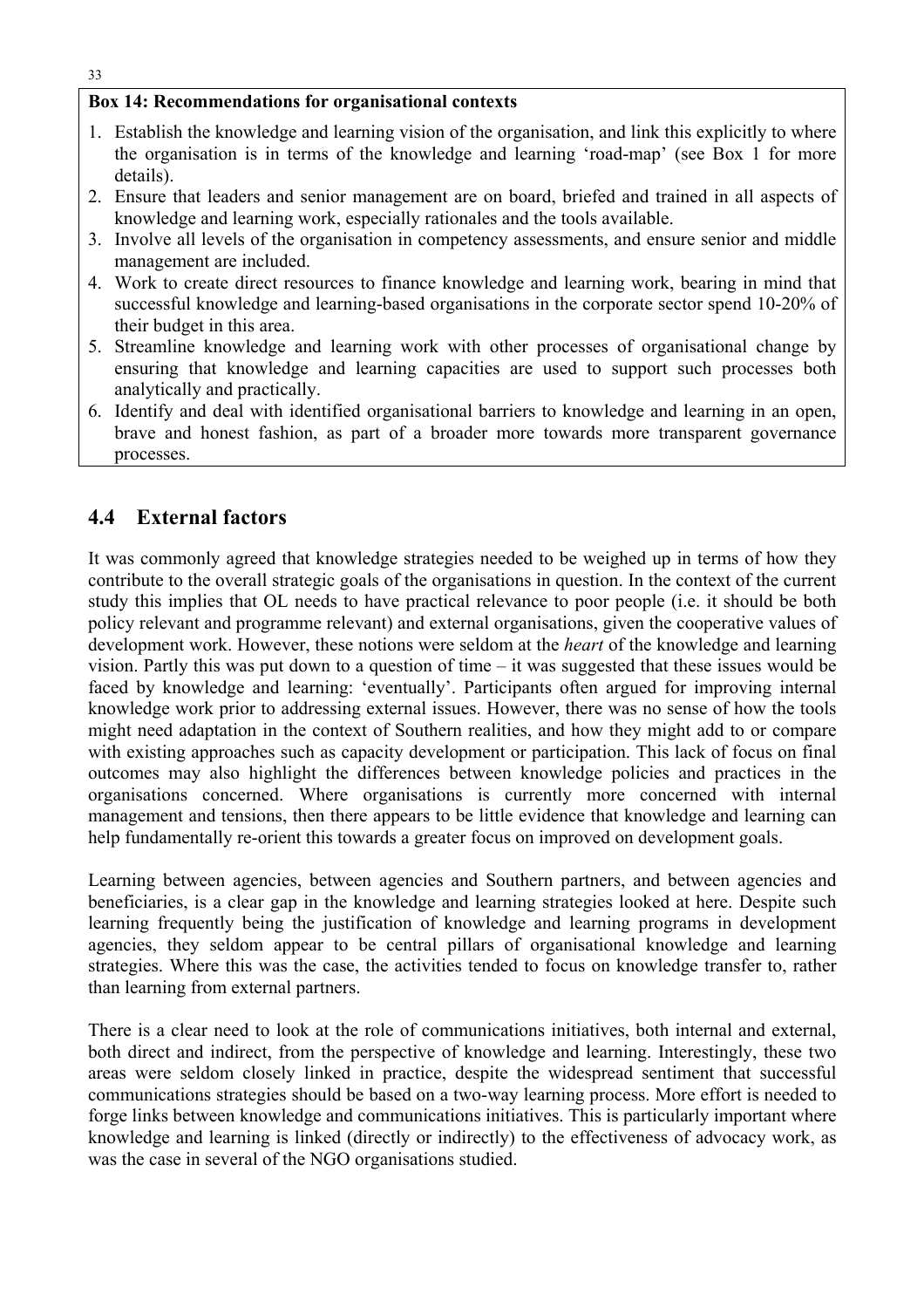#### **Box 15: Recommendations for external factors**

- 1. Ensure that key external forms of knowledge are addressed explicitly in the knowledge and learning strategies, especially rationales for incorporation of these knowledge bases into organisational activities and the tools available for this purpose.
- 2. Work to build organisation-wide understanding of relationships with key external stakeholders, and identify clear knowledge and learning principles and guidelines governing external interactions and partnerships.
- 3. Create a knowledge-based view of internal and external communications, with clear frameworks and guidelines for both, and integrate this with any existing communications initiative, ensuring, for example, that advocacy work is evidence-based.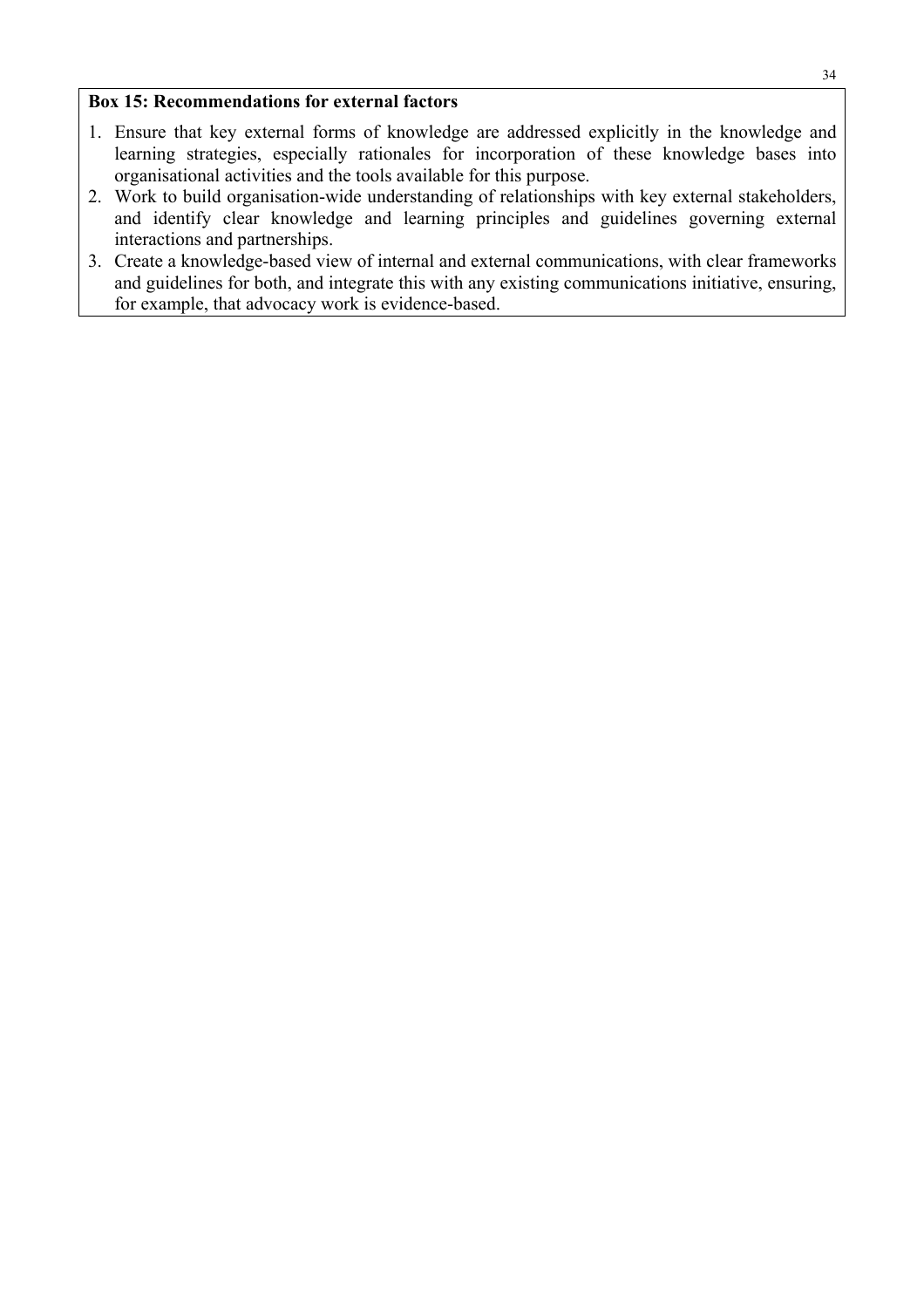## **5 Conclusions**

## **5.1 The Knowledge Strategies Framework and possible directions for future research**

This study was undertaken in response to a number of needs. First, there is a need for an integrated framework, one that may be applied to ensure that the investigations undertaken to develop knowledge and learning strategies are comprehensive and systematic, but to also allow for crossorganisational comparisons and 'learning about learning'. Second, there was a need for evidencebased 'good practice' considerations, which may be used to identify potential 'entry points' for organisations looking to devise or revise their knowledge and learning strategy. Third, there is the perennial need for research to identify specific areas for further systematic investigations. In the context of the current study, this also means research that could be used in the improvement of practices within and across development organisations. The ways in which this paper has responded to these needs are outlined below.

The first need calls for better management-led 'knowledge audits' that deal with the complexities of knowledge management and OL in an unflinching manner. Such audits should be designed to provide detailed, systematic answers to the question: 'how and under what conditions are knowledge and learning strategies best applied to bring about organisational change?' These audits should be used to both initiate and assess ongoing knowledge strategies.

The Knowledge Strategies framework developed as part of the analysis undertaken in this study may be of use in devising and revising knowledge and learning strategies (Figure 3 below). This model could be used to ensure that knowledge audits are more robust and potentially become better known as *knowledge-based 'due diligence'* – a set of activities which address the complex, intangible assets of development organisations.





The model might also enable detailed comparison across different initiatives in distinct organisations. For example, the current study has synthesised lessons across all of the organisations within each of the dimensions. However, it was also apparent that the different organisations have each addressed these overlapping dimensions in different ways, thus leading to differing configurations of the overall framework. For example, in one of the study organisations, *knowledge*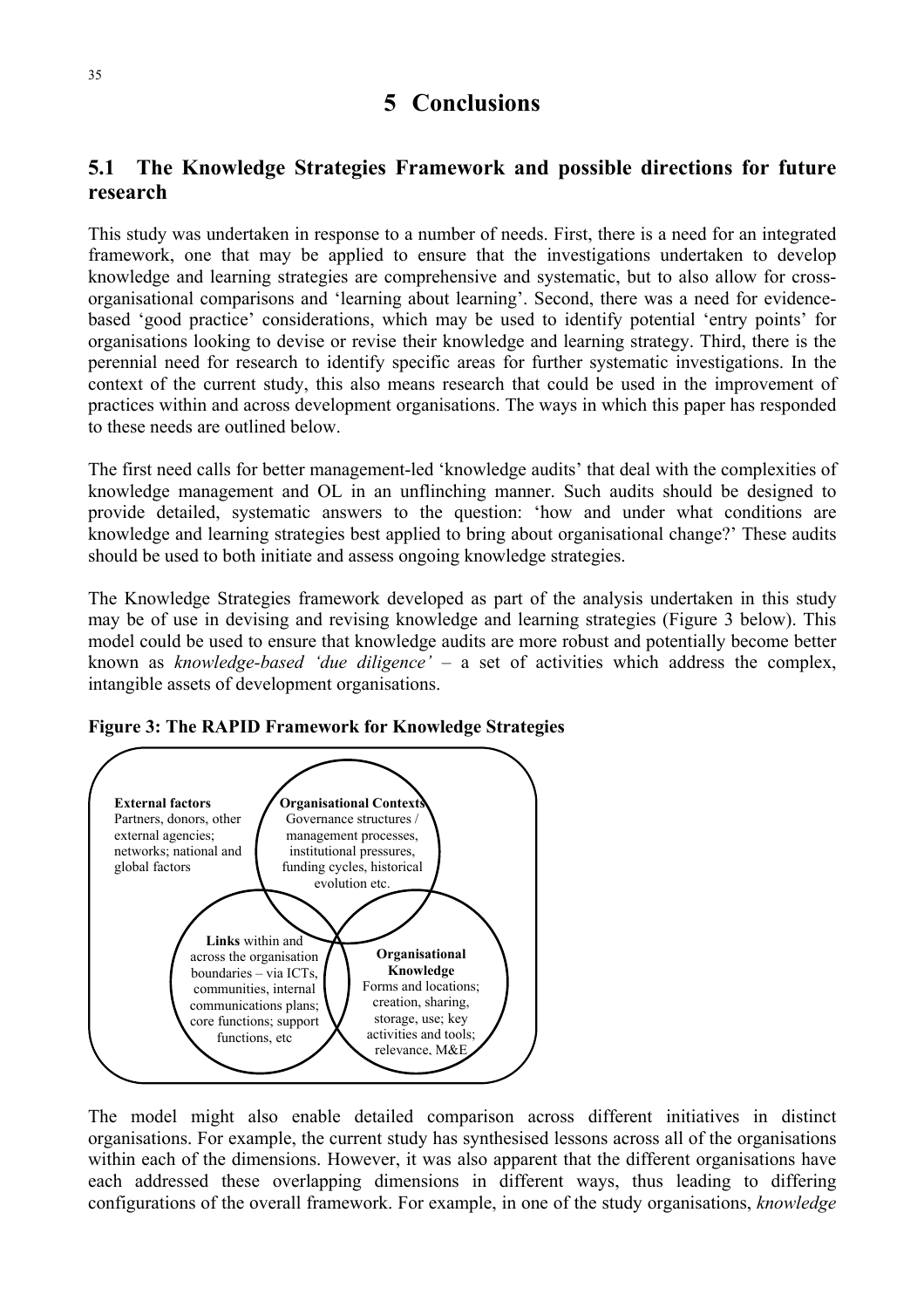and *links* are closely aligned through a conception of knowledge that is predominately information and technology based, while the overall organisational contexts are yet to be adapted to this approach. In another, the ICT revolution has been seen as secondary to the approach of learning, but again, the organisational contexts are yet to reflect this approach in a far-reaching and systematic fashion. In one of the largest organisations, there are pockets where these dimensions are dealt with in a proactive fashion, but the rest of the organisation is clearly lagging behind due to a lack of clear understanding or incentives. In the organisation that appears to be closest to realising its vision for knowledge and learning, these dimensions do appear to have been dealt with in an active and systematic manner. Interestingly, this last is also one of the smallest organisations looked at here, which brings up the very real and practical question of the impact of scale on knowledge and learning activities.

It may be tentatively suggested, then, that where the different dimensions of *organisational knowledge*, *organisational links*, *organisational contexts* and *external factors* are dealt with in an integrated and coherent manner, strategies may prove more effective. More research would prove useful in exploring the potential of the model in more depth.

Second, the recommendations of this paper may be usefully considered within a range of organisations as illustrations of good practices for knowledge strategies in development agencies. It must be underlined that the ideal entry points for knowledge and learning are largely organisational specific. With this in mind, the framework outlined above may be used for initiating a process of gap analysis and priority setting<sup>10</sup>. Such a process could be applied at different points in the evolution of knowledge and learning work, and may be useful for helping an organisation move between the phases of the knowledge and learning roadmap suggested earlier in this paper, as follows:

- *Phase 1: Pre-design phase, comprising experimental pilot efforts, often ad-hoc in approach;*
- *Phase 2: Strategic development phase*, in which the specific organisational approach to KM is developed in a structured fashion, and priorities established;
- *Phase 3: Implementation phase*, when a variety of KM initiatives are rolled out in line with the strategic vision;
- *Phase 4: Alignment phase*, when refinements and adjustments to initiatives are made in accordance with the overall strategic vision.

Finally, there are at least five areas worthy of further study which are identified within this study. These are as follows:

1. Given that this study only looks at part of the 'knowledge for development' model, there is a clear need to synthesise existing understanding of the knowledge and learning needs, capacities and challenges of the ultimate beneficiaries of development agencies, as well as those Southern partner agencies working closest with these groups. This may be achieved by developing a broader definition of knowledge and learning work, such that the knowledge of beneficiaries and Southern partners is not systematically excluded, nor its incorporation postponed. A starting point for addressing this knowledge gap may be to undertake a study which focuses on the literature on 'indigenous knowledge' systems, and undertakes research on relevant knowledge and learning practices already utilised by development agencies, such as participation, capacity building, and others. As part of this need, there is a need to better understand how knowledge and learning may practically address and deal with issues of culture, language, religion, national identities, and so on.

 $\overline{a}$ <sup>10</sup> To support such a process, a knowledge and learning manual will be made available in a parallel RAPID publication (Ramalingam, forthcoming 2005).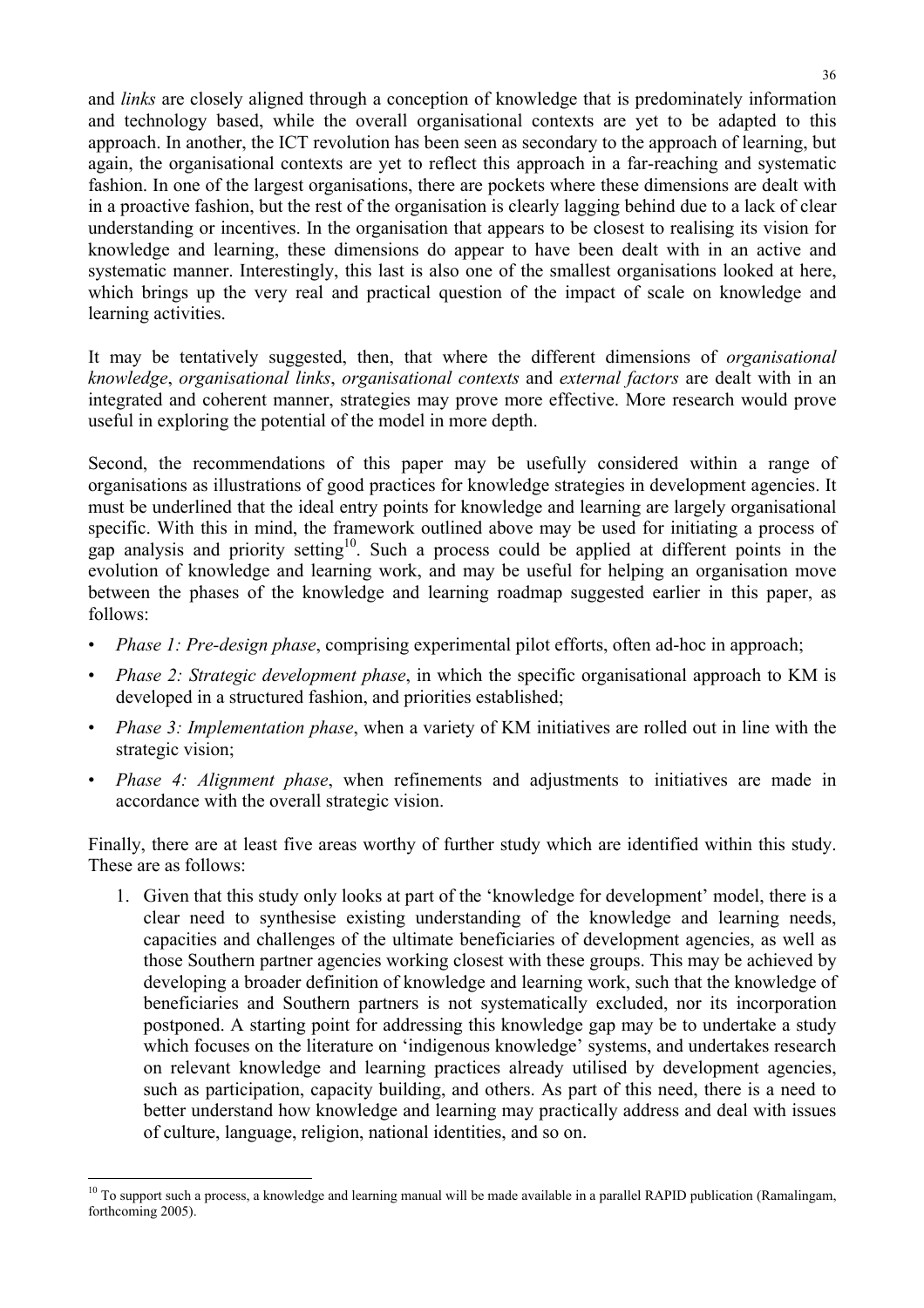- 2. There is a clear and obvious need to assess the different forms of knowledge-based M&E, and use these to develop a set of holistic guidelines, enabling objective assessment of knowledge and learning strategies. It may be necessary to draw lessons from a wide range of sectors, as well as to assess a number of tools that are already being used. Such a process could potentially take the KS model emerging in this study as its starting point.
- 3. Given the non-technical nature of the informants to the current study, and the frequent conflation of IT systems with knowledge and learning, a more in-depth analysis of the role of IT infrastructure and applications within OL initiatives would be particularly useful. Of particular relevance is the role such IT systems play in resolving or exacerbating the digital divides that exist: firstly across different types of development organisations; secondly, within the same development organisation with offices distributed across Northern and Southern countries, and thirdly, between development organisations and other actors based in the South.
- 4. Building on this, it would be useful to undertake further studies to look at four or five different types of organisations, for example multilaterals, NGOs, research institutes and think-tanks. Across the sector, multiple studies are already underway or nearing completion in this area, and it may be useful to aim for synthesis and aggregation of the lessons learned from these, as well as to initiate further studies. In particular, a number of the United Nations bodies were interested in participating in the current study, but owing to reasons of timing and coordination, were unable to do so. Given the current focus on different aspects of reform within the UN, this may prove a particularly timely and useful study.
- 5. Finally, given the co-operative ideals of development work, and the wide range of organisations operating within the field, there is a clear need to better understand mechanisms and platforms that exist for inter-organisational KS and learning, and how knowledge strategies may support these interactions and the delivery of the goals of different types of development agencies.

## **5.2 Final points**

This study is of knowledge and learning initiatives in a range of development organisations. Many of them are heavily resource-constrained NGOs, and some are government organisations and multilaterals which are far more heavily resourced. Interestingly however, there is a common finding across the case studies: that the learning approach is something an organisation always *aspires* to. Learning, it seems, is a continuous process of becoming, rather than attainment. This finding is corroborated by evidence from many other sectors. Even the most accomplished of initiatives looked at in the present study, then, is marked, internally at least, by a sense of dissatisfaction, due to the drive for continuous improvement that is at the heart of knowledge and learning work. This drive is well-placed, and crucial to the vision of knowledge and learning work. However, there is clearly a need to accept the resource constraints that must inevitably be placed on such work, and work towards goals that are, as far as possible, specific, measurable, achievable, realistic, time-bound and appropriate to a given organisation.

It is clear that good work is ongoing within each of the case study organisations, but also that the many of the significant challenges faced by the knowledge and learning initiatives in development agencies are yet to be overcome. Overall, the promise and potential of these initiatives, as with the overall 'knowledge for development' movement, is yet to be fully realised. However, this is by no means to detract from the knowledge and learning work looked at here. In particular, three points should be noted. First, all of the initiatives are at relatively early stages. This is especially true in relation to the historical legacy and institutional weight associated with some of the processes at which these transformative efforts are aimed. Second, knowledge and learning is far from being the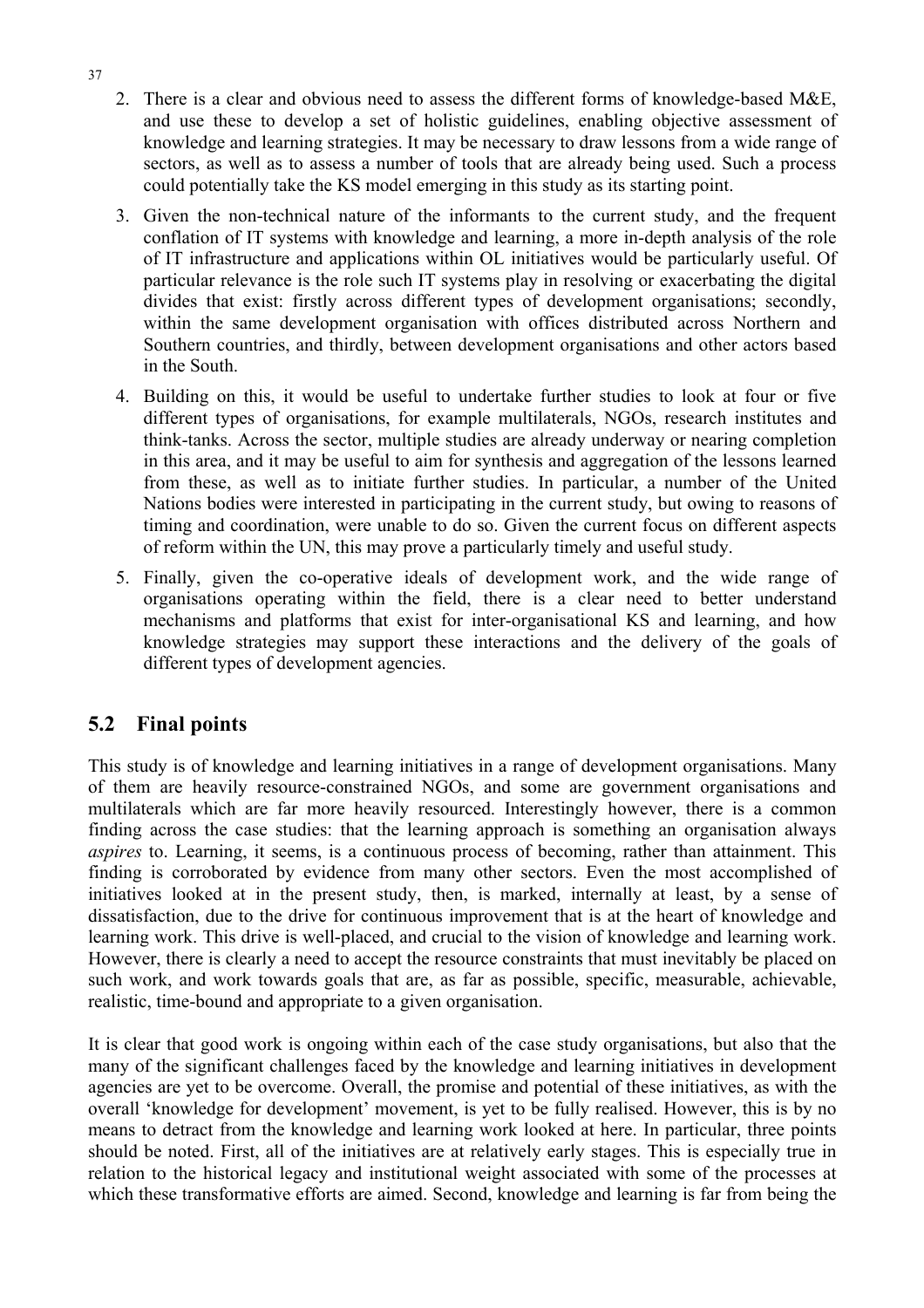only initiative aiming to bring about change in these agencies. For example, a staff member in one agency identified no less than 37 initiatives aimed at changed organisational 'policy and practice'. Third, the transformative potential of these initiatives may need to be framed in a more realistic manner, and not unduly inflated. One participant likened the process of driving organisational change with driving an oil tanker – much steering is required without seeing a change in direction for a long time.

The evidence from the case studies suggests that efforts are more likely to be successful where all the dimensions of the Knowledge Strategies Framework are addressed in a coherent and integrated manner. In particular, knowledge and learning strategies in development organisations need to be clearly and realistically positioned within the broader dynamics of organisational life, as well as in the context of the international development efforts as a whole. Perhaps most challenging, but equally unavoidable, is the need to locate efforts in relation to the specific knowledge and learning needs and capacities of organisations and beneficiaries in the South, such that the idea of knowledge transfer to the South is increasingly replaced with learning with and from the South.

Clearly, the knowledge and learning approach can and does provide useful tools and approaches which, if properly, consistently and thoughtfully applied, can help address some of the symptoms of the institutional malaise faced by modern development organisations. Whether the development sector as a whole manages to cure this malaise or merely finds ways to live with it, and what the specific contribution of knowledge and learning initiatives might be to such broader processes of sectoral reform, all remain to be seen.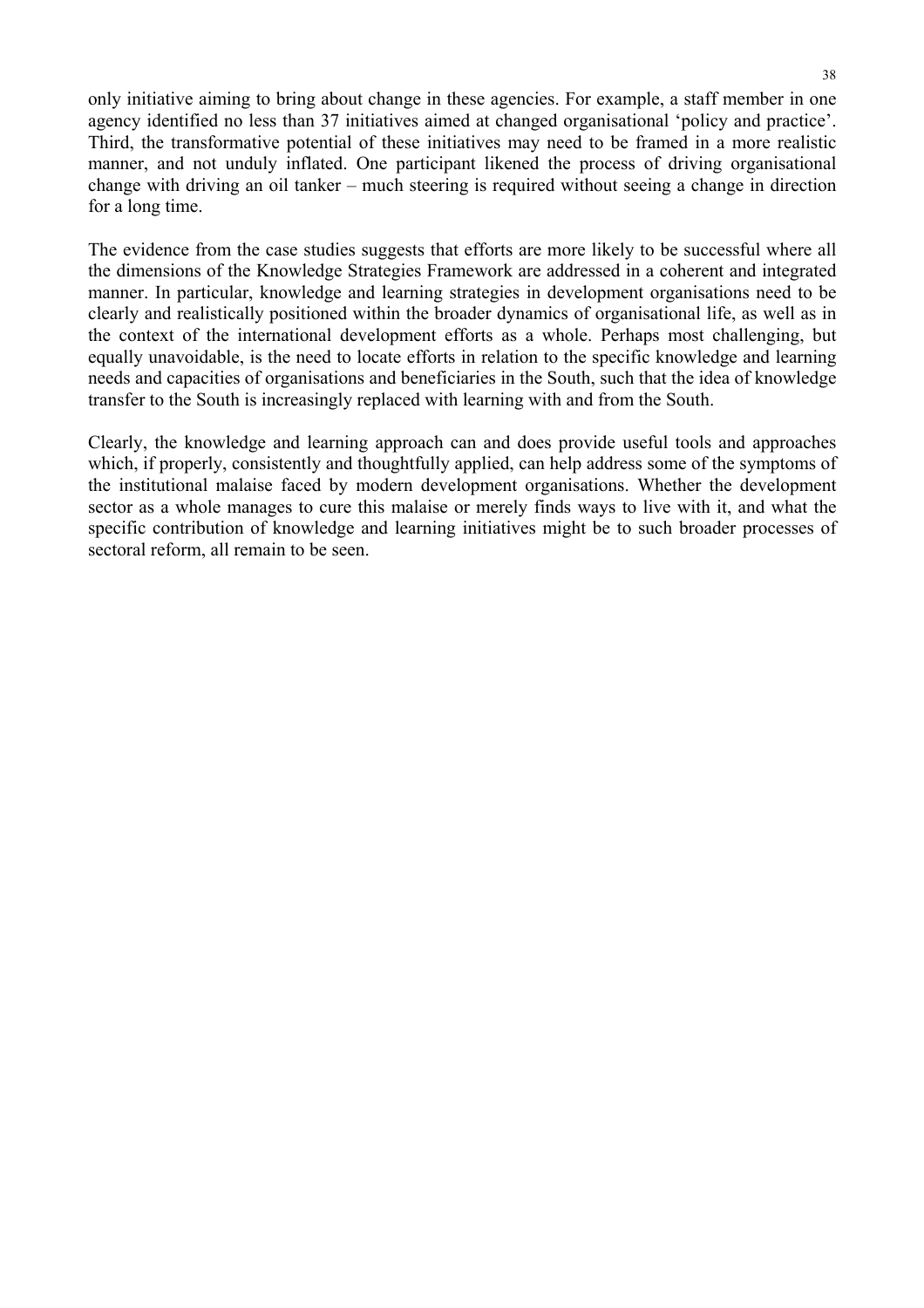# **Appendix: Organisational Profiles**

- 1. Canadian International Development Agency (CIDA)
- 2. Consultative Group on International Agricultural Research (CGIAR)
- 3. Department for International Development (DFID)
- 4. European Centre for Development Policy Management (ECDPM)
- 5. Help Age International (HAI)
- 6. Intermediate Technology Development Group (ITDG)
- 7. Japan International Cooperation Agency (JICA)
- 8. Save the Children (SCF-UK)
- 9. Swedish International Development Cooperation Agency (Sida)
- 10. Skillshare
- 11. Voluntary Services Overseas (VSO)
- 12. World Bank (WB)
- 13. World Vision

Note: these case studies represent the status of these knowledge initiatives at time of research, and progress may have changed in the intervening time. All case studies were made available to participating organisations for comments and consultation.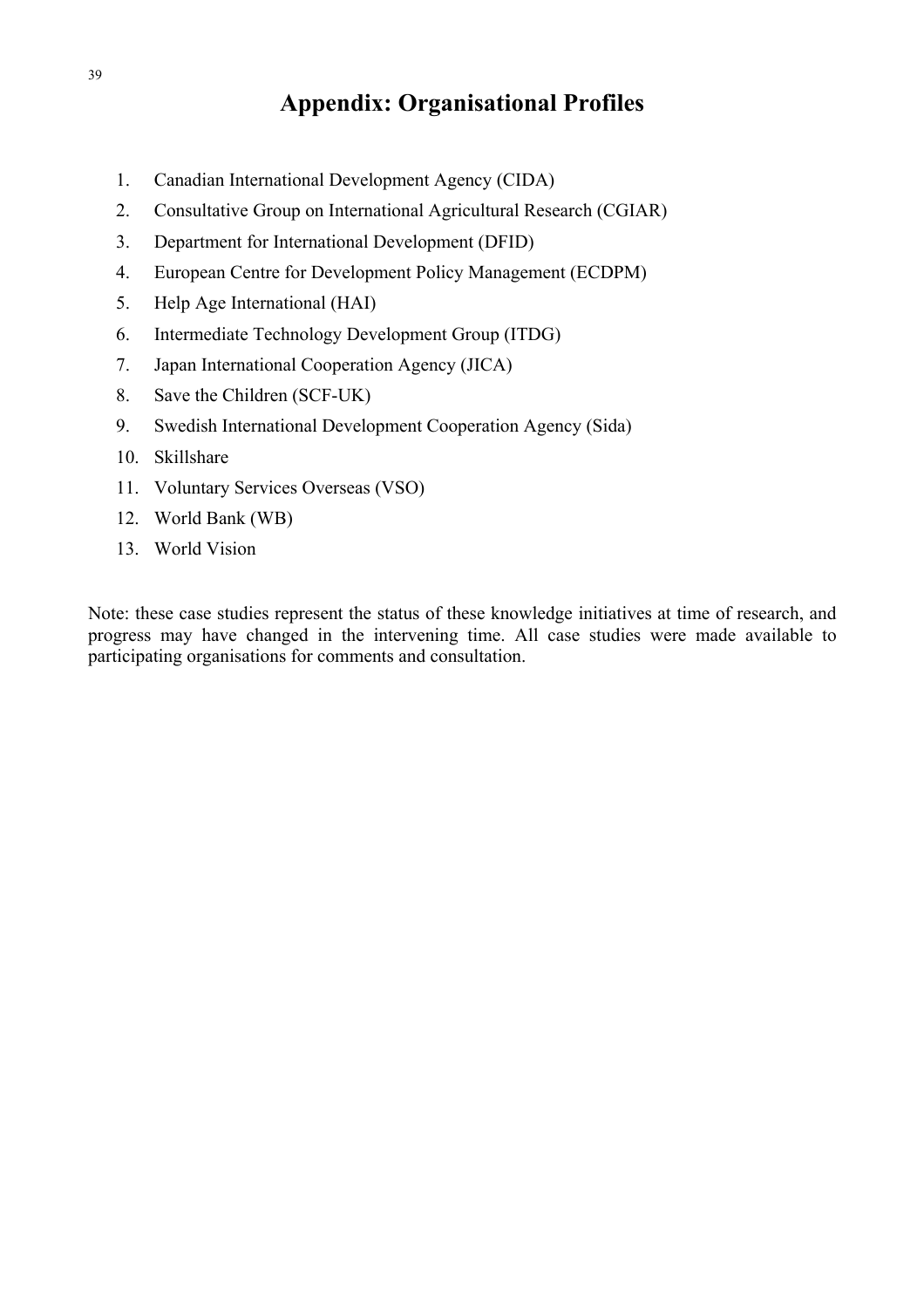## **Canadian International Development Agency (CIDA)**

CIDA's ambitions to become an effective knowledge-based organisation are part of the overall Agency goal of 'Strengthening Aid Effectiveness'. The vision of the knowledge strategy is to ensure that all CIDA staff:

- value learning and KS
- have ready access to technical expertise
- have a sound knowledge of sustainable development and poverty reduction
- continually learn from experience

Further, CIDA knowledge needs to be widely available to partners domestically, internationally, and in client countries.

Knowledge work is facilitated by the members of a dedicated KM Secretariat. As KM work has evolved, the secretariat has moved around the agency numerous times. Subsequently housed in the HR Division, Policy Branch and President's Office, the Secretariat recently became part of the Performance Management Division, highlighting the importance of knowledge-work to the effectiveness of the organisation. The KS program aims to continuously inform and stimulate improvements in Agency programs and policies. This involves three key areas of results and activities, as follows:

- 1. Demonstration and promotion of KS practices by management and supervisors
- 2. HR practices that support and reward KM approaches
- 3. Provision and integration of tools within business processes to improve staff ability to apply KM in work

The breadth of the work suggested in the activity areas above are evidently reflected in practice. In undertaking KM work, the 5-person KM Secretariat assumes three main functions:

- 1. Promote and develop CIDA KS capability
- 2. Facilitate and support KS processes
- 3. Initiate KS projects with various partners

At the operational level, the team works with HR, IM/IT, Evaluation and Audit and Programming Branches. KM has however been consciously maintained as a distinct field because of the danger of being overshadowed by these other, more established, business disciplines. Increasingly, there is an effort to gain a common understanding of KS and OL across these business disciplines.

AARs and Peer Assists are both key tools, and training on these has reached 130 out of 1500 staff. There have been numerous requests to help with the planning and application of these tools across the Agency. Peer Assists are now a compulsory learning step of the project review and approval process in one of the CIDA branches. Other mechanisms include formal KS networks focusing on sectoral, thematic and methodological issues, which run learning events such as presentations, discussion forums, panels and roundtables, and develop common tools and practices.

The human-side of KM receives a good amount of attention. KM competencies are included in the profiles of even the highest cadre within the organisation, and recruitment processes are monitored to ensure KS (KS) competencies are considered. The Continuous Learning Section offers workshops on policies, themes and business processes, as well as a mentoring program. Trip reports and exit interviews are completed, albeit on a voluntary basis. A significant amount of informal KS takes place through opportunistic workshops and seminars, coffee mornings, and so on.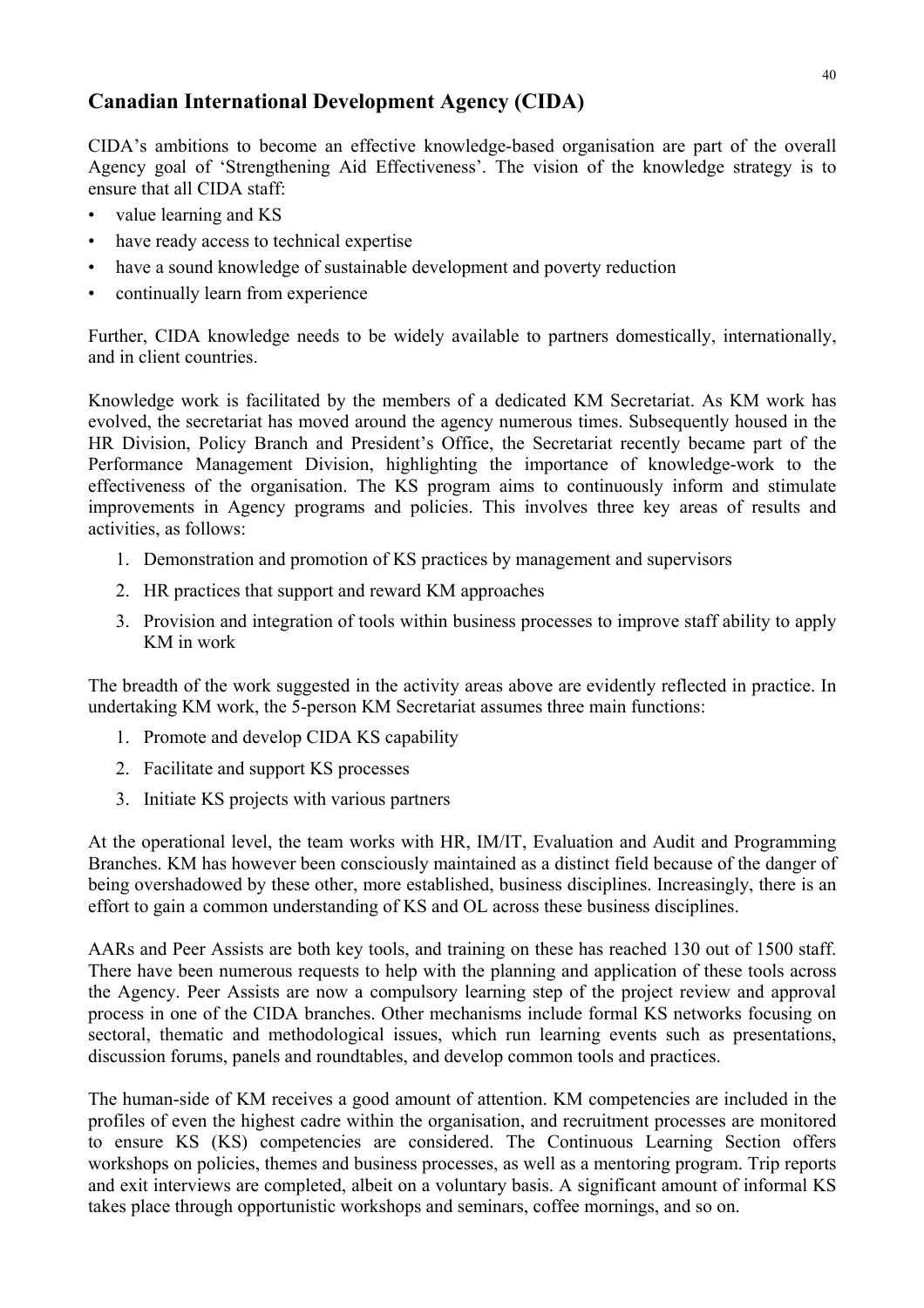Supporting systems include the CIDA Internet site, which has large numbers of users; and the recently updated Extranet on KS. Email is a widely used tool. The main Collaboration tools are extranets (for partners, field workers, internal KS networks); extranets are web enabled Lotus Notes databases, accessible by all internally and by password externally. The Evaluation division maintains an electronic lessons database from the corporate level evaluations that are undertaken, and the KM Secretariat maintains a stories database. All of these systems are used by CoPs, programs, projects and working groups in support of their KS activities. There is an identified need to co-ordinate these activities through an integrated knowledge and learning strategy, in order to achieve better OL.

The CIDA approach to KS is currently internally focused. CIDA see KM and OL as a means to learn from its experience in order to continuously improve their programmes and policies. There is an implicit assumption here that internal sharing will lead eventually to better external sharing, although the mechanisms and approaches may be quite different. To put it rhetorically, if the organisation cannot share effectively within the same office, how could it be seen to share with partners in the South?

The key barriers to learning are related to the fact that the function and culture of CIDA focus heavily on disbursements, driven by bureaucratic processes which are 'heavy' and leave little time for reflection. As the KS focuses on intangible assets, its impact is hard to measure. There have been linkages between KS and these core processes on a tactical level, for example in supporting the business operations group in standardising and simplifying key business processes, which are extremely diversified. The underlying assumption is that such work will free up some time for acquiring and exchanging both the tacit and explicit knowledge which is key to development work.

#### **Examples of Current CIDA Activities**

- 11 formal KS networks (CoPs) on sectors, themes and methods
- Peer Assist are compulsory step of project process in one CIDA division (branch)
- 130 CIDA employees out of 1500 trained on knowledge and learning tools
- Learning workshops on policies, themes and business processes
- Mentoring program
- Trip reports
- Voluntary exit interviews
- Electronic evaluations and lessons learned database
- Stories Database
- Shared drives (by group, not across the whole organisation)
- CIDA Internet site and recently revamped intranet
- Email
- Collaboration sites (extranets) used by CoPs, programs, projects, working groups etc
- Opportunistic workshops and seminars, coffee mornings, and other informal activities
- Currently developing a KM Policy and revamping the Learning Policy, with the objective of having an integrated KM and OL Strategy

*Sources*:

ODI Interview CIDA KM Secretariat Prepared Response to Key Questions CIDA Report on Plans and Priorities 2003-04 CIDA Departmental Performance Report 2002-03 Bellanet

Despite the high-level support, another barrier was cited as a general lack of awareness on the part of leaders as to the importance of knowledge and learning. This may be in part due to the lack of a central government support – there is no government-wide KS initiative. Certainly some staff members below the level of leaders are seen as applying KS principles in their work, but the benefits are not made clear to all staff. Specifically, leaders need to encourage and reward the behaviours that lead to effective sharing. A key part of this is for leaders to model the behaviours being asked of the rest of the staff. At present, the high level of attendance of the various knowledge events is seen as a good indicator of staff receptiveness and usefulness. There is a clear acknowledgement of the fact that actual learning will always be complex and hard to measure.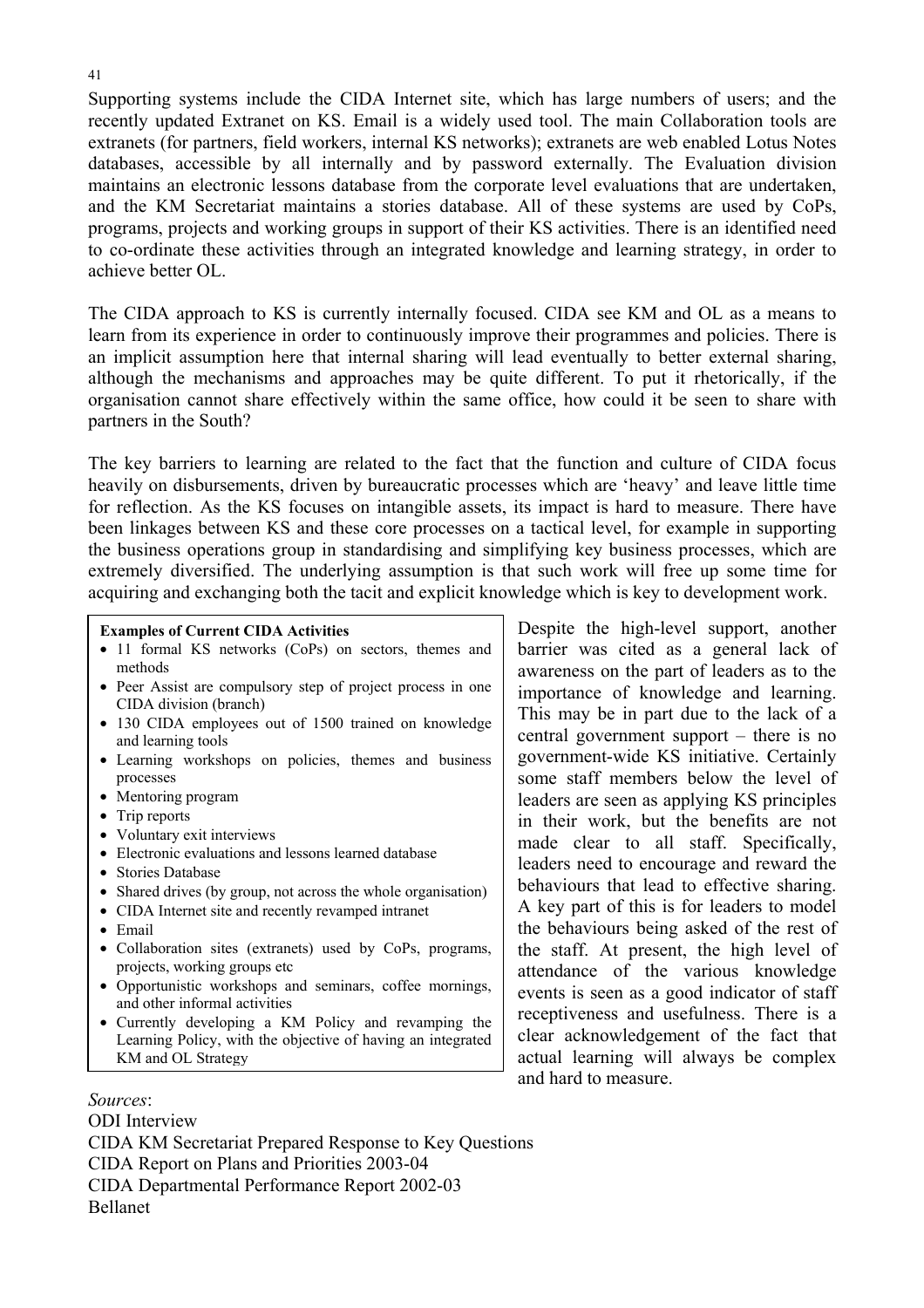## **Consultative Group on International Agricultural Research (CGIAR)**

Agriculture throughout the world is being transformed by globalisation of markets, the spread of new IT, and other social, economic, political and environmental trends. Against this background of rapid change in agriculture and in the needs of partner organisations, the CGIAR requires a strong culture of knowledge management and sharing. This will complement other efforts to improve OL and performance. The importance of information and knowledge strategies is reflected in the creation of a high-level position of Chief Information Officer (CIO) in 2003.

In recent years, three distinct initiatives have aimed to achieve significant improvements in knowledge management and sharing and in the learning orientation of the CGIAR: the Organisational Change Program (OCP), the Institutional Learning and Change (ILAC) Initiative and the KS Project. With a number of pilot initiatives, the KS project has a budget of just under \$400k for the period 2004 to 2005. The KS project employs a 'learning-by-doing' approach that involves 'KS Champions' in CGIAR centres and programs in planning, implementing and reviewing its activities. Activities have included a review of the status of KS and ILAC in the CGIAR, a study of human resource policies in relation to KS and organisational learning, facilitation training and pilot projects in four CGIAR centres and one Challenge Program.

The three-year OCP, funded by the Ford Foundation, identified the need for people-focused approaches, and funded CoPs and extensive knowledge strategies at two centres, International Water Management Institute (IWMI) and International Centre for Agricultural Research in Dry Areas (ICARDA), as well as supporting a range of other activities. CoPs were supported to foster discussion of issues and to seek creative solutions, initially to KM issues. A system-wide CoP of IM professionals identified opportunities for achieving significant savings. Application of KM/S also sought to reduce the timeframe of the research cycle and help build external relations.

The ICT-KM Program has worked with other change efforts in the CGIAR to shift the system from a collection of independent centres to a program- and institute-based system built around shared challenges, with expanded teamwork, collaboration, KS and a culture of learning and change. Finally the ILAC initiative seeks to make agricultural research more effective at reducing poverty by fostering learning at the level of individuals, groups, and organizations, and to improve their performance, based on the results of this learning. The strategy has been to raise awareness and to build capacity for learning and change through action research and reviews of innovation processes. The ILAC Initiative also supports the reorientation of management processes, particularly those concerned with planning and evaluation. These activities complement KS activities.

To realise the potential of knowledge-based strategies, there is a need to share experience and tacit knowledge to make more effective use of multidisciplinary research capacities. The overall approach to KM is that it is a menu of approaches and tools for dealing with a rapidly changing world and to achieve objectives.

As knowledge is central to CGIAR work, KM and KS are crucial to the success of the system. Consequently, they merit significant investments of time and resources. Leadership support and changes in management processes and organisational culture are all critical for mainstreaming improvements in knowledge management and sharing, organisational learning and organisational performance. The ICT-KM Program and the ILAC Initiative are fostering changes at various levels within the CGIAR – ranging from the level of individual research scientists and projects all the way up to human resource policies and procedures which cut across all the centres.

*Sources*: ODI Consultation CGIAR Documents on CGIAR website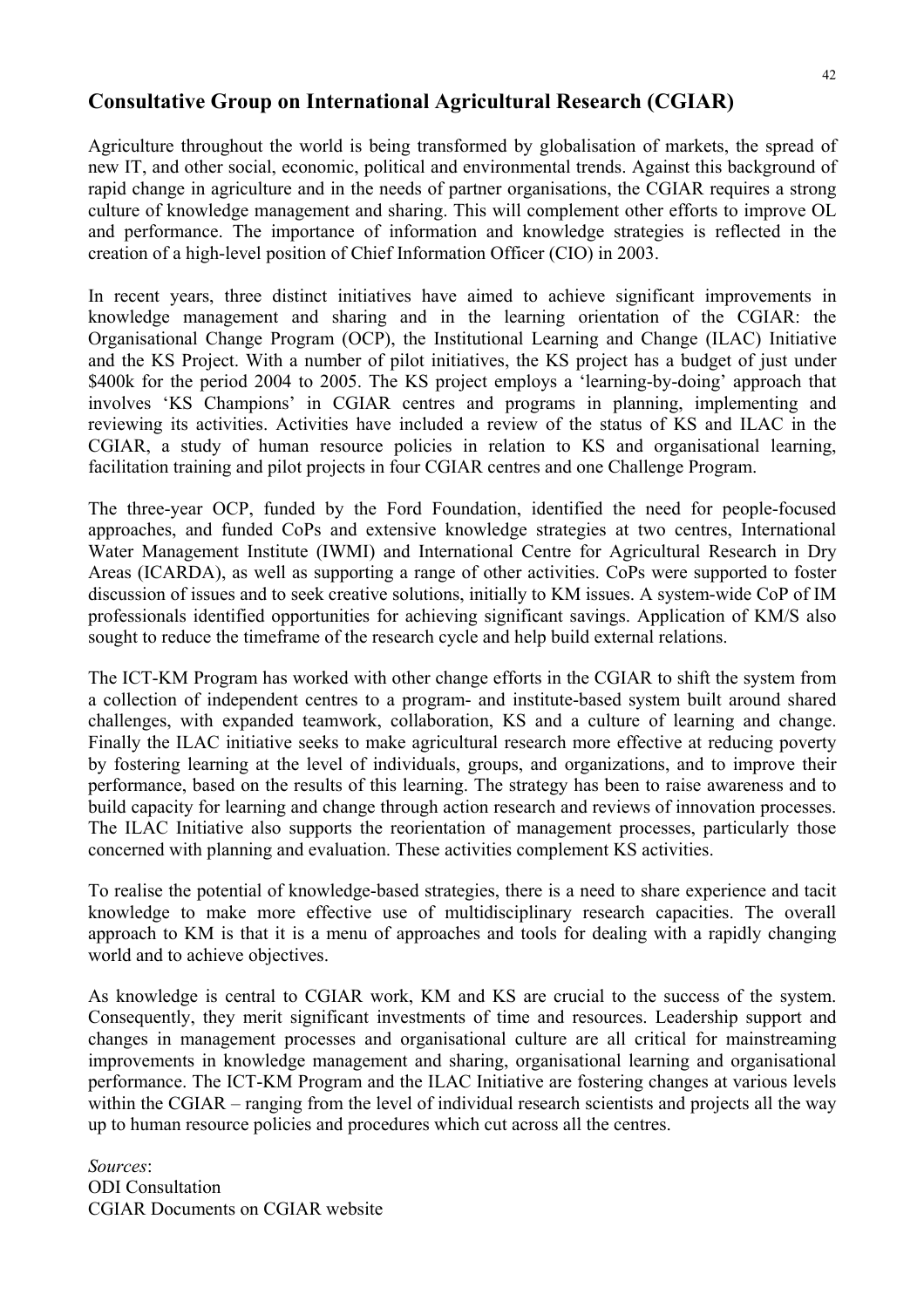### 43 **Department for International Development (DFID)**

The aim of DFID KS is to 'maximise... collective knowledge resources to help meet the Millennium Development Goals and [internal] targets'. KS strategies within DFID aim to do this by improving efficiency and effectiveness of working practices. As such, KS addresses internal capacities to deal with new opportunities (such as new and better ICTs), new challenges (such as information overload) and existing issues (such as internal staff capacities to deal with the complexity of development cooperation) (DFID, 2002a).

The knowledge strategy promotes a range of internal KS tools, covering the full spectrum from tacit to explicit tools. One key element has been the development and maintenance of 'how to' notes on key themes and processes. These are targeted at identified areas for improvement of practice or knowledge within the agency. There are around 70 CoPs, many of which are informal with no tangible hub such as an intranet page, although some have allocated staff time for administrative or thematic support. The outputs of these CoPs are largely unfunded and, perhaps as a consequence, are generally unrecognised. Interdisciplinary staff seminars have increased in number, in order to ensure ideas are shared about ongoing work and theoretical underpinnings. Such sharing is supported by discussion groups, virtual team working, and web casts, all of which have been introduced. Training has also been made available on the use of these tools (DFID, 2000a; DFID, 2002a).

While knowledge and information competencies play on the performance management system, there is no evidence yet of systematic application of team-based learning activities such as AARs or peer assists. Rather, OL appears to be achieved through the 'downloading' of experience in the form of information materials. The key focus of this is the intranet, which is the platform for the vast majority of internal KS. Dedicated editorial staff are employed to monitor contributions and to ensure general adherence to quality standards. The use of the intranet varies across groups, with some using it extensively and others hardly at all, but the average is on the plus side, and the intranet is increasingly used as a means of promoting dialogue within the agency about management and direction. The daily newspaper, Spotlight, is a key internal sharing tool, with some healthy jostling evident amongst staff competing for the daily headline positions. The intranet is also used to support some key operational tasks, with the travel portal cited as a key source of efficiency gains. The Connect tool is considered to be a very important element – a yellow pages tool capturing information about staff and their past and current activities.

Other information systems include PRISM, a programme assessment system, and many databases. Principles are in place governing use of email, and a document and record management system is in the process of being installed. The latter will make explicit the division between the intranet (sharing) and the document management system (storing). DFID has made major inroads into developing supporting infrastructure for knowledge and learning work. In addition to dedicated satellite space from which all country offices can benefit, the new headquarters clearly take account of the impact of space on KS (Bellanet Profile, King and McGrath, 2004).

DFID supports numerous external knowledge networks such as GDNet, SciDev, id21, ELDIS and Livelihoods Connect. Id21 is a particularly successful dissemination vehicle which provides a web, email and hard copy research reporting service. Livelihoods Connect is a platform for information pertaining to the sustainable livelihoods approach. While these platforms disseminate DFID material in the sense that DFID is part of the development community, they are not focused on the specific promotion of DFID knowledge to external parties. The provision of editorial freedom to these external knowledge projects is seen as a particular boon, but may also stands at odds with the approach to influence and shape policy debates as espoused in the knowledge strategy (DFID Website; King and McGrath, 2004). There is also a need to integrate better the diverse systems that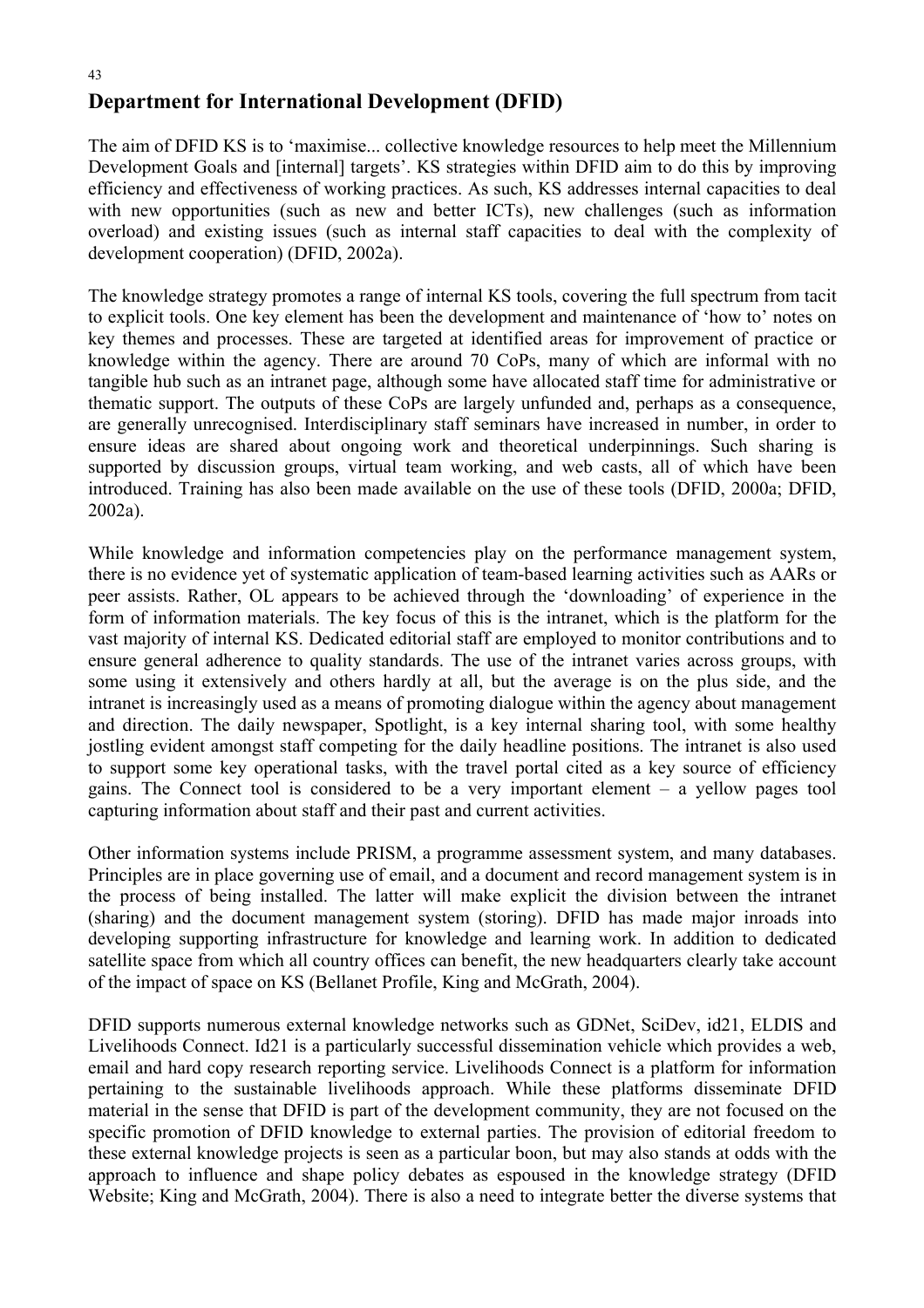exist externally, to ensure that the IM effort is not duplicated. External aspects of KS, specifically as relating to Southern partners, are seen as needing further encouragement. The positioning of DFID HQ as a hub for the country offices should support this.

M&E was represented in two ways – first, the improved dissemination of evaluation findings, and the improved evaluation of knowledge and learning. The latter was seen as best based on internal research focusing on what benefits had been realised, and what further could be done. Internal audits had been applied to the intranet, for example, and in some instances, external consultants are brought in to provide these services. Importantly, such work is carried out at key milestones rather than on a continuous basis.

Key barriers to learning and sharing were cited as cultural and behavioural. Despite the information bias of DFID's knowledge work, technology is not seen to be the key driver of organisational change, which is seen as taking more time and effort than was expected at the outset. The process of managing organisational change was likened to 'steering an oil tanker... you can steer like crazy without seeing any change in direction for a long time...'

*Sources*: ODI Consultation DFID Website DFID documents: 'The Knowledge Sharing and Communications Snap-Shot Study', 2002 'Doing the Knowledge', 2000 'Doing the Knowledge II', 2002 Bellanet Profile King and McGrath (2004)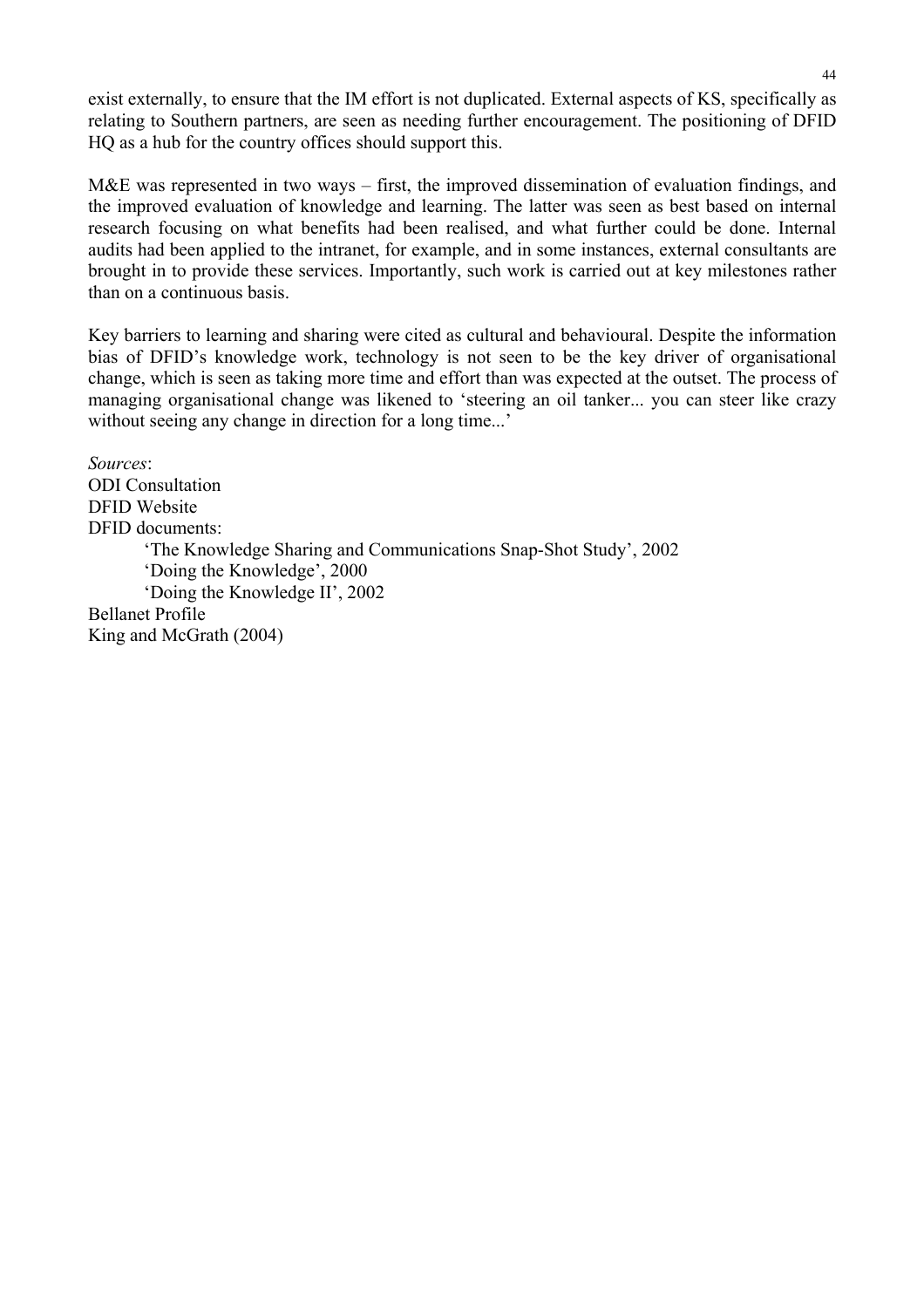## **European Centre for Development Policy Management (ECDPM)**

Both the 1993 and 1997 Strategic Plans see information and communication as leading to improved internal and external efficiencies, with EU-African, Caribbean and Pacific (ACP) partners seen as the focus of collaborative information activities.

There are three aspects to ECDPM knowledge-based strategy: acting as an information broker; building partnerships and networking; and programme activities which focus on capacity building, policy dialogue, and information.

Internal activities have included: the use of email; an internal library; staff training on publications work; bibliographic database that eventually became 'webliographic'; database applications; and web authoring tools (developed with OneWorld), and an intranet (Centre Wide Web).

External work has included: newsletters; publications and dissemination; working papers and policy management briefs; negotiating briefs; policy management reports; newsletters; flyers; and infobriefs.

There have been numerous external collaborators on content issues, leading to initiatives such as Euforic, a European gateway to development cooperation information, and  $el@nd - a$  collaboration among development libraries in Europe. Work with International Cooperation for Development and Solidarity (CIDSE), European Association of Development Research and Training Institutes (EADI), and Euforic led to a shared contacts database for use internally and externally.

The Euforic project was focused on are sharing knowledge and information, connecting people and ideas, and acting as a platform for joint action between EU member countries and developing countries. Euforic is now the main formal information resource for the Centre, and it has expanded external audiences simultaneously. The goals of internal and external access were seen as complementary, leading to both improved efficiency and improved visibility.

The majority of the internal knowledge work has focused on knowledge storage and portals. Learning from projects and programmes is disseminated via various publications. The collaborative aspects of knowledge strategies have been covered in activities such as e-conferences. Face-to-face meetings are also an important platform for dialogue. The limited internal capacities for information work have been complemented through cooperation and collaboration activities. Joint ventures and partnerships have been critical to external information work. Internal mainstreaming of information has been achieved through the promotion of information in programmatic work.

Key issues are trust and a 'do it yourself' attitude that prevents people from approaching each other. The key pursuit has been joint action, sharing tasks, ownership and responsibility with partners for the benefit of those in the South.

*Sources*: ODI Consultation ECDPM Information Policies ECDPM Website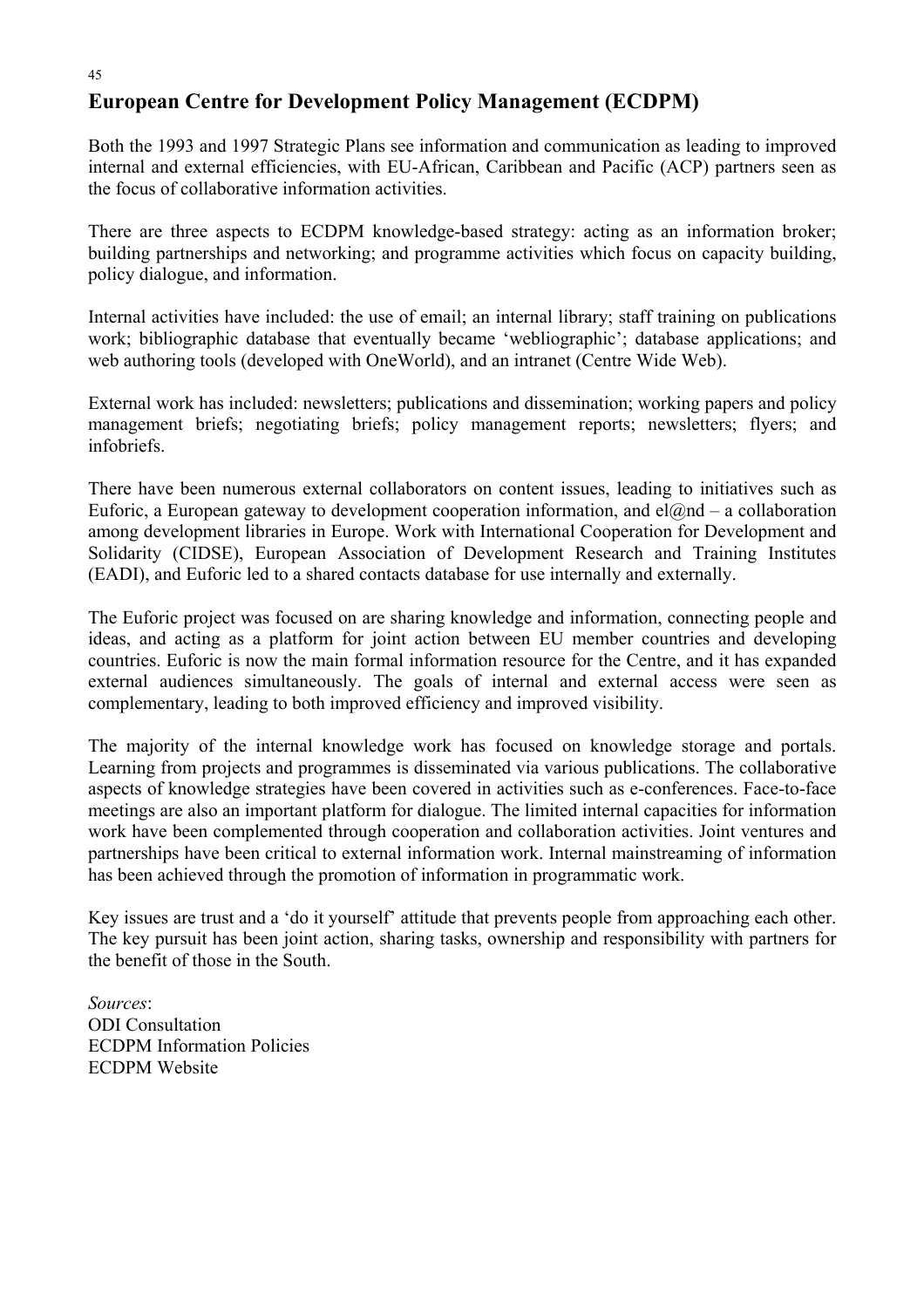#### **Help Age International (HAI)**

The HAI Strategic Development Plan 2003-07 states that a key objective for strengthening the organisation relates to 'developing coherent structures and systems to gather information / make links between programmes, policy and advocacy work, improve internal reporting and intranet development.' Within this, the OL initiative aims for improved effectiveness and efficiency, ensuring staff development through training and on-the-job experience, organisational development through strategic alliances, partnerships and policy influence through advocacy and campaigning. Learning therefore is seen to take place at multiple levels within the organisation, and is promoted as such.

There are formal activities for strategic sharing of knowledge, such as project reviews, evaluations and donor reports. In day-to-day work, mechanisms such as monthly reports and inter/intra-team meetings are useful. There is also a lot of informal sharing, through emails, country visit reports, briefing meetings, hallway meetings, social events and so on. While many of these mechanisms are applied in an ad-hoc manner, it is unclear as to how well these informal sharing activities actually contribute to organisation-wide KS when there is no mechanism for this to take place. Of course a lot of sharing is necessarily informal but it is important not to assume that this is occurring effectively when there is no way of tracking it.

The impact of learning outcomes is dependent on a number of factors. For example, with valuations, it depends on the whether the evaluator was internal or external, on the people in the team or programme being evaluated. There is some cross-organisational sharing, which has not been inhibited by departmental silos, at least not in the London office. There are perhaps greater barriers to learning and sharing in and between the Southern offices.

Electronic systems provide crucial support to learning and sharing. The major system is the new shared 'Everyone drive', use of which is governed by explicit rules which form part of the induction of new staff. Currently being rolled out for remote access, it will eventually be a common international platform. Complementing this is the rollout of an indexed keyword system which enables staff to classify all electronic files at point-of-save, enabling easy searching and access by all colleagues. A small paper-based resource centre is used as an archive of information, books and other hard copy material, and is the home of the database of publications, currently being updated. The decision has been made to move to a content managed website, and this may bring about additional resources to develop the intranet.

HAI recognises knowledge and learning as an ongoing process rather than a two or three year project. The approach will only be successful when the principles of knowledge and learning are integrated into the work of all staff members. Barriers do however exist. Partly related to time, this is also an issue of capacity: extra resources are required to identify entry points in a strategic and systematic manner. Without this capacity, knowledge and sharing may remain 'unfocused', with HAI staff left unaware of how or what or with whom to share, and of appropriate approaches and tools to use. Further, as knowledge and learning is not a core function of what HAI do, it is possible that there will never be significant direct resources in this area, and knowledge work will remain opportunistic and ad-hoc in its application.

There are two upsides to this picture, both of which relate to the very nature of NGOs. First, strategic planning can easily fall into the 'devise and revise' cycle, and in line with this, a strategic approach to knowledge may not deliver a tool to guide monitoring and implementation, leading to wasted effort. The very nature of KM and learning may be adverse to 'big' strategies, but at the same time there is a clear need for a proper plan and set of concepts on approaches to KM and learning which acts as a 'common denominator' agreement for all staff and as a basis to seek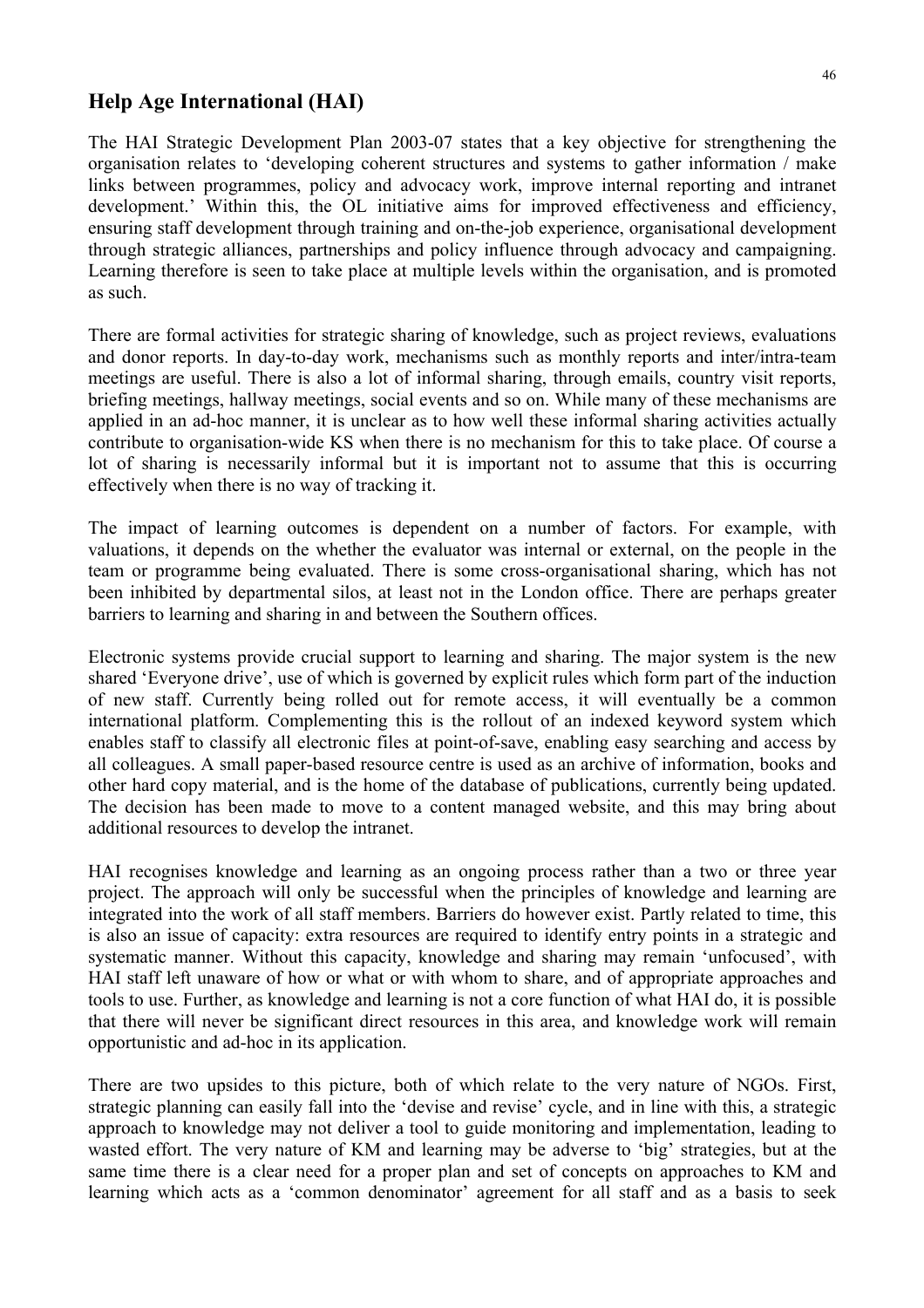resources and so on. Second, knowledge and learning is ad-hoc and opportunistic because development NGO work, by its very nature, is ad-hoc and opportunistic. Crucially, this is not a knowledge and learning issue; rather, it is connected to the perennial problems of funding, and linked to this, staff turnover. So while these broader points create issues for knowledge and learning, the fact is that flexibility and creative mileage are strong points of NGOs, and, paradoxically, both are fundamental to learning and knowledge work. Overall, and despite the initial focus of the work on IM issues, it is critical to move forward with the attitude that knowledge and learning ultimately relies on people.

#### **Examples of current HAI Activities**

- Monthly meetings
- Project reviews
- Evaluations
- Donor reports
- Trip reports
- Social gatherings
- Inter-team meetings
- Departmental meetings
- Thematic workshops
- Website and Intranet
- Shared Everyone Drive
- Indexing and keywording of all documents
- Knowledge and learning circular

*Sources*: ODI Interview HAI Organisational Learning Paper HAI Knowledge Thesis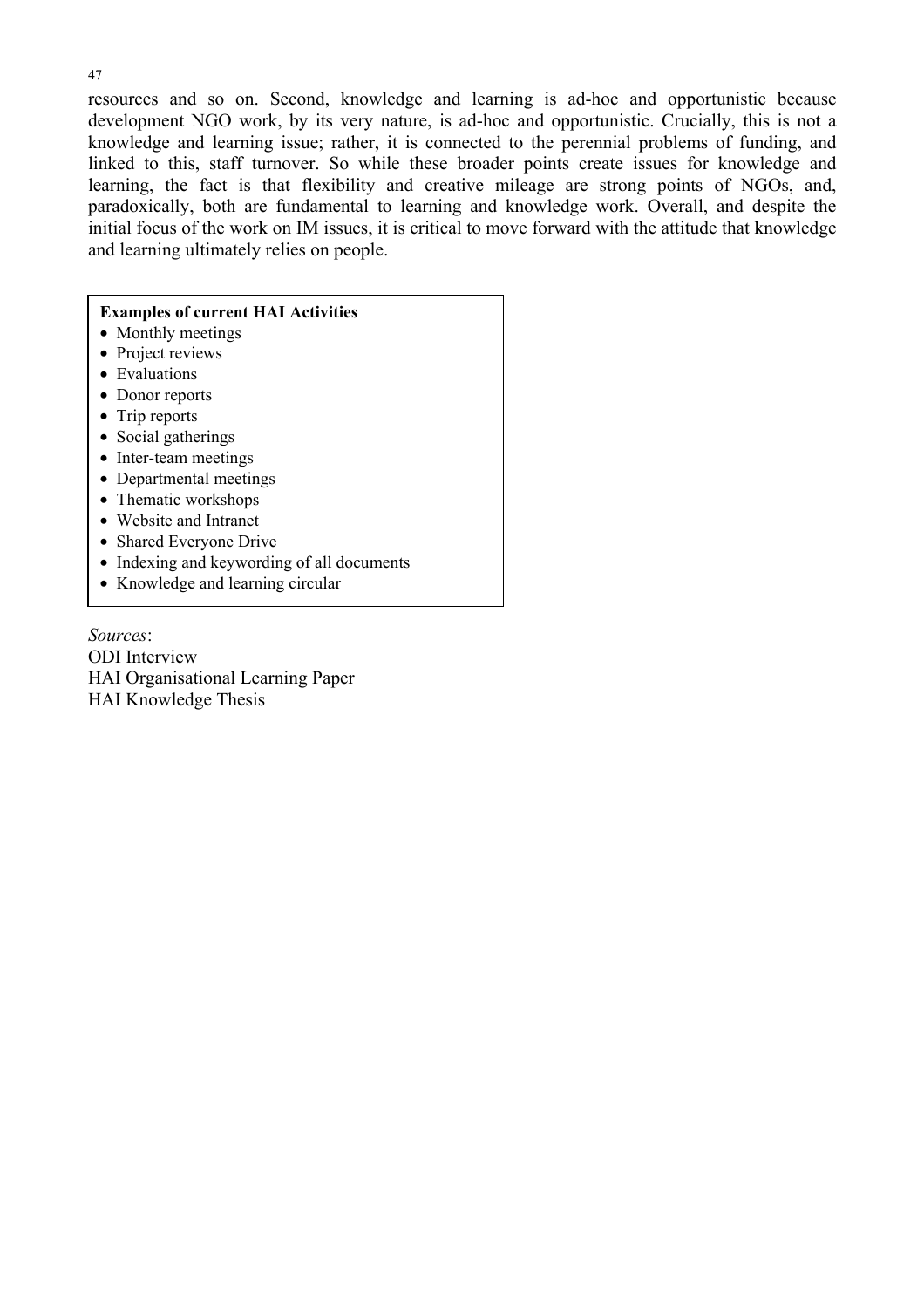## **Intermediate Technology Development Group (ITDG)**

ITDG works with poor people to demonstrate practical technological answers to poverty. It defines 'technology' as including physical infrastructure, machinery and equipment, the associated knowledge and skills, and the capacity to organise and use all of these. Given this, it might be expected that KS is reflected strongly in the organisational mission statement, and this is indeed the case, as shown in the following quote:

'ITDG aims to eradicate poverty in developing countries by developing and using technology, and by demonstrating results, sharing knowledge and influencing others.'

The 2003-07 Strategy is subtitled 'Knowledge, Impact, Influence' and also clearly demonstrates the centrality of knowledge to organisational goals.

In terms of organisational structure, the new International Programme Teams focus on distinct themes, with cross-cutting organisation-wide aims. This matrix structure allows for clearer definition and classification of ITDG's portfolio of work in functional and strategic dimensions. This also provides a platform for improved creation and sharing of knowledge. The International Programme Team leaders meet annually to discuss and share key lessons. Similarly, the group management team, made up of Country Directors, meet biannually and discuss issues of strategic leadership.

With offices in 7 countries as well as the UK, and little in the way of shared infrastructure, relationships are key to effective KS. Much of the work has been promoted within the framework of Learning Before – Learning During – Learning After. Diverse activities take place within the framework, but their take-up has not generally been systematic. One of the most recent of these activities, at the time of writing, was the new six-stage project cycle which is being rolled out, focusing on information collection and collation to embed learning within the business planning processes.

The Knowledge and Information Services Unit consists of an international technical enquiries service, Hands On (a unit providing support to the multimedia Hands On series), a photo library and internal resource centre. There are also more informal KS mechanisms. A story gathering team interviews all staff after missions and trips and shares the findings, and in specific country offices, there are shared presentations on key narratives regarding relevant topics. Internal discussions and seminars are common, one of the most distinctive of which is the Chief Executive Officer (CEO) led weekly email discussion which provides short opinion pieces in order to develop internal dialogue.

While CoPs have attracted a lot of attention, the structure of ITDG in combination with technological limitations of Southern offices, means that they have not always delivered on their promise. CoPs have been found to work if there is a relationship already in place, but evidence shows that they cannot be created by technological connections alone. The International Programme Team coordinators are resourced to facilitating information exchange among international teams.

Training is used for individual learning, and staff appraisals are being developed to build knowledge and learning into core staff competencies. However, the perception is that links between HR and knowledge work are not well established. To date, communications has been a separate department from Knowledge and Information Services, which makes for further difficulties in terms of implementing knowledge strategies. This organisational structure is currently under review.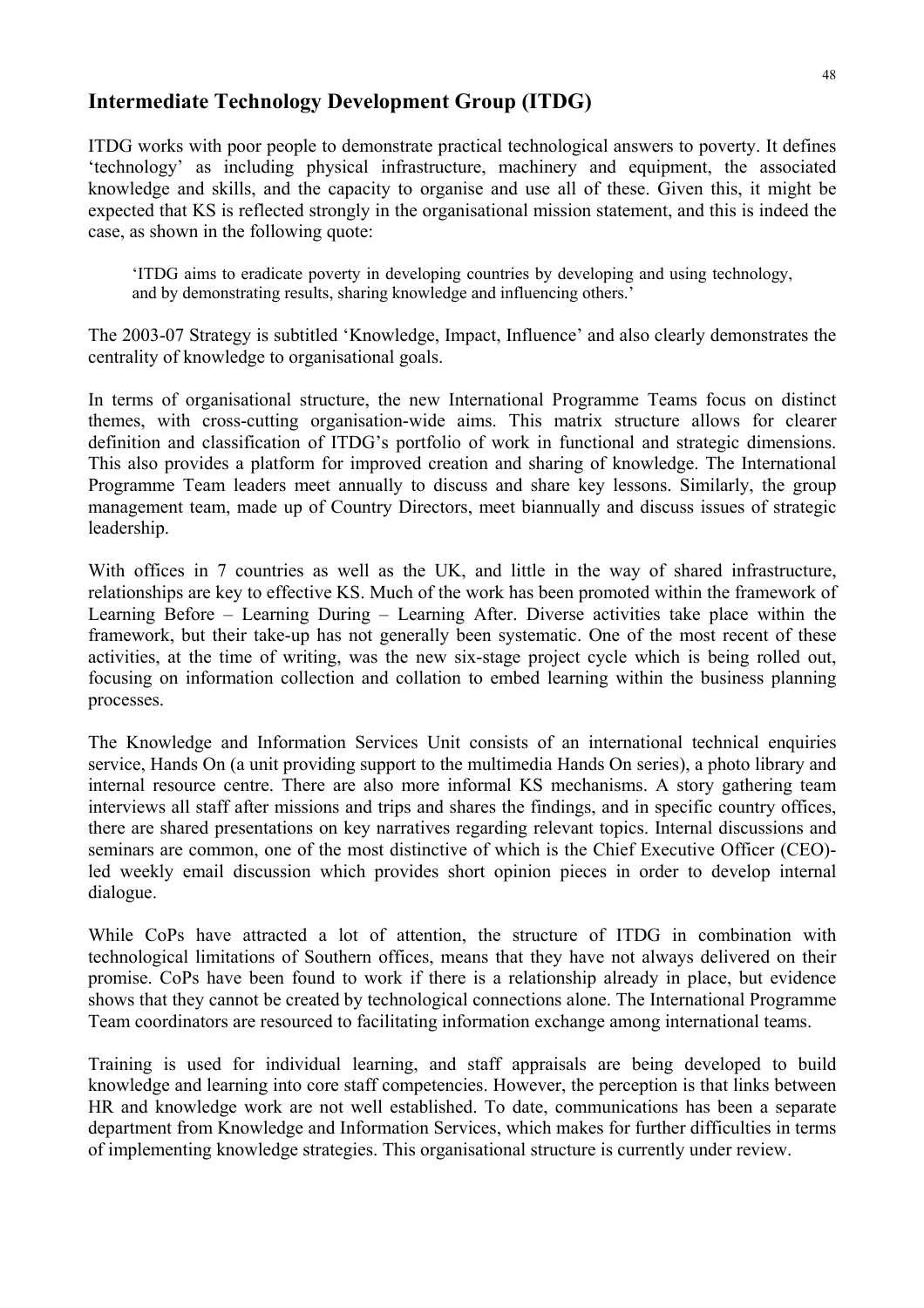Much of the KS within ITDG is of a codified, explicit nature. The ITDGNet intranet system, shared drives, and numerous databases all fulfil different IM functions, and some systems that should be logically managed together are managed by separate parts of the organisation (for example, the Intranet and the Internet). There is a key need for rules for the use of the shared drive and the intranet. There is also a need for common infrastructure across the country offices to facilitate the global sharing of explicit knowledge. This is being resourced and implemented in partnership with CISCO through a content delivery network project, Project Reach. ITDG is reviewing its enterprise architecture to develop integrated systems to support internal and external KS and has invested in a Knowledge Transfer Partnership with Cranfield University to study how it can make best use of ICTs to share information with external audiences.

Implementation and systematic uptake of knowledge and learning activities are crucially dependent on management capacities and encouragement. Take-up of new initiatives is usually driven by informal networks and a few personalities working in tandem.

The barriers to KM at ITDG are decentralisation, the lack of common infrastructure, internal politics, and the lack of a culture of sharing. There is also an issue of inadequate existing systems for sharing core information. For example, project managers at the country level are required to submit monthly project reports to head-office, but despite this, UK staff still contact these managers frequently for information, leading to complaints.

The time issue is often stated as a barrier by staff (for example, in the internal knowledge audit). However, the fundamental issue is not one of time scarcity, but rather that time is prioritised according to a set of values that do not allow much room for reflection and learning. Another timerelated issue results from the long turnaround time of knowledge-based strategies. Findings and results are not always disseminated in a timely fashion. The lack of M&E mechanisms for knowledge activities may compound this issue. While it is true that individuals need to be more supported by the organisation in their work, staff also need to become a little more forward in engaging with each other.

| <b>Examples of current ITDG Activities</b>                                                                                         |
|------------------------------------------------------------------------------------------------------------------------------------|
| • Matrix restructuring                                                                                                             |
|                                                                                                                                    |
| • Training CD ROMs                                                                                                                 |
| Knowledge-based project cycle                                                                                                      |
| Performance management system                                                                                                      |
| • Staff appraisals                                                                                                                 |
| • Communities of practice                                                                                                          |
| Story-gathering which interviews all staff after missions<br>and trips                                                             |
| • Weekly shared PPT presentation on key narratives (in one<br>country office)                                                      |
| • CEO-generated weekly discussion pieces ('Off the Cuff')<br>which provide short opinion pieces on thematic or technical<br>issues |
| Databases                                                                                                                          |
| • Website                                                                                                                          |
| ITDGNet (Intranet)                                                                                                                 |
| Shared drives and document repositories                                                                                            |
| Bespoke project tracking system                                                                                                    |

*Sources:*  ODI Interview ITDG Website ITDG Documents

#### 49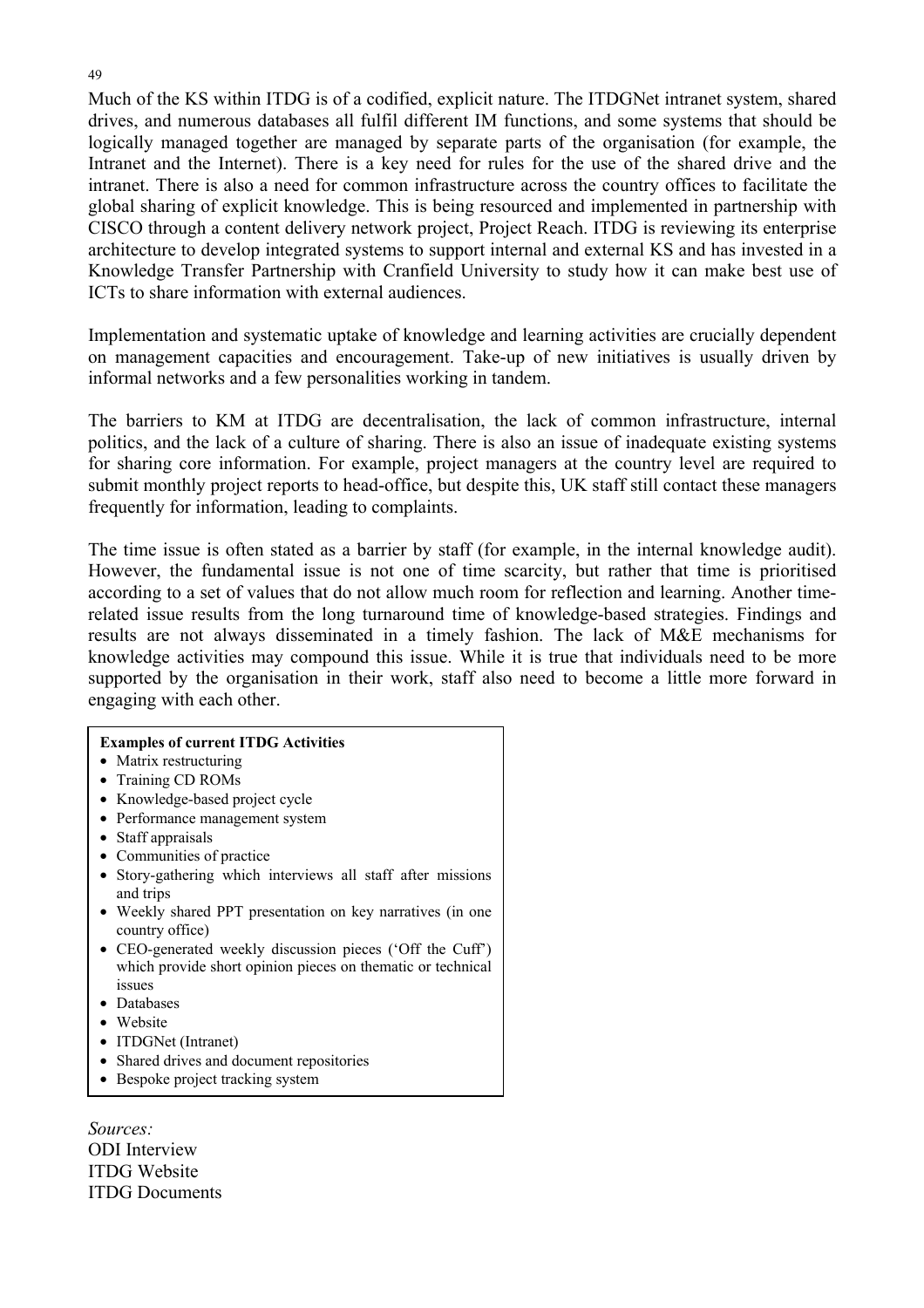### **Japan International Cooperation Agency (JICA)**

JICA's knowledge management function has the primary objective of improving the efficiency and effectiveness of the agency by ensuring better KS within the organisation. The KM project is intended to give the non-development generalists access to Japanese and global knowledge on development issues through JICA Knowledgesite. KS is very rigorously managed within JICA, as may be seen in its use of CoPs or the management system for feeding back results of evaluation.

Under the framework entitled JICA Knowledge Management (JKM) with the advisory support of Professor Ikujiro Nonaka, a founder of knowledge based management, JICA has a number of CoPs, all of which have a core group and a larger voluntary member group. These networks have been identified and managed into existence rather than allowed to emerge informally, and in charge of producing JICA's thematic guidelines on each sector in which JICA extends cooperation projects.

JICA's external KS includes support to the generation and dissemination of global public goods. JICA has also been a strong supporter of Southern knowledge capacity through cooperation with higher education.

The JICA aid philosophy stresses the passing on of experience, knowledge and attitudes. JICA experts are often reticent towards becoming involved with policy issues, and as such, they are more likely to be found in middle-level practitioner positions, focusing on people-to-people transfer of skills and technology. There is also training provided for overseas citizens and JICA has recently held the Knowledge Creation training seminar under the supervision of Professor Nonaka.

At the same time, JICA has also supported South-South KS collaboration, especially in East and South-East Asia, and more recently in Africa.

*Sources*: ODI Consultation JICA Website JICA Annual Report 2000 King and McGrath (2004)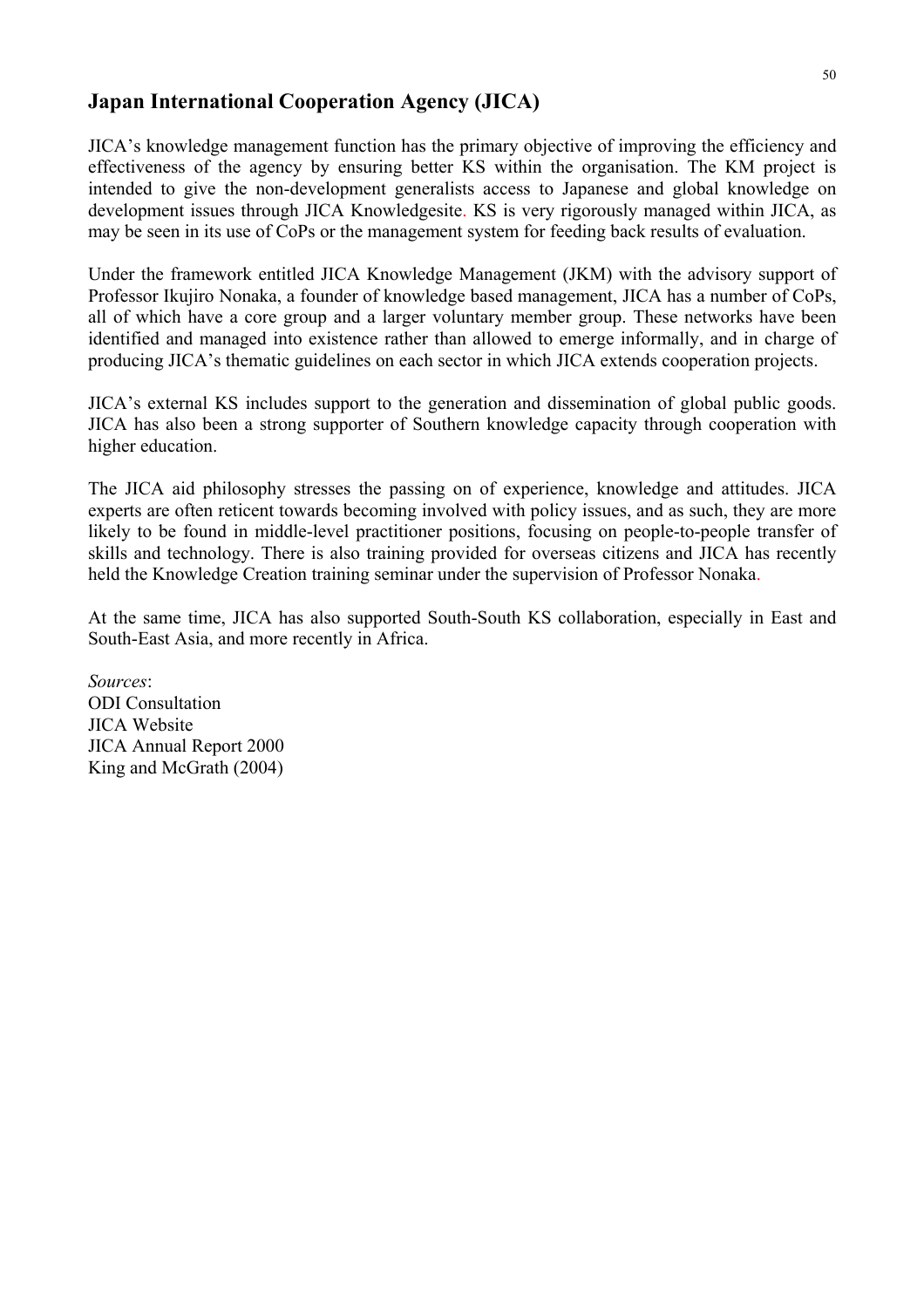# **Save the Children UK (SCF-UK)**

The underlying basis of Save the Children's work in programmes and advocacy is a commitment to the UN Convention on the Rights of the Child. The role of learning, along with impact assessment, is to support the development of rights based frameworks and methodologies for greater accountability and learning, ensuring that Save the Children UK work produces maximum impacts in the lives of children and young people. The newly established Policy and Learning team is leading on issues of child rights programming (including issues of diversity and children's participation), accountability and impact. The Global Impact Monitoring (GIM) Framework allows programmes and policy teams to better understand the impact of their work; the processes that led to this impact; and the changes required to improve this impact. A key part of the role of OL is the implementation of the GIM framework.

An internal CoP, the Effective Programmes initiative, has been initiated with the aims of ensuring that SCF-UK's generic programming approaches (of child rights programming, tackling issues of diversity, children's participation, accountability to children, impact assessment and learning) are integrated and implemented across all programmes. The network is supported by communications systems, and has representatives from policy (including advocacy), funding, and media departments as well as members from the international operations department in Head Office and in the field (there is one senior member of staff per country as well as a representative from each regional office). In addition, members meet annually, and the work of the network is strongly plugged into country planning and review processes with solid back up from senior management. The network builds the capacity of its members to ensure that generic programming approaches are well understood and implemented as well as establishing links and improving communication across departments and with country programme staff to ensure that lessons learned are shared across the organisation.

The driver of this learning initiative has been the fact that the ability to assess SCF-UK's impact at the programme and advocacy levels needs to be improved. In particular, SCF-UK aims to strengthen its ability to use evidence to identify what works and what does not, so that learning from these assessments can translate into meaningful recommendations and hence, improved programming and advocacy.

However, many staff members do not sufficiently value evaluations and impact assessments. A lack of (technical) capacity and necessary resources, combined with some staff members viewing evaluations as purely a donor requirement, can lead to poor quality evaluations. In addition, the activist nature of certain teams (for example, emergencies) makes them harder to tie down for a reflective learning process. Since poor quality evaluations do not teach us much, evaluations can be seen as a burden that do not offer much benefit to programmes who are often over-burdened with competing work demands as it is. Through improving SCF-UK's ability to assess its impact, it hopes to engender a culture where impact assessments are viewed as a fundamental opportunity to learn from successes and mistakes so that it can improve its future work and share learning across the development community.

Across SCF-UK, at present learning does not occur in a systematic way, and whilst it is being increasingly prioritised, there is still some lack of clarity about what learning actually means, who should be doing it and for what purposes. The Effective Programmes initiative goes some way to clarifying the relationships and synergies between policy, programmes, advocacy and learning. In addition, the Learning and Impact Assessment Unit are working closely with those responsible for database management, to ensure that information contained in this database is as useful as possible (for programme, policy and advocacy departments, as well as for other departments) and that it is used effectively throughout the organisation.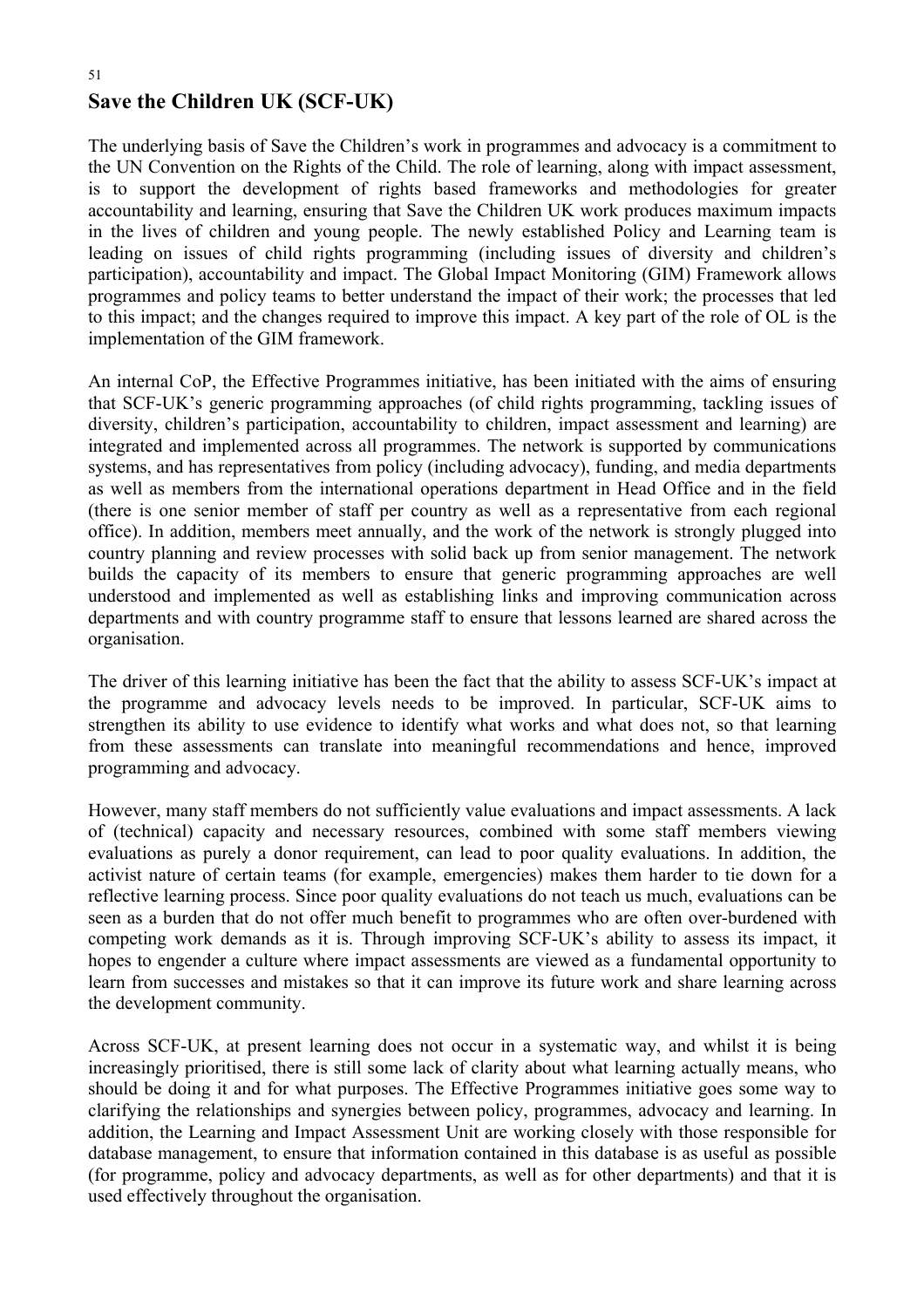While senior staff place learning as a top priority, improving the SCF ability to learn is itself a learning task. There will always be room for improvement, and the need to encourage the realisation that whilst the task of learning is challenging, it brings great rewards, and that the path of learning never ends.

*Sources*: ODI Interview SCF Website SCF Global Impact Assessment Paper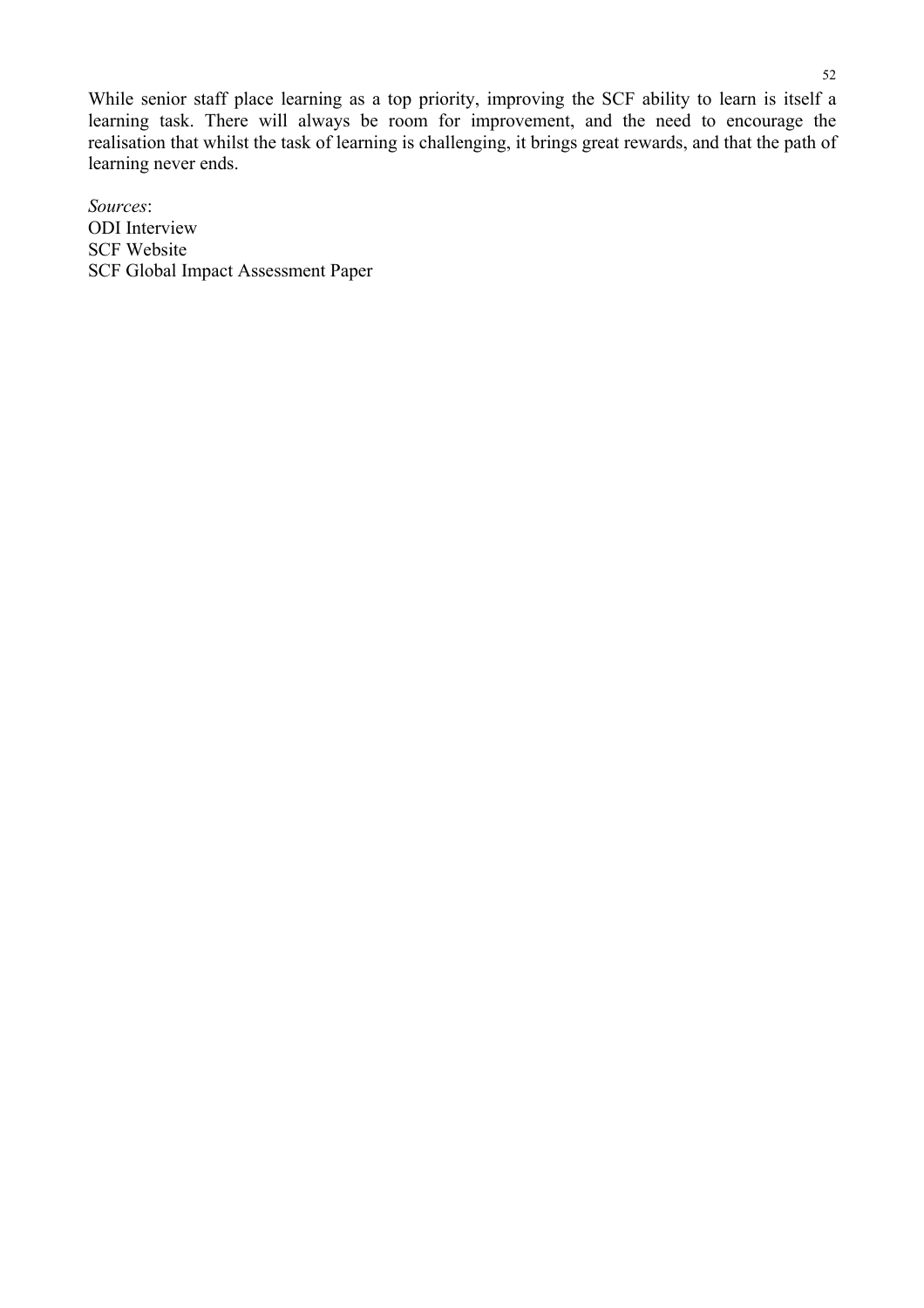#### 53

## **Swedish International Development Cooperation Agency (Sida)**

Sida has identified improvements in knowledge as central to the challenge of working as a development cooperation agency. The emphasis is on shared knowledge generation or learning as the key activity. This is seen as fundamental to acquisition and ownership of relevant and useful knowledge, which in turn is a driver of development.

The Unit for OL, which takes responsibility for knowledge and learning, is a division housed within the larger HR Department. A number of informal CoPs exist, and a range of programmes and activities are used to implement the Sida vision of being a learning organisation. These include mapping of competency needs, facilitation training for managers, team-working, mentoring and elearning. Training modules on development are available for Sida and partner organisation staff, and learning is also a key element of staff appraisal. An annual HR Report communicates information about these diverse learning activities and the changes they have brought about. This is an important M&E mechanism. While there is also work being undertaken on aspects of knowledge management such as electronic documentation, these initiatives are not central to the drive towards learning.

In external activities, Sida stresses the importance of mutual knowledge construction and national ownership of development, which it sees as standing in contrast to the 'best practices' approach put forward by other agencies. This is particularly demonstrated by its mutual learning approach to capacity building, demonstrated in its work on 'twinning' which is based on the principle that Sida merely facilitates the application of knowledge already residing with its partners. While there is an overall acknowledged tension between learning and disbursement of funds, the visionary nature of the Sida ideals, as evidenced in the quote below, should not be discounted:

'...solutions to complex social and political problems are always 'local'. Solutions can be stimulated by but not solved through transfer of knowledge of analytical frameworks or foreign experts...'

Proviso: The vision for knowledge learning within Sida has undergone changes since the time of research.

*Sources*: ODI Consultation Gustafsson, I (2000) King, K and McGrath, S (2004) Sida Website Sida documents: 'Mission Statement', 1995 'Sida Looks Forward', 1997 'Capacity Development as a Strategic Question on Development Cooperation', 2000 'Human Resources Report 2001', 2001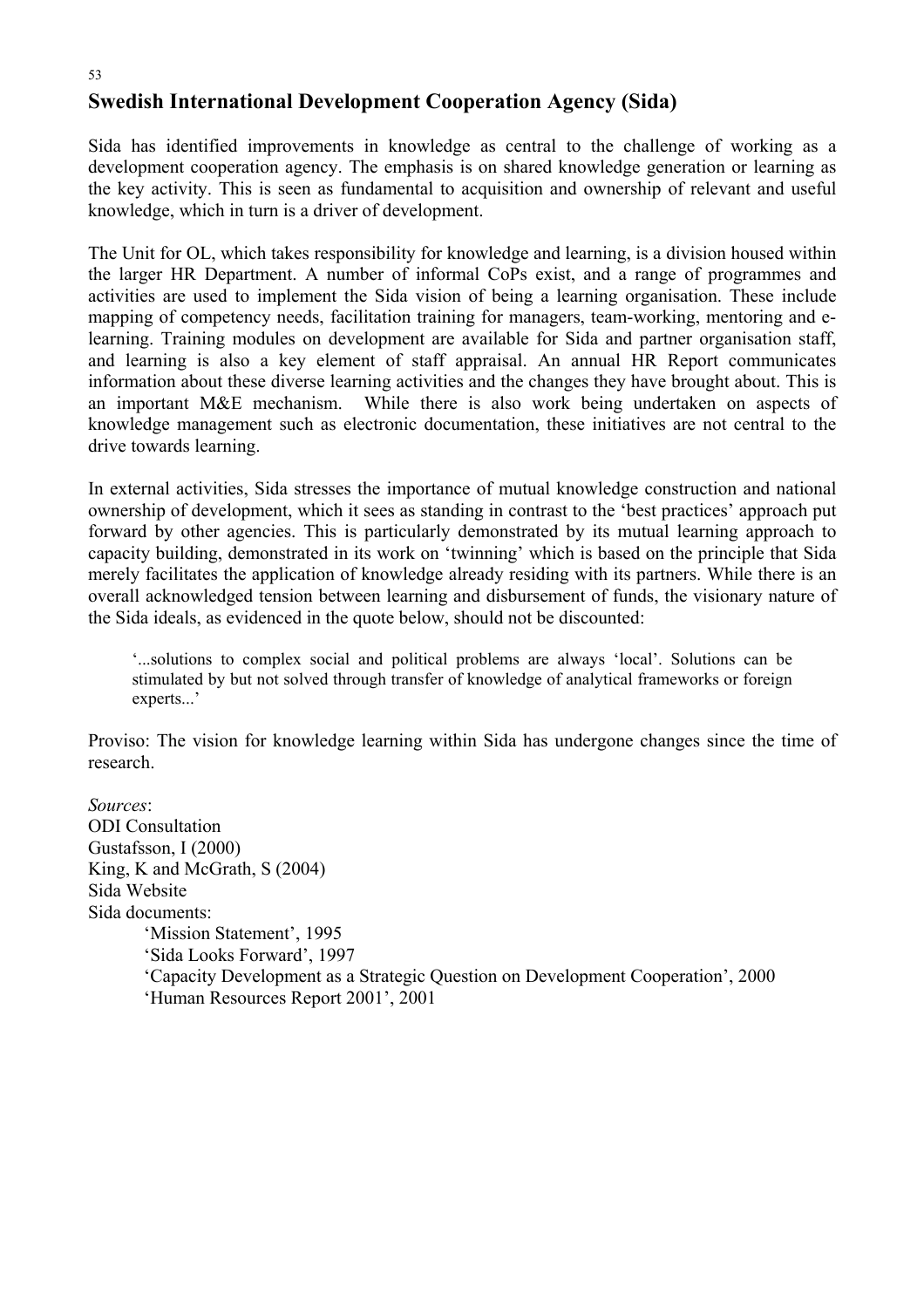## **Skillshare**

Learning is at the heart of Skillshare's mission to share and develop skills, facilitating organisational effectiveness and supporting organisational growth in order to achieve partnershipdriven sustainable development.

Clear procedures for learning are applied throughout all of the work of the organisation: from preplacement briefings to exit interviews, the knowledge of workers is actively developed, shared and stored. Staff development is fundamental, and the achievements of the Skillshare are proven by their recent Investors in People accreditation: amongst the UK organisations covered in the study, Skillshare was the only organisation to achieve such accreditation. Staff development is supported at the head office and the country level, and is expanded at country level to include partner capacity building.

Other activities include: informal mentoring; secondments from head office to country level and back; internal and external newsletters; staff away days; and the worldwide Process Improvement initiative. There are also significant social activities which are seen to promote informal KS.

#### **Examples of current Skillshare Activities**

- Volunteer preparation programme M&E, personal development, impact assessment, awareness-raising
- Quality Improvements in the workplace initiative
- Learning reviews
- Staff development activities including a flexible induction process (with a built-in feedback mechanism)
- Personal development plans based on training needs identified in annual appraisals; Organisation wide training on broad institutional needs (e.g. IT applications)
- Exit interviews for staff in the UK and the country offices
- Staff away days (to discuss key issues such as the corporate strategy)
- Direct training programmes for new managers.
- Training in country offices to build partner capacity including coaching and leadership development
- Process Improvement Courses for all staff
- Reporting mechanism for programme funding
- Coaching secondments to rotate staff across country office
- External newsletters on overall work done by the organisation, and internal newsletters
- Social gatherings, cakes on birthdays
- Trip presentations
- Narratives, quizzes, etc
- Exit interviews
- *Driving fear out of the workplace* initiative
- Investors in People accreditation
- Shared facilities on Lotus Notes, including shared diaries and key documents databases
- Website
- Management information system

Relevant IT systems include an IT-based reporting system used for programme funding, a training skills system, and Lotus Notes. There is a drive to establish common systems across all offices to ensure that there is sufficient ownership by the country offices. Of particular interest is the fact that the new IT system was piloted in the country offices before being rolled out in the UK.

Exchanging knowledge with partners in developing countries is a core aspect of Skillshare's work. Much goes on in the way of partner capacity building in key areas, and in one-off partnerships.

Mechanisms for learning and sharing are regularly reviewed and updated to ensure that stagnation is avoided. All courses and programs also have regular evaluations.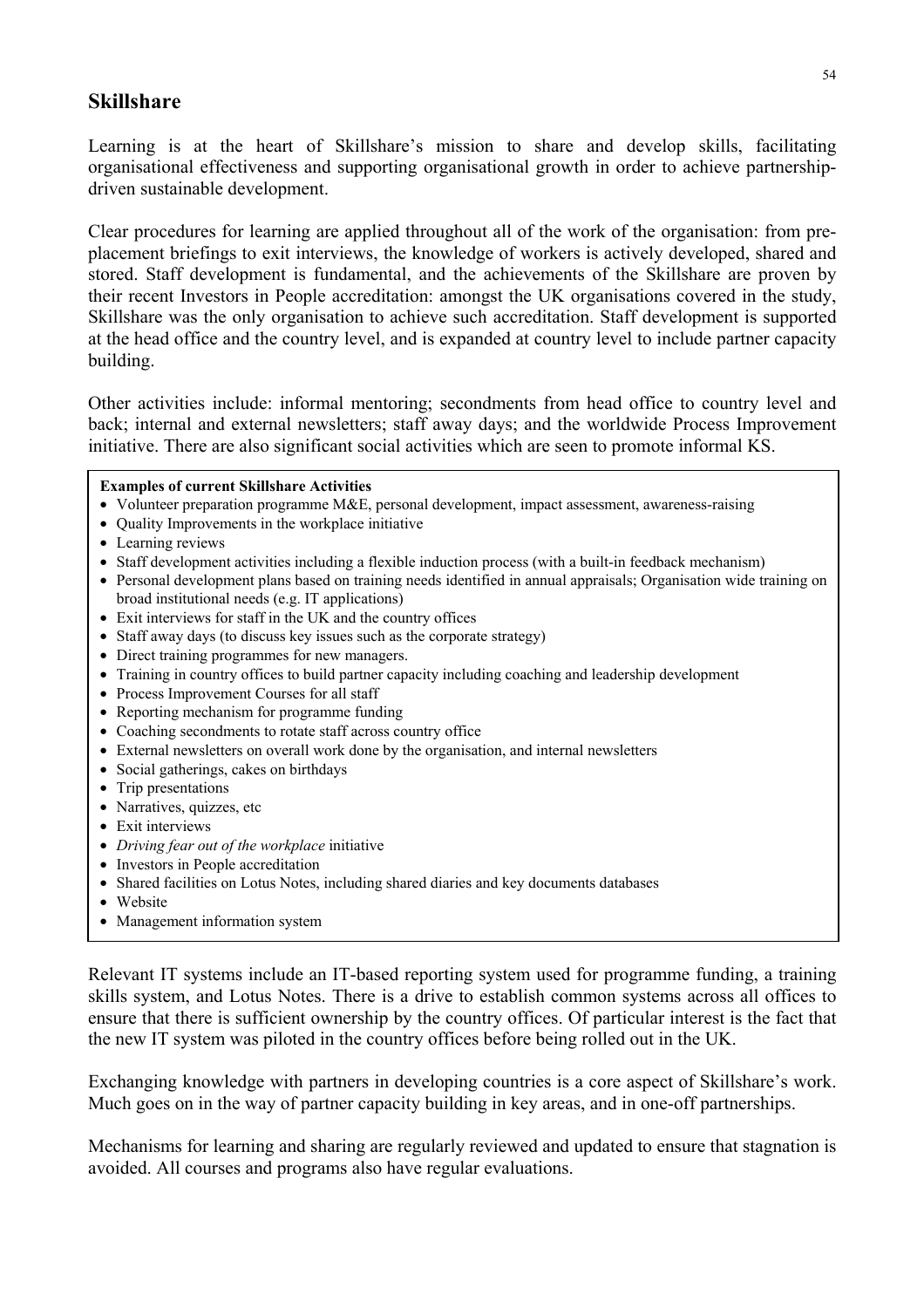There are issues round balancing learning with confidentiality, especially at the individual level. It must be accepted that not all staff are learners at work – some people will always see it as a means to an end. The monitoring of funding flows often makes heavy information demands, to the detriment of other forms of information exchange. Cultural differences across offices can also act as a barrier to learning.

*Sources*: ODI Interview Skillshare Website

#### 55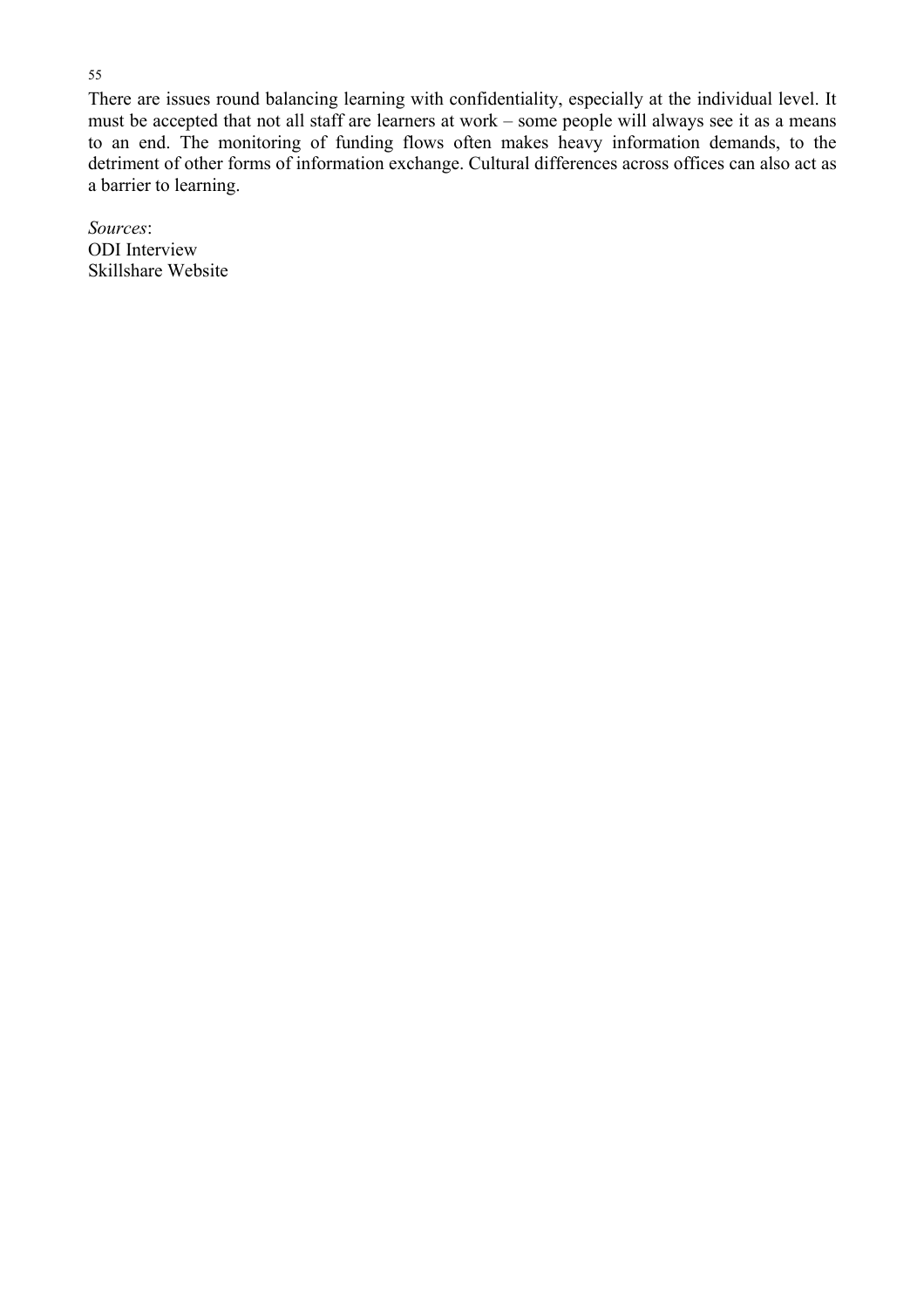#### **Voluntary Services Overseas (VSO)**

The VSO approach to knowledge and learning is both tacit and explicit, and this is supported by the increasing recognition that a more integrated approach is required. The Information Services team has been re-organised and moved to be housed within the International Services division, alongside HR. This has been in recognition of the fact that HR, IT and communications were too separate and a holistic view of these organisational activities was crucial.

Current activities include a recruitment drive to fill key knowledge gaps; intranet development; provision of external courses; sponsorship for courses for staff; learning contracts and training opportunities for all staff. Less formal work includes the application of action learning sets, and a very popular mentoring scheme for staff. There are also lunchtime talks, staff tours, information sharing events such as staff conferences.

Supporting systems include the recently launched online catalogue, which facilitates the international storage of volunteer stories and 'significant change' stories, as well as resources developed by volunteers and other external organisations. All contributions are quality checked and catalogued. Increasingly, these stories are seen to be replacing the formal reporting system. There is also VolZone, which contains 'good practice' message boards to encourage sharing between volunteers working in specialist areas such as NGO capacity building. The VISION intranet is the portal for sharing information within VSO, and it is being continually developed to realise its potential for KS.

#### **Examples of current VSO Activities**

- Staff development policies and supporting materials
- External courses
- Sponsorship for courses
- Learning contracts
- Action learning sets
- Mentoring scheme
- Lunchtime talks
- Staff tours
- Information sharing events e.g. staff conference
- Online catalogue international storage of volunteer stories, significant change stories, resources developed by volunteers and external organisations
- VolZone good practice message boards to encourage sharing between volunteers
- VISION international intranet for sharing information within VSO
- Website and Databases
- Return volunteer weekends

The key to IM is for all staff to have easy access to VSO's vast range of information assets, and to capture information, for example from returned volunteer weekends. Access is crucial – there is a need to find more efficient ways of storing information. It is important to reduce the time lapse between events and their reporting – many of the issues boil down to issues of time and capacity.

Knowledge and learning work is characterised as very ad hoc. Where guidelines exist, they are not always followed, and where they are followed, inconsistencies are apparent in their application. Managers have the freedom to work in different ways, so a consistent

approach is hard to achieve. Therefore, access to organisational resources is dependent on the teams in which one works, and the individual managerial approach.

Information is very slow moving as everyone has heavy workloads and communications is not an issue that is prioritised. There are some impenetrable barriers and blockages, such as the geographic and cultural separation of programme officers and main offices. Information flows within offices also face problems.

Different ways of monitoring and evaluating programmes are being investigated and learning is being captured as part of this process, with a view to producing standard learning processes. These are also required for project work. Some of the previous learning activities such as Learning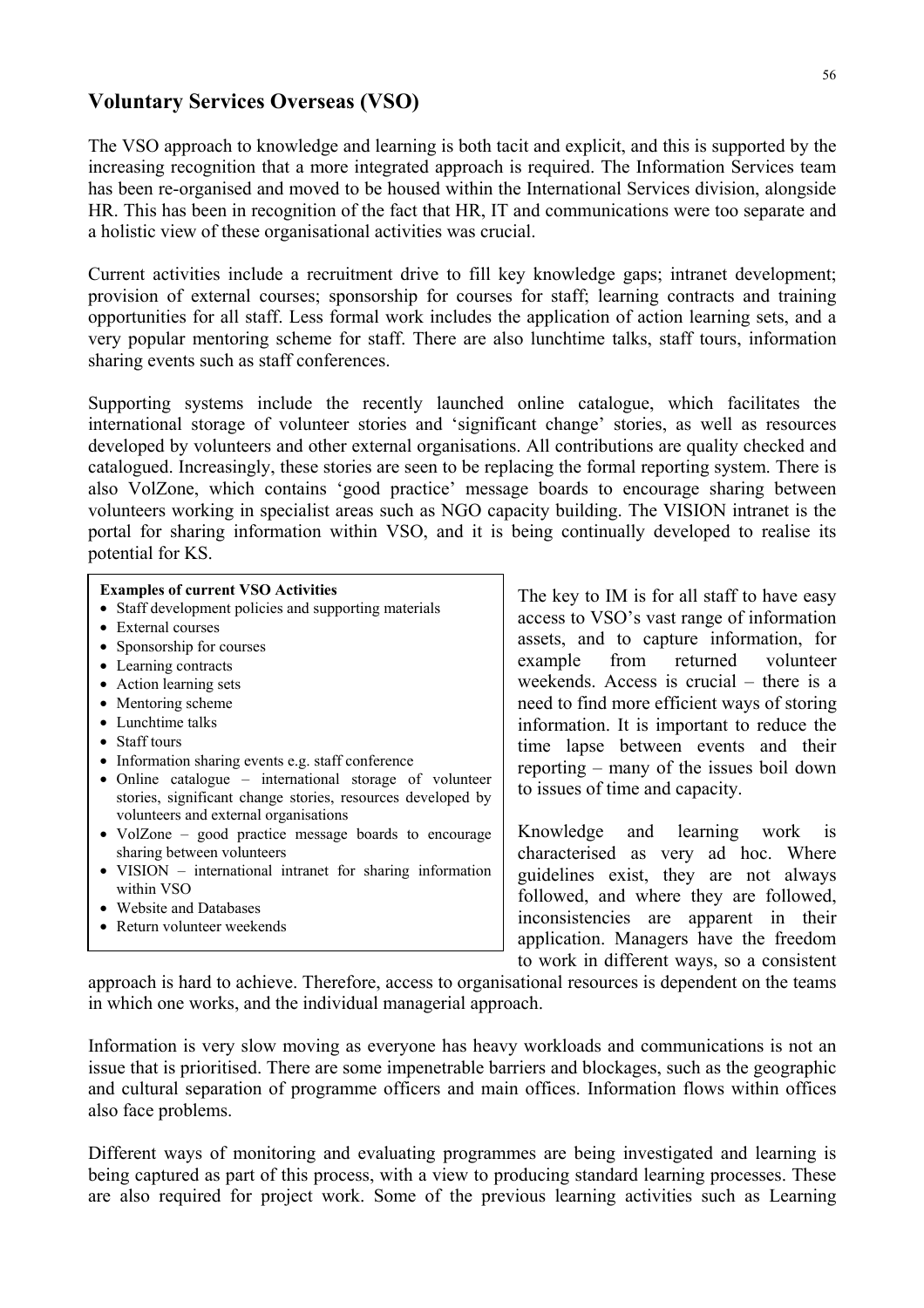57

Groups, a cross divisional meeting to talk about key issues, have been disbanded following the recent restructuring.

The restructuring was primarily to re-align the organisation to support the work of the new strategic plan and reduce some of the boundaries between departments. The positioning and responsibility of an Information and KM team became a key issue during the restructuring process. Overall, however, it is too soon to tell the impact of the restructuring on learning issues.

Overall, VSO is seen as being highly operationally focused and evolutionary in terms of its approach to change. Generally, staff do recognise the need for knowledge and learning work, but there is pressure in trying to implement relevant strategies. These pressures are based primarily on resources and staff capacities. There are some issues around understanding the value of knowledge and its importance to VSO and this is reflected within organisational priorities.

*Sources*: ODI Interview VSO Website VSO Documents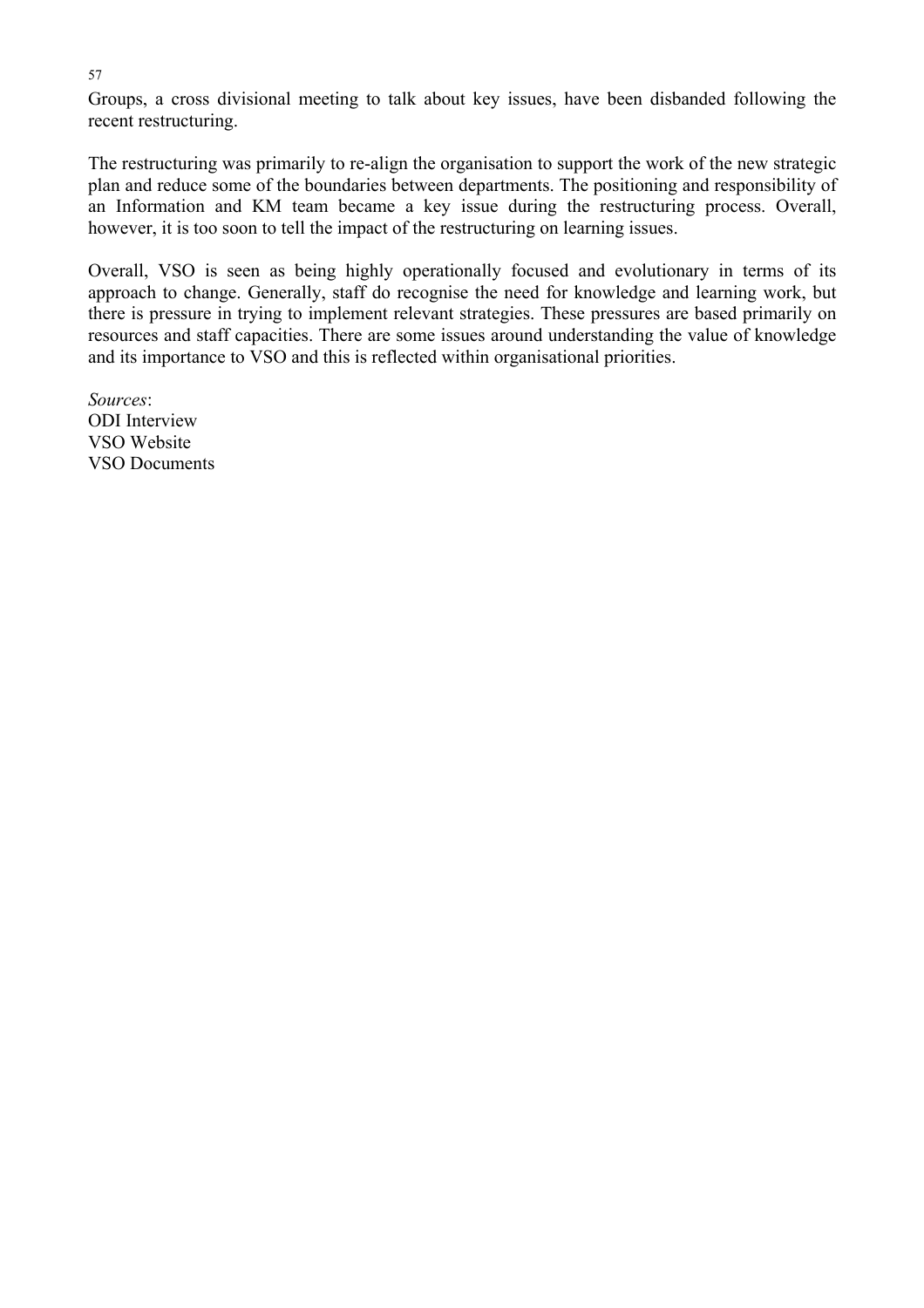### **World Bank (WB)**

The World Bank's knowledge management strategy is part of its re-branding, announced in 1996 at the inaugural speech of James Wolfensohn. Wolfensohn argued that the Bank should complement its position as a financial bank by also being a 'knowledge bank', a clearinghouse for knowledge about development generated by the Bank and all other players in the development sector, since the decades of knowledge of development successes and failures they possess is often more important than loans. As well as being a broker of knowledge, the Bank would provide technical assistance and advice on key development issues. This idea was a central element of the Strategic Compact of the Bank (World Bank, 1997).

The approach of the knowledge bank was to restructure the Bank and its work in the face of external critiques. This restructuring became part of a broader vision for aid work which was promoted in the 1998 World Development Report – Knowledge for Development. These two events, perhaps more than any other, have driven the rapid spread of knowledge-based strategies across the development agency community. It should be borne in mind that these relate to different, but related elements of development work: the Knowledge Bank relates to organisational change with IT improvements thrown in, while Knowledge for Development is about how countries can identify strategies to use their knowledge for economic growth. The Bank strategy is managed by knowledge and learning specialists across the different Regions and Networks with a small central coordination unit housed within the World Bank Institute.

The rationale for the Knowledge Bank was very diverse, covering both internal and external aspects of the Bank's work. In brief summary, the strategic goals include higher levels of knowledge reuse; the reduction or elimination of duplicated work; increased quality and quantity of client services through enhanced access to Bank knowledge; strengthened comparative advantage in providing international best practice; stronger capacity building; providing a prerequisite for physical decentralisation and providing incentives for organisational development. Critical to this has been an appreciation of the need to listen and learn from clients, and to incorporate their views into Bank programs, to produce better results. These activities have been developed into a set of three strategic 'pillars' for the Knowledge Bank, as follows:

- Knowledge to support operations, e.g. thematic groups and advisory services;
- KS to clients and partners e.g. through learning networks;
- Client capacity building, through the work of the World Bank Institute, GDN, Knowledge for Development, and so on.

Specific knowledge activities are incredibly numerous and diverse, but at the forefront of the knowledge bank vision was the creation of the Bank's Networks, which were designed to share global knowledge and practices across the Regions. Another important dimension of the vision is the 80-plus thematic CoPs, integrated with help-desks, which support KS and learning on key issues. The prototype CoP was the Education Knowledge Management System (EKMS) which was typical of the networks that followed. EKMS works to identify best practices, provides training and advisory services, facilitates knowledge synthesis, stimulates discussion, provides information via a dedicated intranet website, and proactively identifies problems and needs for the 300-plus Bank education sector staff worldwide. These CoPs were designed to be formalised versions of the already existing *informal* communities that were the focus for Bank-wide KS.

Strong emphasis is placed on the use of stories rather than charts to explain knowledge management concepts to the organisation; on face to face interaction; and on the roll-out of common tools and technology throughout the organisation to put the wealth of knowledge the bank has acquired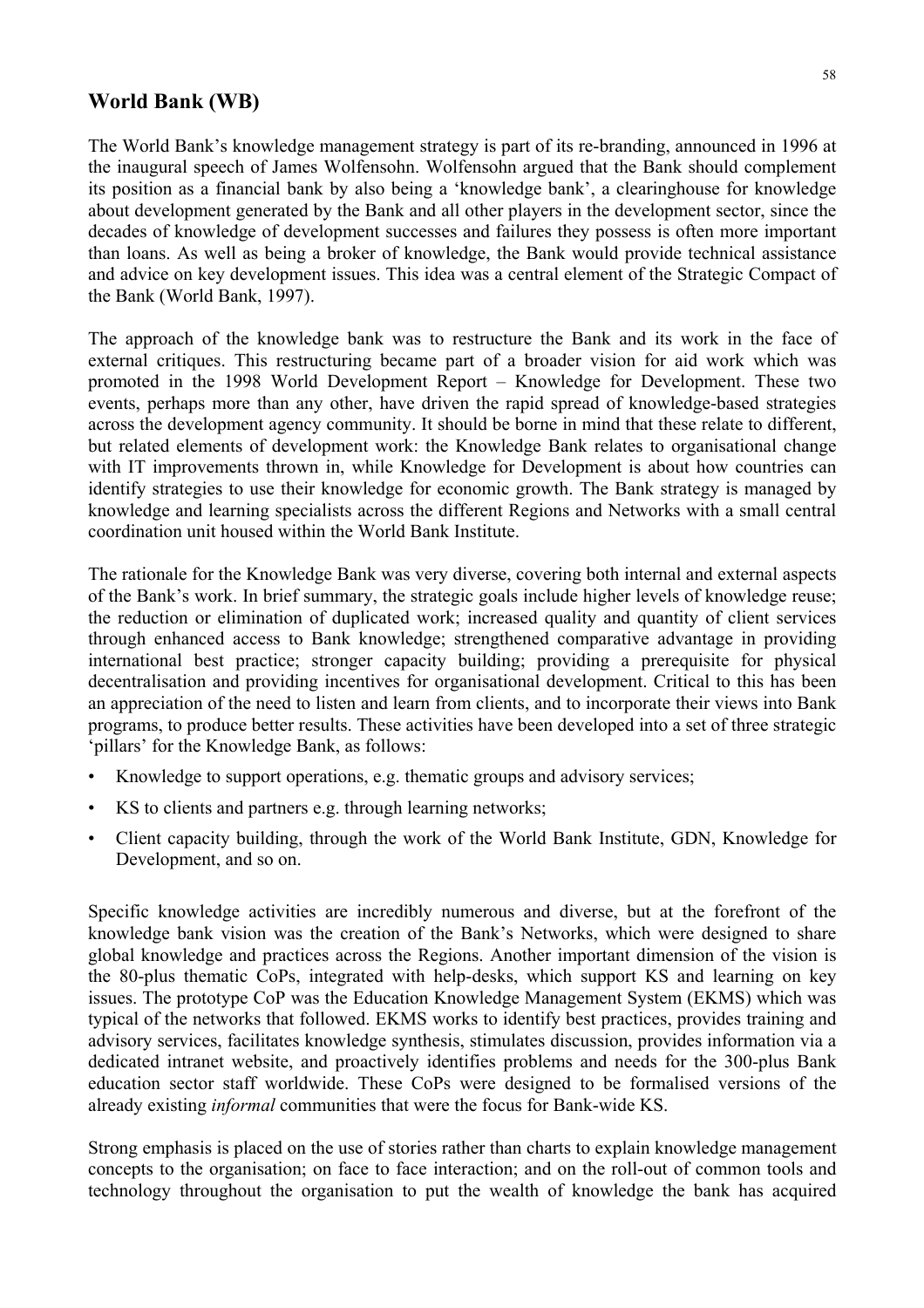through the decades into the hands of the 'right people at the right time'. Emphasis is also placed on convening clients and partners to establish constructive dialogue and share lessons of development, and where the WB itself can learn: e Shanghai poverty conference is a good example of this convening role.

There are also a plethora of external projects to provide access and outreach to clients, partners, stakeholders and beneficiaries, through initiatives such as the Development Gateway, a web portal website on development issues, and the Global Development Network (GDN). GDN works to enhance the quality and availability of policy-oriented research and to strengthen the institutions which undertake this work – and knowledge management is a core aspect of this work. Learning needs are addressed through the Global Development Learning Network, an attempt to collect local knowledge of practices that impact on development, and to apply this knowledge in the planning and implementation of development policies and programmes. Also of interest here is the Indigenous knowledge programme, which focuses on better use of local knowledge in the Africa region.

Information-focused ventures have included: the building of the Peoples Pages (an extensive task at an organisation as large as the bank), with work now underway to build a portal-based directory of expertise; making key statistics available online; and provision of access to transaction information. The overall support for knowledge work has a number of elements including databases for codified knowledge (e.g. terms of reference, consultants directory, who knows what, lessons learned, articles, books and reports); Knowledge Bases via websites or Lotus Notes (containing best practices, sector strategies, tool kits, model outputs, analytical tools, sources of subject-driven information and think pieces) and Help Desks (low-tech but manned by experts for answering complex queries and customising interventions according to specialised needs).

Ongoing M&E has taken place on the basis of narratives. These may be seen as problematic as they tend to share the successes but not the fracture points in the knowledge strategy. However, the 2003 OED evaluation, covered later in this case study, has provided an invaluable assessment of the knowledge initiative. The specific response to the study that will be built by the knowledge team in the Bank is worth further attention.

There are still barriers remaining to knowledge and learning principles being more widespread. Issues include shifting the culture towards sharing, which is the biggest obstacle; setting and implementing quality standards; maintaining the system to avoid knowledge 'junkyards'; ensuring that the system stays demand-driven; balancing the need for new information versus better access to current information and resolving external issues, such as confidentiality. Resolving these issues will be essential to achieving an integrated approach across the organisation.

The November 2003 OED evaluation of the Knowledge Bank approach provided an objective critique of the knowledge and learning strategies. The viewpoint was expressed that while the Bank has done much to develop the architecture for supporting knowledge strategies, work processes and governance arrangements are trailing behind. This must be balanced with the fact that the implementation of knowledge and learning at the Bank has always been decentralised. The business objectives were seen as only partially realised, due to a need for closer integration with core operational activities of the Bank. Further, the knowledge approach has been one of aggregation and sharing, leaving the adaptation and application of knowledge to end users. With the lack of integration with core activities, the perception of knowledge work in some quarters is that it is not mission critical. Knowledge management is still not seen in context of Bank operations, specifically the lending side.

#### 59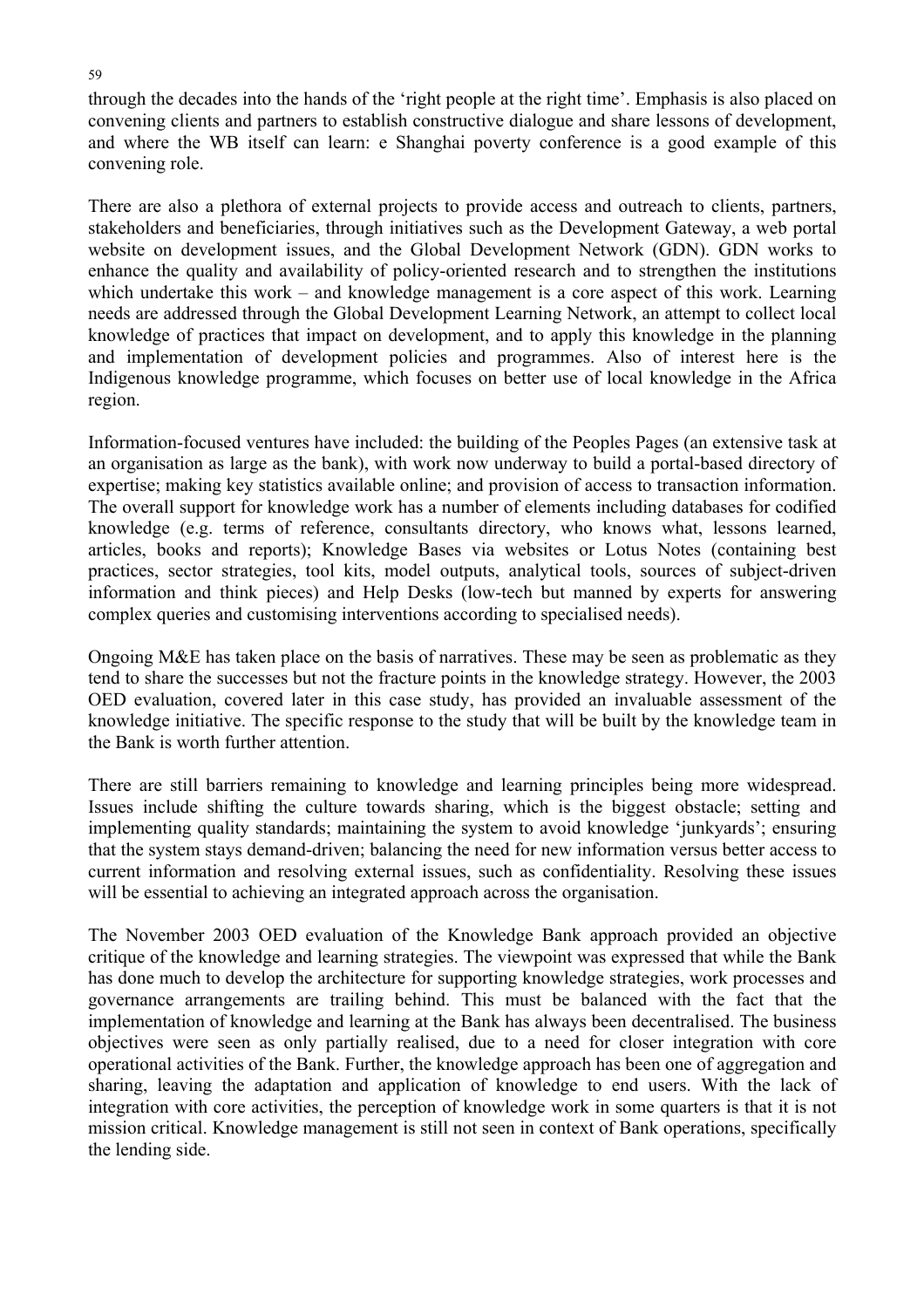The external programmes such as GDN and the Development Gateway also face challenges. These include ensuring continuing value in the rapidly changing environment, financial sustainability of programs and partners, governance and management arrangements and a clearer definition of the Bank's evolving role. There have been some external criticisms made of the knowledge initiative from outside the Bank, covering a wide range of issues such as insufficient independence of governance, insufficient consultation and communication, and the potential competition posed to other such initiatives.

Overall, the lack of incentives for sharing, and strong knowledge leadership that has not been followed by clear governance and management structures are seen as the major barriers to realising the vision of the Knowledge Bank. There is therefore a clear need for defined responsibilities and accountabilities, for tighter linking to core lending and non–lending processes, and for the development of robust, outcome-oriented M&E systems. While the Knowledge Bank has been successful in some key areas, notably in the provision of support to the vision with improved systems and architectures, there is still a need to address the key issues of organisational culture and the role of knowledge and learning in core operations to realise the original vision.

*Sources*: King and McGrath (2004) World Bank Website World Bank documents: 'The Knowledge Partnership', 1996 'The Strategic Compact', 1997 OED Evaluation, 2003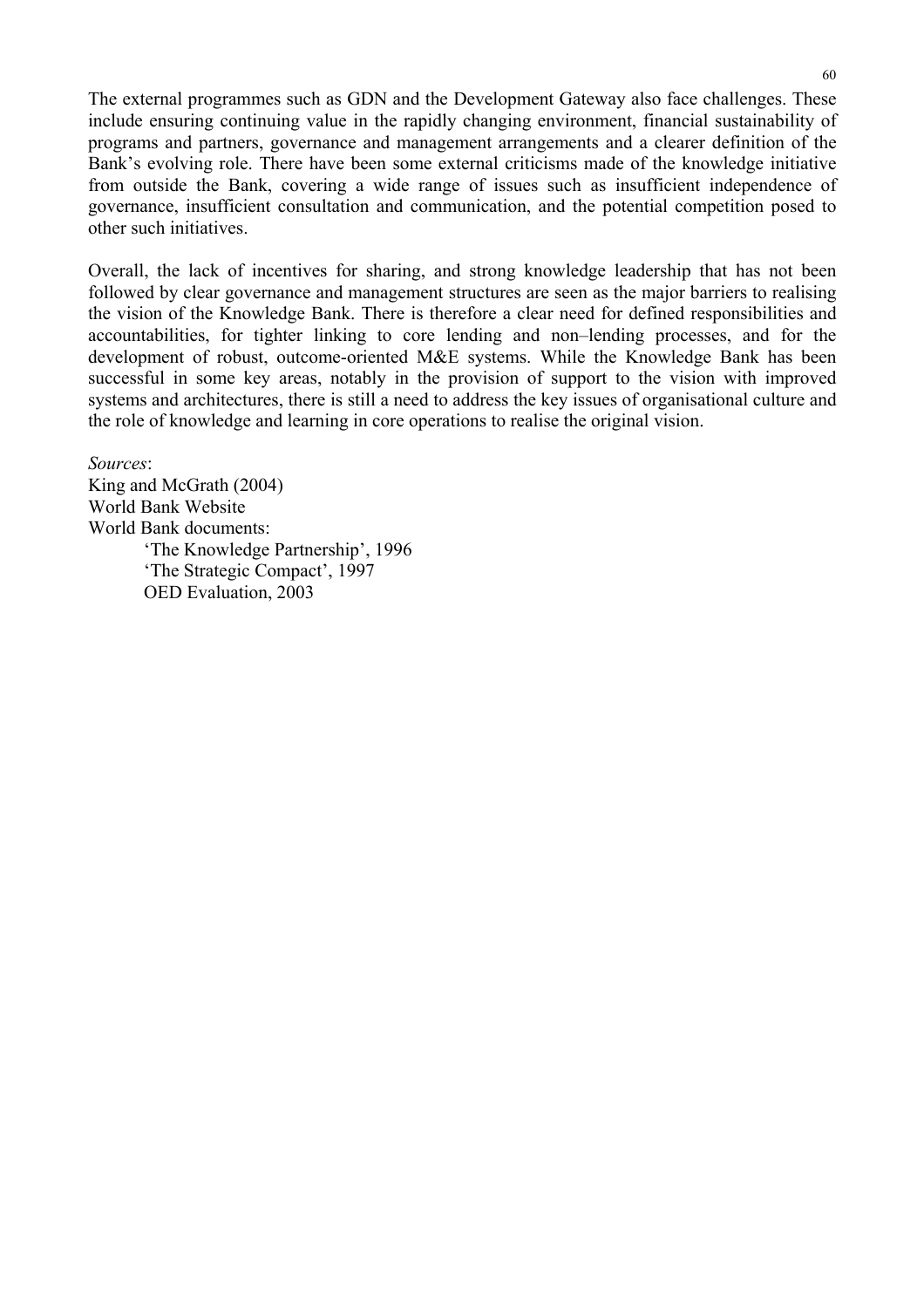# **World Vision**

The World Vision strategy for knowledge and learning combines both knowledge collection and people connection approaches to ensure that the organisation can learn effectively from its work both in the field and at office level. Top level commitment to this strategy is demonstrated by the creation of the position of Director of KM, who is to take responsibility for learning across the 100 international offices. This commitment has been diffused throughout the organisation through a number of mechanisms: key amongst these has been the process of redefining all job descriptions to take account of knowledge and learning competencies. Perceptions of these competencies vary widely, from individual to individual, and across departments. Some teams, such as disaster recovery, emergencies or marketing, are recognised as internal leaders in this area. This status is dependent on how effectively and systematically they apply mechanisms for knowledge and learning in their work.

The key mechanisms used by World Vision are learning reviews, team appraisals and exit interviews. Learning reviews vary in scale; some are massive undertakings which attempt to synthesise lessons learned after major emergency actions. Others relate to day-to-day work, and such smaller-scale sessions are increasingly being used across the organisation. Another widespread tool is team appraisals, which was described as one of the most useful learning mechanisms. This involves a team getting together to look at how it has performed over the last few months, to review how good lessons had been captured, problems overcome, and changes in the internal and external environment dealt with.

Learning also happens on an informal basis, through a wide range of activities which include coffee mornings, guest speaker sessions and brown bag lunches. A key element of informal sharing is a dedicated canteen, which is a crucial element of the working environment. The learning that flows from such informal activities was seen as possibly longer term as regards its scope for change.

There is a proactive individual training programme which targets thematic knowledge gaps amongst the staff members (e.g. what is development? How do we mainstream HIV-AIDS into responses?) as well as addressing specific needs identified in personal development plans and objective reviews (communications skills, writing, etc).

World Vision uses a number of systems that support internal OL. In the UK office, the intranet is used as the hub for information about operational work. Numerous other systems are also employed, including shared drives, Lotus Notes, a lessons learned system, and many different databases. The latter included the PARIS system which captures data for programmes, or systems used by particular business functions, such as the marketing database. The internet is used for external sharing of information about operational work, with project reports available for download. There is a monthly newsletter which also shares ongoing items of interest. At the strategic level external sharing was less apparent.

Future activities will take place under the umbrella of learning better across the 100 or so offices worldwide. A key element will be making systems of monitoring and evaluating more accurate – at present assessments of impacts are carried out on an annual basis. The key barrier to learning is seen as time. The 2004 restructuring was seen as slowing the shift towards learning in the short term, although the opinion was that it would have a positive impact overall.

*Sources*: ODI Interview Worldvision Websites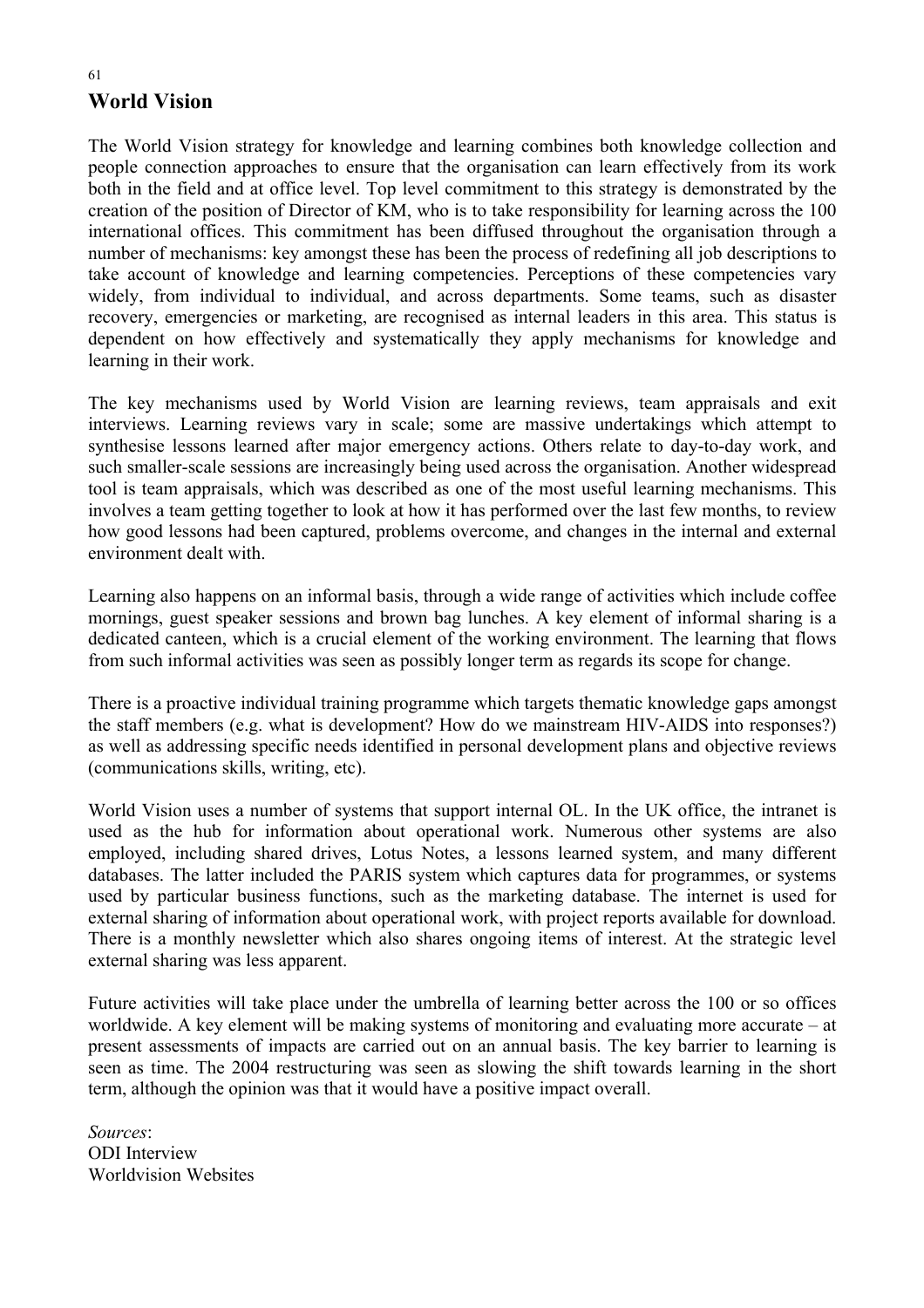## **Bibliography**

- Abrahamson, E. (2003) *Change Without Pain: How Managers Can Overcome Initiative Overload, Organizational Chaos, and Employee Burnout*, Boston: HBS Press Book.
- ALNAP (2002) *ALNAP Annual Review*. London: ALNAP.
- Baumann, P. (1999) 'Information and Power: Implications for Process Monitoring. A Review of the Literature', *ODI Working Paper* 120, London: Overseas Development Institute.
- Bellanet Case Studies, viewed on www.bellanet.org on 31st October 2004.
- Blair, T. (2002) 'Britain can become technological powerhouse in IT', Speech on 19 November 2002 Tony Blair, at the e-Summit, Queen Elizabeth II conference centre, London.
- Boulding, Kenneth E. (1966) 'The Economics of Knowledge and the Knowledge of Economics' *American Economic Review Richard T. Ely Lecture* 56(1/2 Mar): 1-13.
- Carlsson, J. and Wohlgemuth, L. (eds) (1999) *Learning in Development Co-operation*, Stockholm: Almqvist and WIksell International.
- Chapman, R. and Slaymaker, T. (2002) 'ICTs and Rural Development: Review of the Literature, Current Interventions and Opportunities for Action', *ODI Working Paper* 192, London: Overseas Development Institute.
- CGIAR website, http://www.ciat.cgiar.org/cgiar/knowledge\_sharing/home.htm viewed on 11th November 2004.
- Creech, H. and Willard, T. (2001) *Strategic Intentions: Managing Knowledge Networks for Sustainable Development*, Canada: International Institute for Strategic Development (IISD).
- Crewe, E. and Young, J. (2002) 'Bridging Research and Policy: Context, Evidence and Links', *ODI Working Paper* 173, London: Overseas Development Institute.
- Cummings, J. (2003) *Knowledge Sharing: A Review of the Literature*, Washington DC: Operations Evaluation Department (OED) World Bank (available at www.worldbank.org/oed).
- David, R. and Mancini, A. (2004) *Going Against the Flow: Making Organisational Systems Part of the Solution Rather Than Part of the Problem*, Brighton, Sussex: Institute of Development Studies.
- DFID (2000a) *Doing the Knowledge: How DFID Compares with Best Practice in Knowledge Management*, London: UK Department for International Development.
- DFID (2000b) Improving Research Knowledge Technical Transfer: Final Report, downloaded from http://www.westminster.ac.uk/builtenv/maxlock/KTweb.
- DFID (2002a) *Doing the Knowledge II*, London: UK Department for International Development.
- DFID (2002b) *The Knowledge Sharing and Communications Snap-Shot Study*, London: UK Department for International Development.
- ECDPM Information Policies, viewed on ECDPM website on 21<sup>st</sup> August 2004.
- European KM Forum Consortium (2002) *KM Assessment Model and Tool*, Final Report, European KM Forum Consortium.
- Eyben, R. (2004) *Relationships Matter for Supporting Change in Favour of Poor People*, Brighton, Sussex: Institute of Development Studies.
- Financial Times (2005) UN Reform Article, published on Monday 21<sup>st</sup> February 2005.
- Fukudo-Parr, S., Lopez, C. and Malik, K. (2002*) Capacity for Development: New Solutions to Old Problems*, London: Earthscan Publicactions for UNDP. Available at: http://www.undp.org/ dpa/publications/CapforDevelopment.pdf.
- Gustafsson, I. (2000) 'From provider of expertise towards facilitator of contacts and sharing of experience', paper presented at the GDN 2000 conference 'Beyond Economics', December, Tokyo.
- Help Aged International (2003) 'Organisational Learning', unpublished paper.
- Help Aged International (2003) 'Knowledge Thesis', unpublished paper.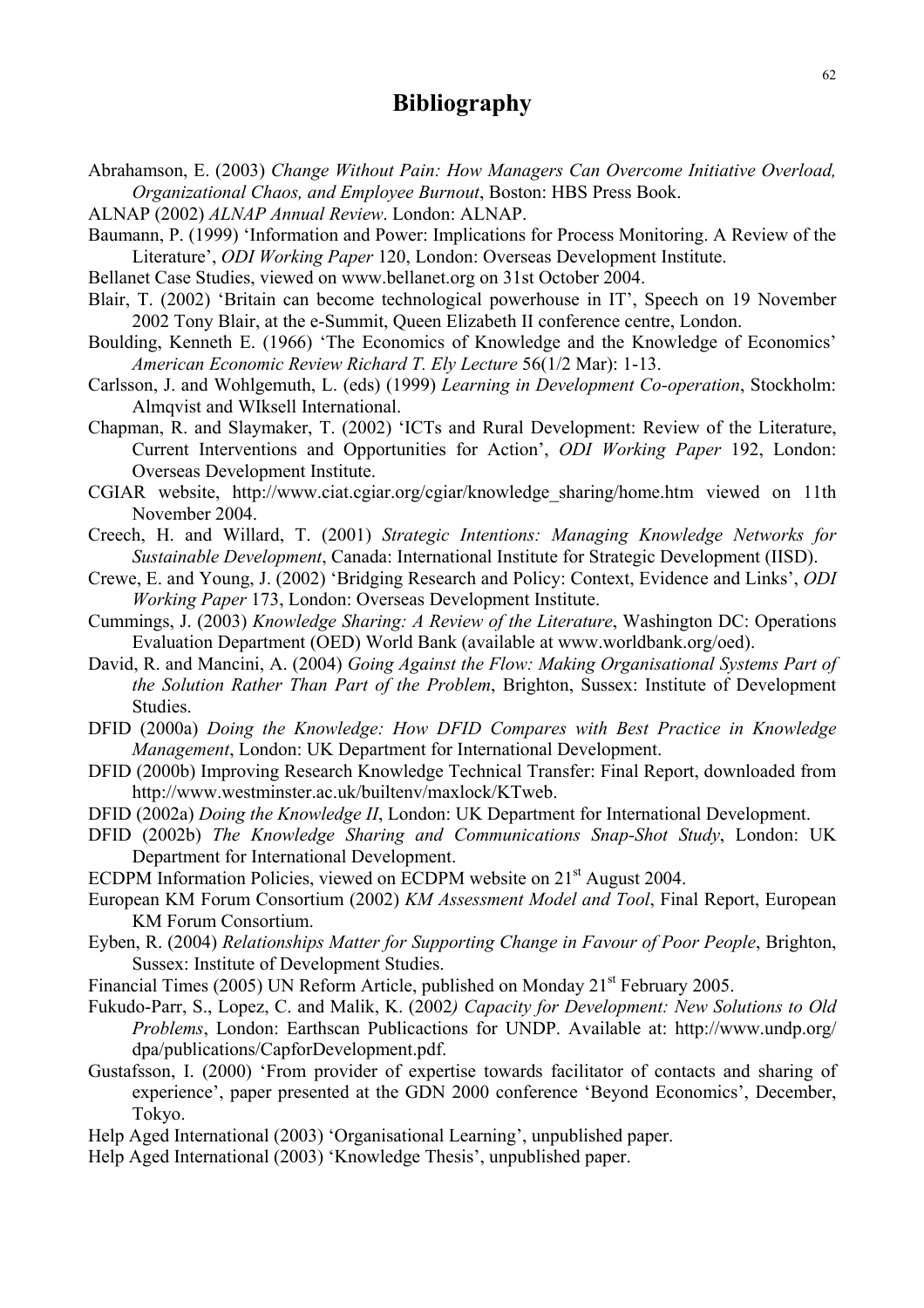63

- Hovland, I. (2003a) 'Knowledge Management and Organisational Learning: An International Development Perspective', *ODI Working Paper* 224, London: Overseas Development Institute.
- Hovland, I. (2003b) 'Communication of Research for Poverty Reduction: A Literature Review', *ODI Working Paper* 227, London: Overseas Development Institute.
- King, K. and McGrath, S. (2004) *Knowledge For Development? Comparing British, Japanese, Swedish and World Bank Aid*, London and New York: Zed Books; Cape Town: HSRC Press.
- KIT website, http://www.kit.nl viewed on 2<sup>nd</sup> November 2004.
- L.E.K. Consulting (2001) *New Zealand Talent Strategy,* presentation to the New Zealand Government, downloaded from http://www.executive.govt.nz/minister/clark/innovate.
- Malhotra, Y. (2003) *Measuring National Knowledge Assets of a Nation: Knowledge Systems for Development,* Report of the Ad Hoc Expert Group Meeting on Knowledge Systems for Development, Department of Economic and Social Affairs Division for Public Administration and Development Management, New York: United Nations.
- Mosse, D., Farrington, J. and Rew, A. (eds) (1998) *Development as Process: Concepts and Methods for Working with Complexity*, London: Overseas Development Institute and Routledge.
- Nonaka, I. and Takeuchi, H. (1995) *The Knowledge Creating Company*, New York and Oxford: Oxford University Press.
- Nutley, S., Davies, H. and Walter, I. (2003) *Learning from Knowledge Management*, St Andrews, Scotland: University of St Andrews.
- ODI (2003) 'Knowledge Audit Approach Paper', unpublished paper, London: Overseas Development Institute.
- ODI (2004a) 'Models of Knowledge and Learning', unpublished background paper, London: Overseas Development Institute.
- ODI (2004b) 'Knowledge Management Strategy', unpublished paper, London: Overseas Development Institute.
- Pasteur, K. (2004) *Learning for Development: A Literature Review,* Brighton, Sussex: Institute of Development Studies.
- Pasteur, K. and Scott Villiers, P. (2004) *If Relationships Matter, How Can They be Improved? Learning about Relationships in Development*, Brighton, Sussex: Institute of Development Studies.
- Perkin, E. and Court, J. (forthcoming 2005) 'Networks and Policy Processes in International Development: A Literature Review', *ODI Working Paper*, London: Overseas Development **Institute**
- Por, G. (2000) *Knowledge to Intelligence to Wisdom: Essential Value Chain of the New Economy,*  Keynote speech at 'Consultation Meeting on the Future of Organizations and Knowledge Management' of the European Commission's Directorate-General 'Information Society Technologies' given in Brussels, May 23-24, 2000.
- Prusak, L. and Davenport, T. (2000) *Working Knowledge: How Organizations Manage What They Know*, Boston: Harvard Business School Press.
- Ramalingam, B. (forthcoming 2005) 'A Toolkit for Knowledge and Learning', London: Overseas Development Institute.
- Rist, G. (1997) *History of Development*, London: Zed Books.
- Roper, L. and Pettit, J. (eds) (2002) *Development and the learning organisation,* Development in Practice Reader, Oxford: Oxfam GB.
- Royal Tropical Institute (2004) Knowledge Management, web pages viewed on http://www.kit.nl on  $15^{th}$  November 2004.
- Sachs, W. (1989) *On the archaeology of the development idea: Six essays*, University Park PA: Pennsylvania State University, Science, Technology and Society Program.
- Save The Children UK (2004) *Global Impact Assessment*, London: Save the Children UK.